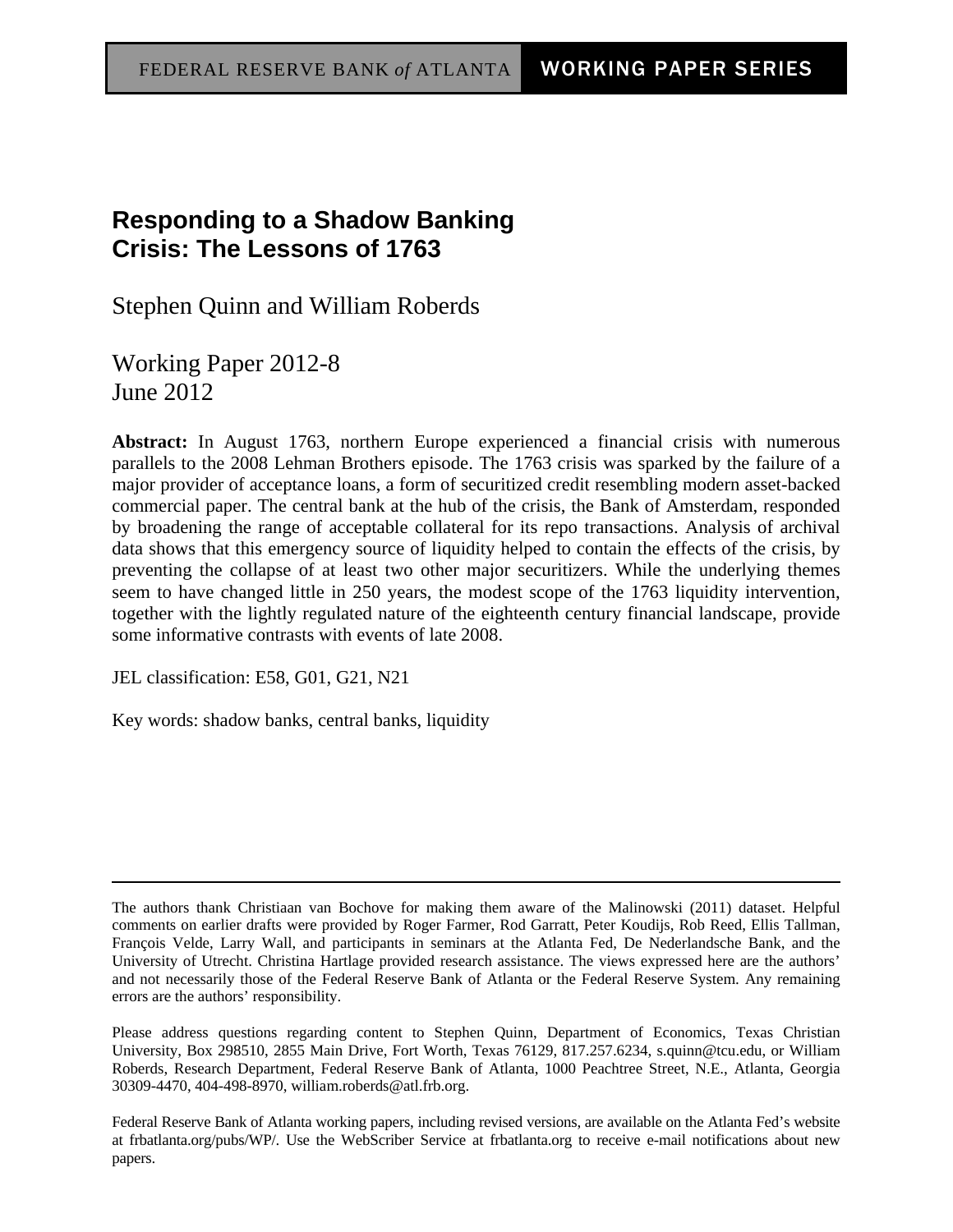### **Responding to a Shadow Banking Crisis: the Lessons of 1763**

#### **1. Introduction**

The 2008 Lehman crisis was notable as a banking panic where the liquidity of bank deposits was rarely called into question. In place of bank runs, the crisis was manifested as the dysfunction of certain securities markets. Many of the affected securities were the products of the shadow banking sector, a lightly regulated group of nonbank institutions (Pozsar et al. 2010) that had previously been able to manufacture financial claims with bank-deposit-like liquidity and "information-insensitivity" (Dang et al. 2009).

Another remarkable feature of the 2008 crisis was the scope of the resultant policy response. In an effort to prevent a worldwide financial meltdown, central banks expanded their balance sheets to record multiples of their pre-crisis size (see Allen and Moessner 2011 for a scorecard). Public-sector liquidity also flowed to unexpected places, to shadow banks outside the traditional regulatory safety net, and across national borders through the aggressive use of central bank swap lines (Allen and Moessner 2010, Goldberg et al. 2010).

The extraordinary nature of the Lehman crisis naturally leads to a number of questions. Would a different pre-crisis regulatory environment have increased market resiliency (e.g., Acharya et al. 2010, Gorton and Metrick 2010)? What if governments and central banks had displayed a lesser response to the Lehman failure (e.g. McAndrews et al. 2008, Adrian et al. 2010, Fleming et al. 2010)? To help answer these "what ifs," this paper goes to the Amsterdam Crisis of 1763 to find a shadow banking precedent. In doing so, we follow Schnabel and Shin (2004) by drawing parallels between pre-Napoleonic Continental banking institutions, and the financial market structures of today.

Why late eighteenth-century Amsterdam? It was replete with merchant banks offering securitization. To enhance the credit and liquidity of debt instruments, the Dutch substituted a borrower's obligation with a debt guaranteed by a merchant bank. The borrowers were located all over the European trading world, but the credit hub was Amsterdam, so credit risk was concentrated there. The typical Dutch merchant bank financed itself by issuing debt before the original borrowers were paid, following a business model comparable to modern asset-backed commercial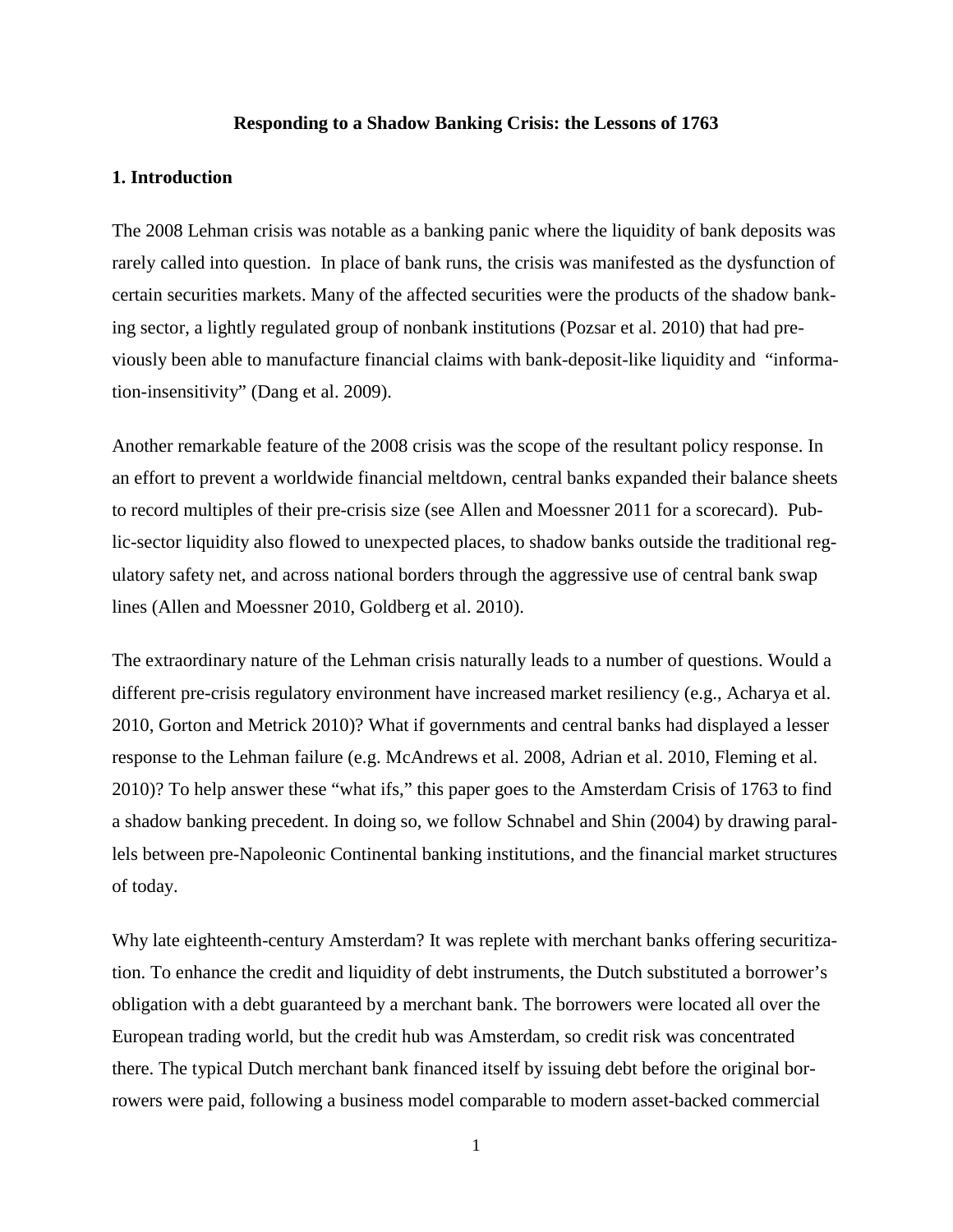paper (ABCP) conduits. Merchant banks' dependence on debt rollover made Amsterdam in 1763 as vulnerable to aggregate shocks as New York was in 2008.

The spark for the 1763 crisis was the Lehman-like failure of the banking house *Gebroeders de Neufville*. As occurred in 2008, de Neufville's failure made creditors reluctant to purchase new debt from surviving banks that were thought to be following a similar market strategy. Our investigations indicate that the resulting shadow run may have been greater (relative to the size of the market) than that experienced in 2008. To measure the run, we have reconstructed the weekly flow of funds into and out of accounts maintained by the eight largest merchant banks at the Bank of Amsterdam (also the Bank). Large merchant banks were often obliged to use the Bank to settle their debts, called bills of exchange, but light regulation otherwise meant that the Dutch banks did not hide their trading activity. Rich archival data and straightforward financial architecture allow us to reconstruct the portion of the panic that occurred through the Bank's accounts.

A second parallel is in the Bank of Amsterdam's response to the crisis. As in 2008, access to central bank liquidity was expanded in an unprecedented and ad hoc basis. Differently, this expansion was relatively narrow in scope. The policy intervention worked through the Bank's repo facilities to broaden the set of assets eligible for repo to include silver bullion. Liquidity also expanded via the traditional channel of repo transactions with trade coins.

To give a comparative overview, Figure 1 plots the expansion of the Bank of Amsterdam's balance sheet in 1763 to the Federal Reserve's in 2008-9. In each case, the balance sheets are scaled to the start of the crisis and broken down by asset class. For the Federal Reserve, the breakdown is between traditional assets (treasuries and discounts), non-bank lending programs and other new programs like the AIG bailout, mortgage backed security purchases and liquidity swaps with foreign central banks. Figure 1 also plots assets of the Bank of Amsterdam acquired by traditional channels and by its ad hoc bullion window. The Bank of Amsterdam's bullion window and its traditional response were comparable in timing, but more modest in scale than the analogous elements of the Fed's expansion. The aggregate increase in Dutch liquidity was a "mere" 40 percent over six months, perhaps more impressive when one considers that the Bank did not operate a traditional discount window or engage in transactions with other central banks.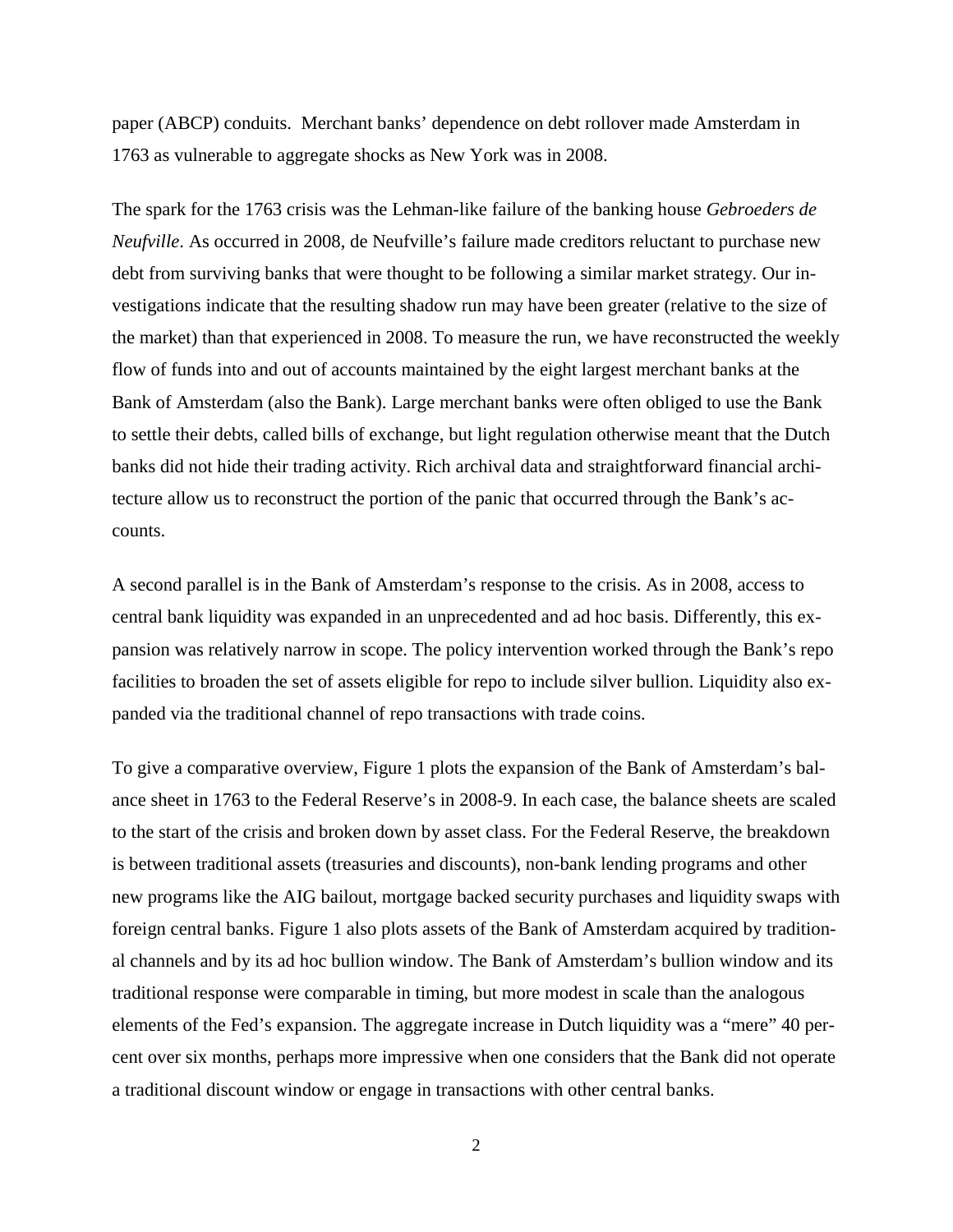

**Figure 1. Weekly y Central Bank Assets in 1763 and 2008** 

Sources: Federal Reserve and Stads sarchief Amsterdam 5077.

The bullion window accounts for a relatively small proportion of the Bank's post-crisis balance sheet, but the micro evidence shows that this liquidity channel had disproportionately large effects. Our new data set tracks liquidity creation by bank, and examination of this data shows that the bullion window likely prevented the failure of at least two additional large merchant banks. In this way, the Bank's policies avoided further major failures within Amsterdam and avoided too-big-to-fail bailouts. The costs of the Bank's minimalist approach, however, were disproportionately felt in Amsterdam's satellite markets (Berlin, Hamburg, Stockholm, etc.) which experienced an almost complete shutoff of credit flows.

As a precedent, the Crisis of 1763 confirms the model of a shadow bank as a financial firm that has to roll over its financing before the backing assets mature. Shadow runs are the sudden inability to sell new debt, as arrangements designed to make claims money-like fail. The history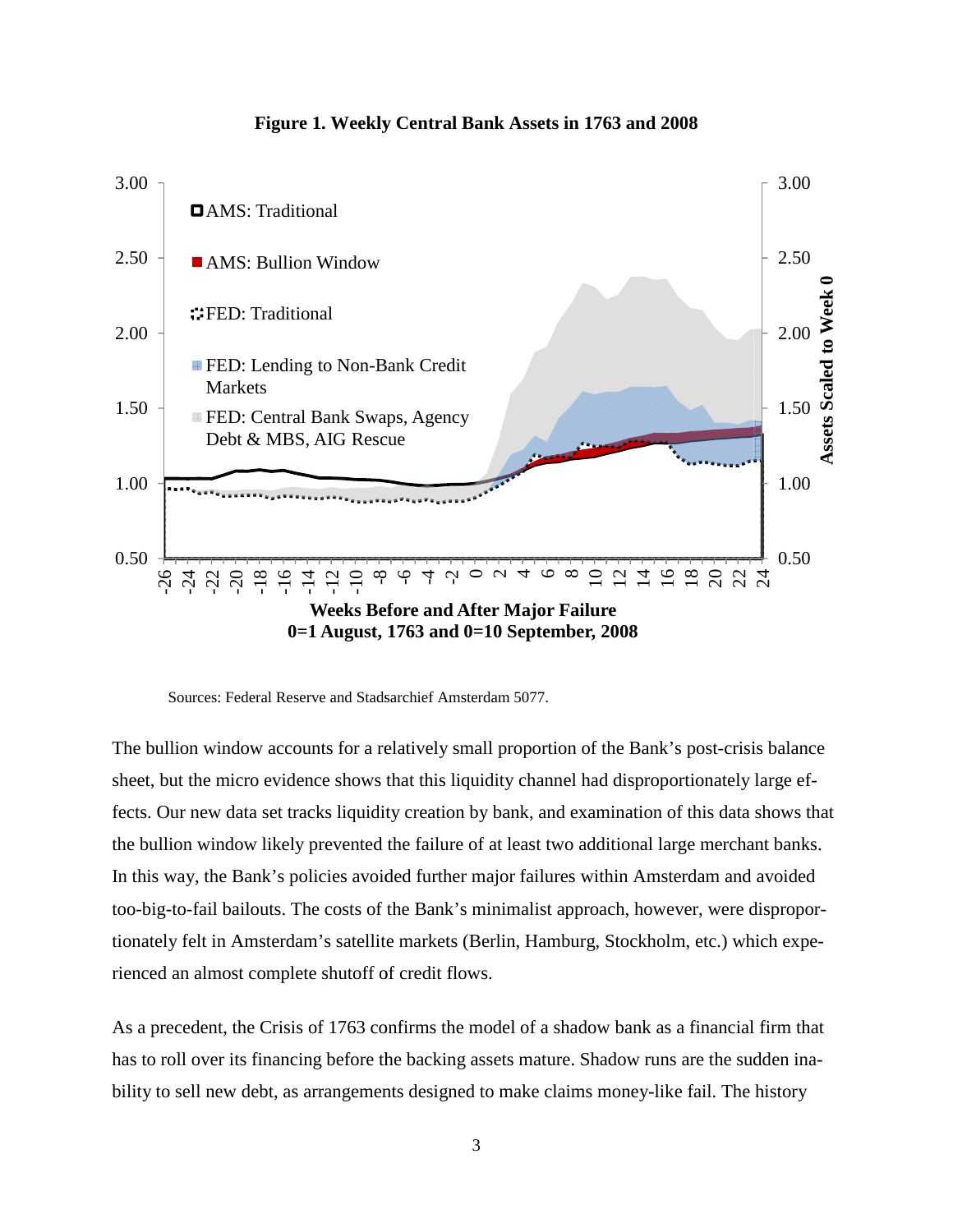opens potential explanations for the ascent of modern shadow banking, for the Dutch system evolved in response to demand for securitization rather than to avoid regulation. Finally, the story shows how a shadow run was alleviated—if only partially—through aggressive repurchase facilities but without explicit bailouts or too-big-to-fail guarantees.

The rest of this paper is organized as follows. Section 2 reviews related literature. Section 3 discusses banking institutions in eighteenth century Amsterdam. Section 4 discusses the collateral shocks that preceded the crisis and its outbreak. Section 5 presents empirical evidence on the severity of the crisis, and section 6 analyzes policy responses. A final section concludes.

## **2. Related literature**

There is rich historical literature on the Panic of 1763, with contributions by Büsch (1797), Soetbeer (1855), Sautijn Kluit (1865), van Dillen (1922, 1931), Skalweit (1937), Henderson (1962), and Spooner (2002), among others. The analysis below relies on these works, and especially on the monograph of de Jong-Keesing (1939), both for historical narrative and as guides to primary sources.

The historical literature is synthesized by Schnabel and Shin (2004), who also propose a theoretical model of contagion effects stemming from de Neufville's failure. Our analysis complements theirs, in that we measure how the panic hit other banks and how the Bank of Amsterdam's response was able to limit the outbreak of contagion within the Amsterdam market.

Flandreau and Ugolini (2011) investigate a similar crisis and response story for London in 1866. In England, the failure of a large bank caused shadow banks (called bill brokers) to suddenly become unable to finance international acceptance credit. The Bank of England responded by rapidly expanding liquidity (Flandreau and Ugolini 2011, 36-7). Unlike Amsterdam, however, the English banks did not necessarily settle bills at their central bank, so the Bank of England accounts did not double as conduits. In Amsterdam, we are able to reconstruct both lender of last resort funding and the obligations pressing on shadow banks.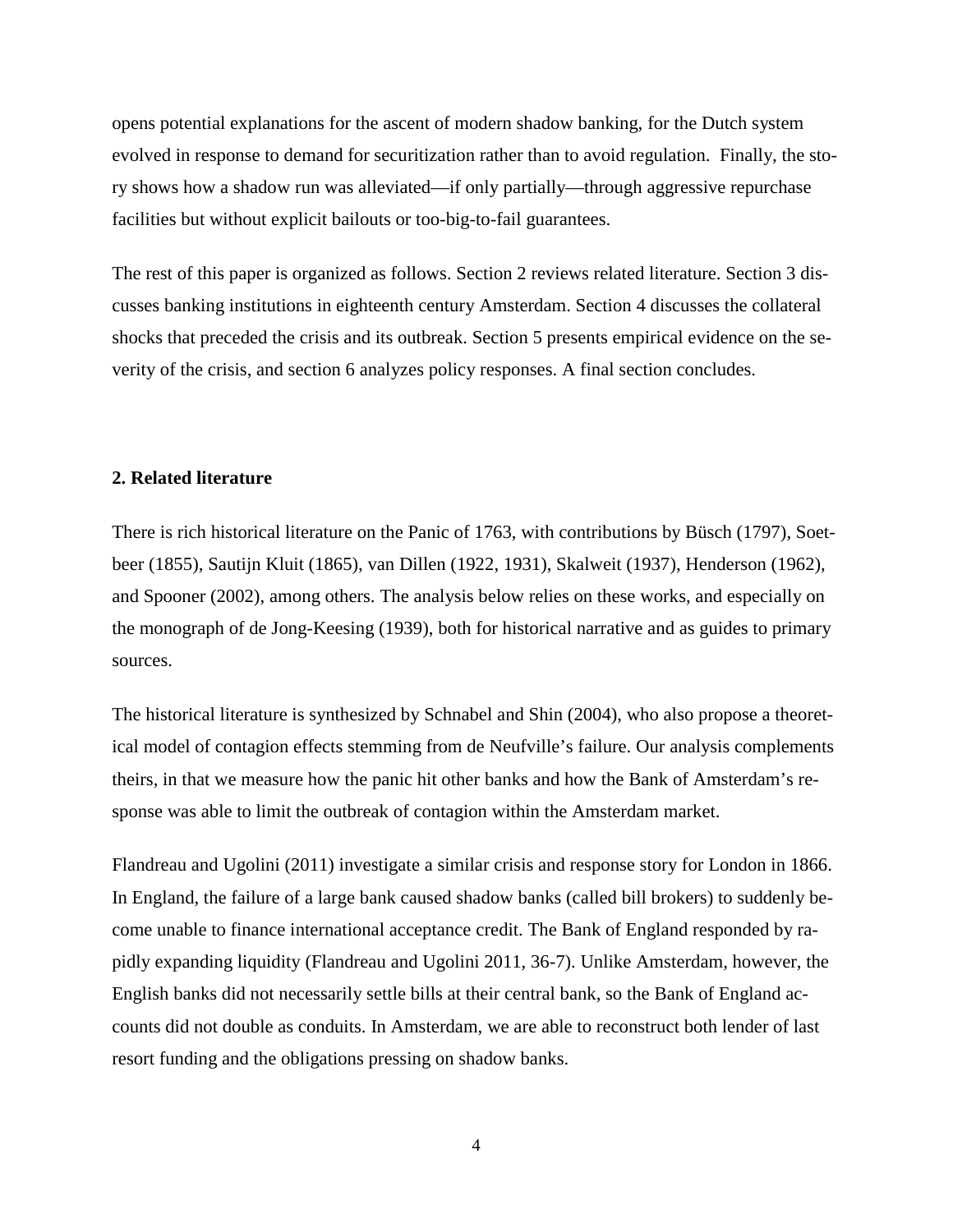#### **3. Shadow banking in 1763**

Financial activity in late-eighteenth century Amsterdam was dominated by a group of merchant banking firms. In contemporary parlance, these firms were known simply as bankers (*banquiers)*  (de Jong-Keesing 1939, 69). Bankers were proprietary firms that dealt in trade goods and that also provided financing to other merchants. These firms were not deposit banks in the English tradition; deposit-taking was viewed as an excessively risky, downmarket source of funding. Aversion to deposits was famously crystallized in a clause of the partnership contracts of Amsterdam's most prominent bank, *Hope en Compagnie*: "the business of this firm will be restricted to matters of commerce and commissions, and it will not engage in negotiations relating to deposited funds, or similar transactions" (de Jong-Keesing 1939, 69; Buist 1974, 37).

Since deposits were scarce, financial intermediation was accomplished through a securitization scheme known as the acceptance loan (*acceptcrediet*). The building block of the acceptance loan was an instrument known as the bill of exchange. Somewhat resembling a modern check, a bill of exchange transaction involved a minimum of three actors: a drawer, a drawee, and a beneficiary (see e.g., Schnabel and Shin 2004, 935-939). The bill would be created by the drawer, who would instruct the drawee to pay the beneficiary a certain sum, at a fixed place, at some future date. The drawee would indicate his intention to pay the bill by signing or "accepting" it. A beneficiary could also transfer the bill to a fourth party by endorsing it over.

#### *3.1 Acceptance loans and conduits*

In an acceptance loan transaction, the lender was the drawee of a bill, typically a merchant banker in a prominent commercial city such as Amsterdam. To make the arrangement work, the banker had to "close the loop" of obligations created by the drawing of a bill, i.e., to somehow arrange for repayment. Table 2 below presents a stylized example of one common technique for constructing an acceptance loan.

For ease of comparison, consider first the interaction of four agents in the context of a modern, ABCP type of arrangement (see, e.g., Brunnermeier 2009, Acharya, Suarez, and Schnabl 2010,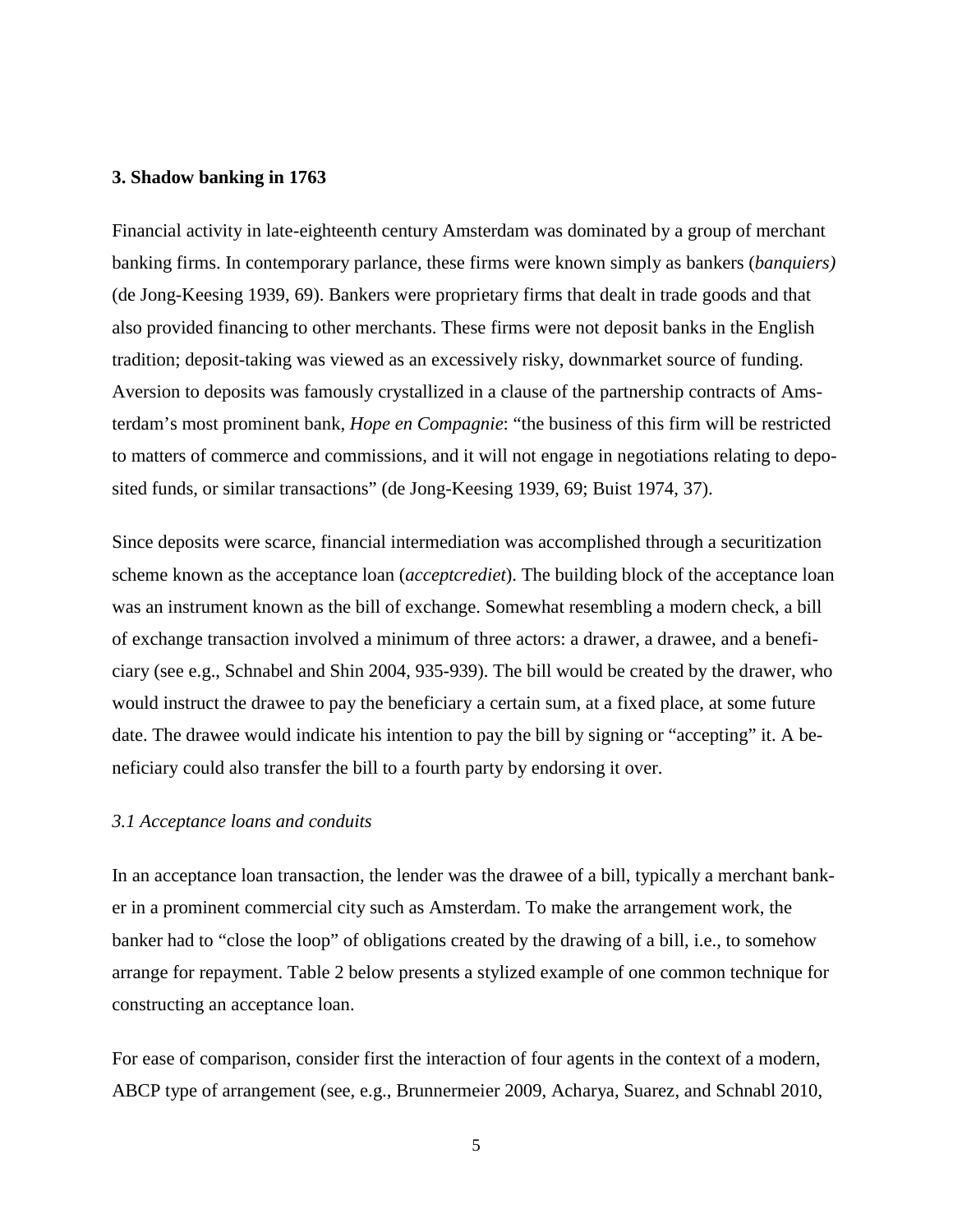Kaperczyk and Schnabl 2010). There are three periods: 0, 1, and 2. Agent *D* is a debtor who borrows for two periods, *C1* is a creditor who lends early, *C2* is a creditor who lends late, and *B* is a banker-conduit who creates secondary debt and provides credit/liquidity enhancement.<sup>1</sup> Table 1 presents a stylized version of ABCP, in which debt issued by *B* is "backed" by cash flows from the activities of *D*.

#### **Table 1: stylized ABCP conduit, 2008**

| Period 0: | (a) D creates and sells an ASSET to B<br>(b) $B$ creates and sells ABCP1 to $CI$ |
|-----------|----------------------------------------------------------------------------------|
| Period 1: | (a) B creates and sells ABCP2 to $C2$<br>(b) B repays $CI$ for ABCP1             |
| Period 2: | (a) D repays B for ASSET<br>(b) $B$ repays $C2$ for APCP2                        |

A key feature of the story, and the source of *B*'s profit, is that the ABCP issued by *B* has credit and liquidity guarantees that make it into a palatable investment for *C1* and *C2*. As became clear in 2007-2008, however, *B*'s guarantee to *C1* may depend on rollover funding from *C2* (Period 1(a) in Table 1), which may be impaired in the wake of extreme market events (see, e.g., Kaperczyk and Schnabl 2010).

Let us now consider how rollovers funded securitization in Amsterdam in 1763 (to do so we need an extra period and a second location). In this example, *D* would typically be a merchant operating in a remote market (e.g., Hamburg) and *B* would be an Amsterdam banker. *C1* and *C2*  are bill investors, residing in Hamburg and Amsterdam respectively, in this stylized example. An acceptance loan from *B* is used to "securitize" a profitable activity by  $D^2$ .

 $<sup>1</sup>$  In practice a conduit is legally distinct from its sponsoring bank; the two are merged for purposes of this introduc-</sup> tory example.

 $2$  Traditionally, an acceptance loan was (implicitly, though not formally) secured by commodity shipments in the opposite direction of the bill obligation. The link between bills and goods became obscured during the credit boom leading up to the Neufville crisis, however, as bills were increasingly used for simple speculation on exchange rate movements or commodity prices.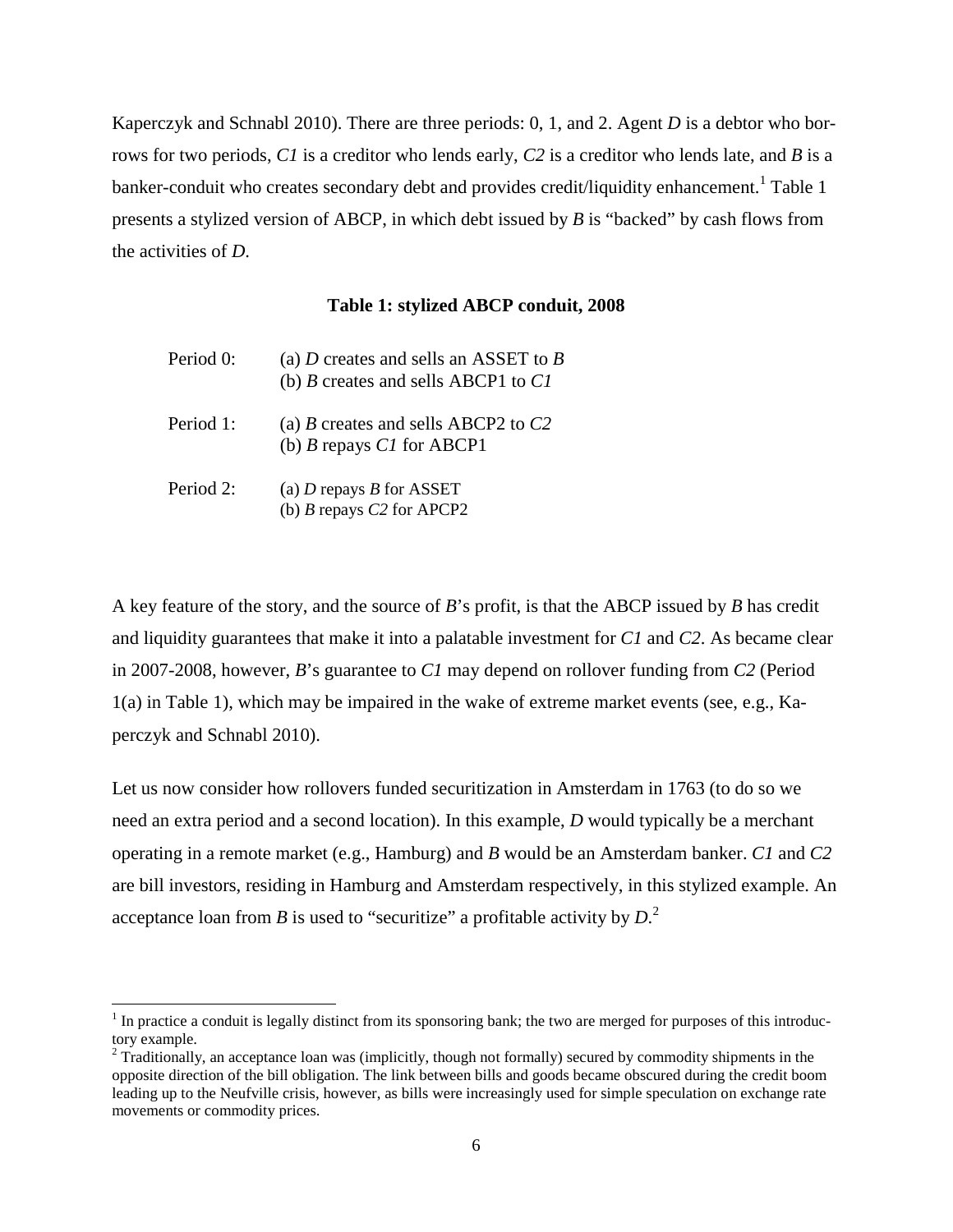### **Table 2: stylized acceptance loan, 1763**

|           | In Hamburg                                                                      | In Amsterdam                                                                                                        |
|-----------|---------------------------------------------------------------------------------|---------------------------------------------------------------------------------------------------------------------|
| Period 0: | (a) $D$ draws BILL1 on $B$<br>(b) D sells it to $CI$<br>Cl travels to Amsterdam |                                                                                                                     |
| Period 1: |                                                                                 | (a) B accepts BILL1<br>(b) $B$ draws BILL2 on $D$<br>(c) B sells BILL2 to $C2$<br>C <sub>2</sub> travels to Hamburg |
| Period 2: | (a) D accepts BILL2                                                             | (b) $B$ settles BILL1 with $CI$                                                                                     |
| Period 3: | (a) $D$ settles BILL2 with $C2$                                                 |                                                                                                                     |

As with the modern ABCP arrangement, credit and liquidity guarantees by *B* play a big role. *C1*  is willing to take a bill drawn by *D* because he thinks it will be accepted by *B*. Similarly, *C2* is willing to take the bill drawn by *B* on *D* because he knows that *B* is liable if *D* cannot pay.

Also like the ABCP arrangement, the acceptance loan scheme is vulnerable to disruptions in rollover funding (Period 1(b) in Table 2): *B* may have trouble keeping promises to *C1* if he cannot sell a bill to *C2*. Clearly, such disruptions are more prone to occur in times of aggregate shocks: if *B* has guaranteed many borrowers such as *D* with correlated credit risk, doubts may arise about *B*'s ability to make good on his guarantees. As emphasized by Schnabel and Shin (2004) and many others, this funding risk can interact with market risk in a self-reinforcing cycle. Participants in need of funding liquidity may dump assets on the market, depressing prices and thereby reinforcing perceptions of increased credit risk.

In 1763, there was an additional channel for market disruption that was not present in 2007-2008 crisis. This channel arises from the contingent nature of a bill transaction: if a banker declines to accept ("protests") the bill (Period 1(a) in Table 2), *D* loses the funding of the bill and becomes subject to the liquidity risk of suddenly having to repay *C1*. When bankers protest bills to conserve their own liquidity, they can force parties such as *D* into bankruptcy, in which case a credi-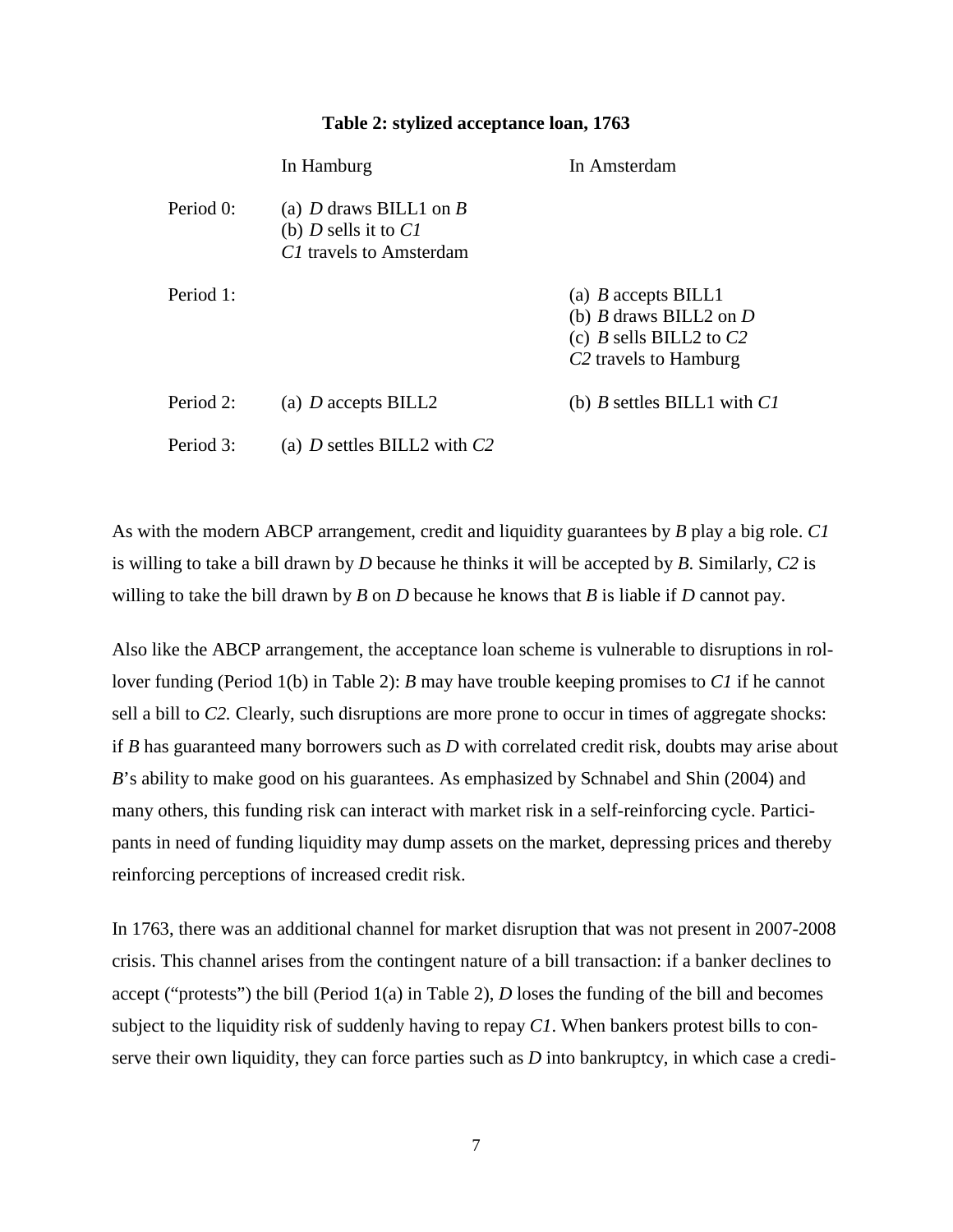tor such *C1* has (at least temporarily) lost his principal on the first trade.<sup>3</sup> The acceptance credit (or bankers' bills) common in later Anglo-American systems either eliminated protest risk by having the bank accept the bill *before* the drawer sold it or reduced protest risk through instruments of provisional acceptance such as a banker's letter or a correspondent's assurance.<sup>4</sup>

Moreover, *C1* could not escape principal risk by selling ("discounting") the bill. Contemporary commercial law mandated that all signatories to a bill retained liability if the drawee could not pay (Schnabel and Shin 2004, 938-939). The limited prevalence of deposit banks meant that bills sometimes circulated as money in large-value commercial transactions, especially after acceptance by a major bank. The attendant risks, stemming from the use of bills as a monetary instrument, created destructive linkages during the course of the 1763 panic.<sup>5</sup>

## *3.2 Banking and liquidity*

**.** 

While virtually all merchants in eighteenth-century Amsterdam dealt in bills of exchange, most merchants' bill transactions were limited to a small group of "friends"—commercial counterparties in other cities—and even among friends, exposures were subject to strict limits. Also, the typical merchant's bills were rarely transferred more than once after issue (de Jong-Keesing 1939, 58-65), indicating that they had limited liquidity. Our analysis of bill settlement patterns suggests that de Jong-Keesing's characterization would have been appropriate for over eighty percent of the merchants with accounts at the Bank of Amsterdam, who settled less than one bill per week on average.

The bankers provided a conspicuous exception to this pattern. Surviving records show that the most active merchants in Amsterdam dealt in thousands of bills each year (see Table A1 in Appendix A), drawn by a wide range of counterparties. When the house of de Neufville failed in

<sup>&</sup>lt;sup>3</sup> Although *C1* still has recourse against *D*, it might be difficult or time-consuming for *C1* to collect. Principal risk could be manifested in other ways as well. Consider a scenario where *B* (for example, Neufville) accepts BILL1 in period 1(a) but goes bankrupt before maturity of the bill in period 2. *C1* has again lost liquidity and *D* is liable for the full amount of the bill. Depending on circumstances, *C1* could lose the entire amount of the initial trade. A modern term for this type of risk is "Herstatt risk" (Committee on Payment and Settlement Systems 2003). <sup>4</sup> See Davis and Gallman (2001, 127-30); Ferderer (2003, 667-73); and Flandreau and Ugolini (2011, 7).

 $<sup>5</sup>$  An echo of this system can be found in the practice of rehypothecation, in which when a party borrows using colla-</sup> teral that has been posted ("hypothecated") by someone who that party has lent to. A chain of rehypothecations can thus support a sequence of credit transactions, in much the same way as the circulation of a bill of exchange might have done at the time of the Neufville crisis. See Singh and Aitken (2010) on rehypothecation and its role in the Lehman crisis.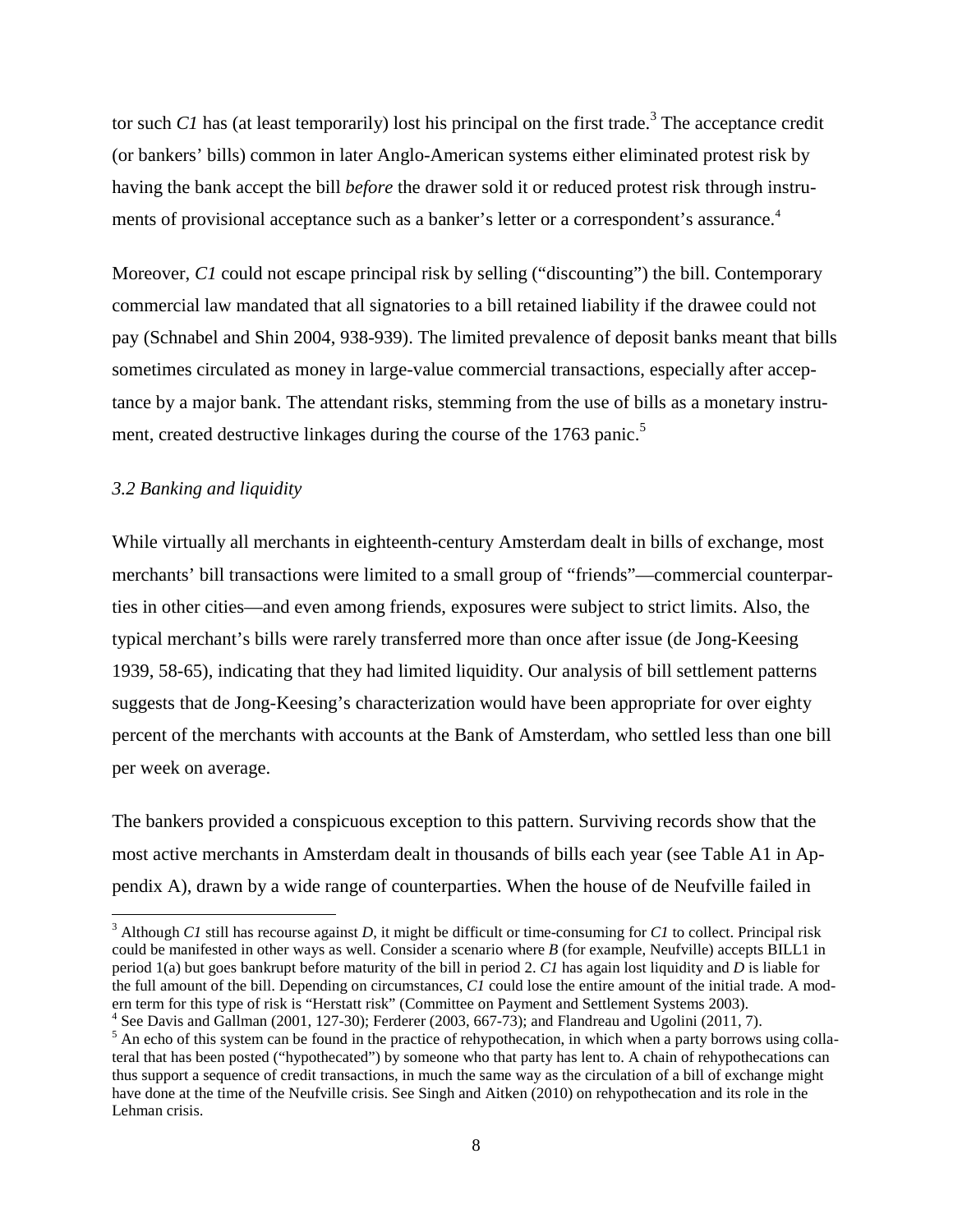August 1763, its list of creditors included over 100 bill counterparties, the great majority of these residing in cities outside of the Dutch Republic (de Jong-Keesing 1939, 101-110). In many outlying areas, the *only* commonly available form of trade finance was to draw a bill on a banker in Amsterdam.<sup>6</sup> Accepted bankers' bills were widely traded in secondary markets in Amsterdam and other commercial centers.

Competitive pressures kept the number of true "bankers" low. Profit margins on bill acceptance were minuscule, usually 1/3 percent or less (Büsch 1797, 121; de Jong-Keesing 1939, 71), so profits relied on volume built on leverage. In principle, any merchant with a Bank of Amsterdam account could act as a banker; there were no legal barriers to entry or solvency requirements forcing closure. In the absence of ratings agencies or public release of financial information, however, a banker had to maintain a reputation for reliability. Failure to settle a bill could quickly destroy a merchant's reputation, and suspending payments could force a merchant into bankruptcy in matter of days. A critical requirement for bankers was therefore to maintain liquidity, and that meant an adequate balance at the Bank of Amsterdam.

The Bank of Amsterdam (the Bank) was a municipal bank that supplied book-entry settlement of bills of exchange.<sup>7</sup> The Bank did not issue bank notes, so it is possible to track much of the bill market, for most bills drawn abroad on Amsterdam were payable through the Bank.<sup>8</sup> At the maturity, *B* (the drawee) discharged his obligation by transferring Bank funds to the beneficiary in the amount of the face value of the bill.<sup>9</sup> There was no clearing house and no netting of obligations.10 Meticulous and virtually complete records of the "funds side" of these settlements are

**.** 

<sup>&</sup>lt;sup>6</sup> Most markets did have traditional systems of longer-term lending based on mortgages. See e.g. Hoffman, Postel-Vinay and Rosenthal (2000).

<sup>&</sup>lt;sup>7</sup> See van Dillen (1934) and Dehing and 't Hart (1997) on the history of the Bank.

<sup>&</sup>lt;sup>8</sup> There was a less important market for "current money" bills—bills settled outside the bank. This market was the domain of a group of intermediaries known as *cashiers*, whose activities are described in section 5 below.

<sup>&</sup>lt;sup>9</sup> In a modern context, this scheme would be classified as a delivery-versus-payment "model 1" (i.e., gross settlement against the full value of the security; see Committee on Payment and Settlement Systems 1992). The transfer of Bank funds constituted final settlement of the bill obligation.

<sup>&</sup>lt;sup>10</sup> We note that the London Clearing House, the first deposit bank clearinghouse and prototype for many subsequent clearing organizations, was not founded until 1773 (Joslin 1954).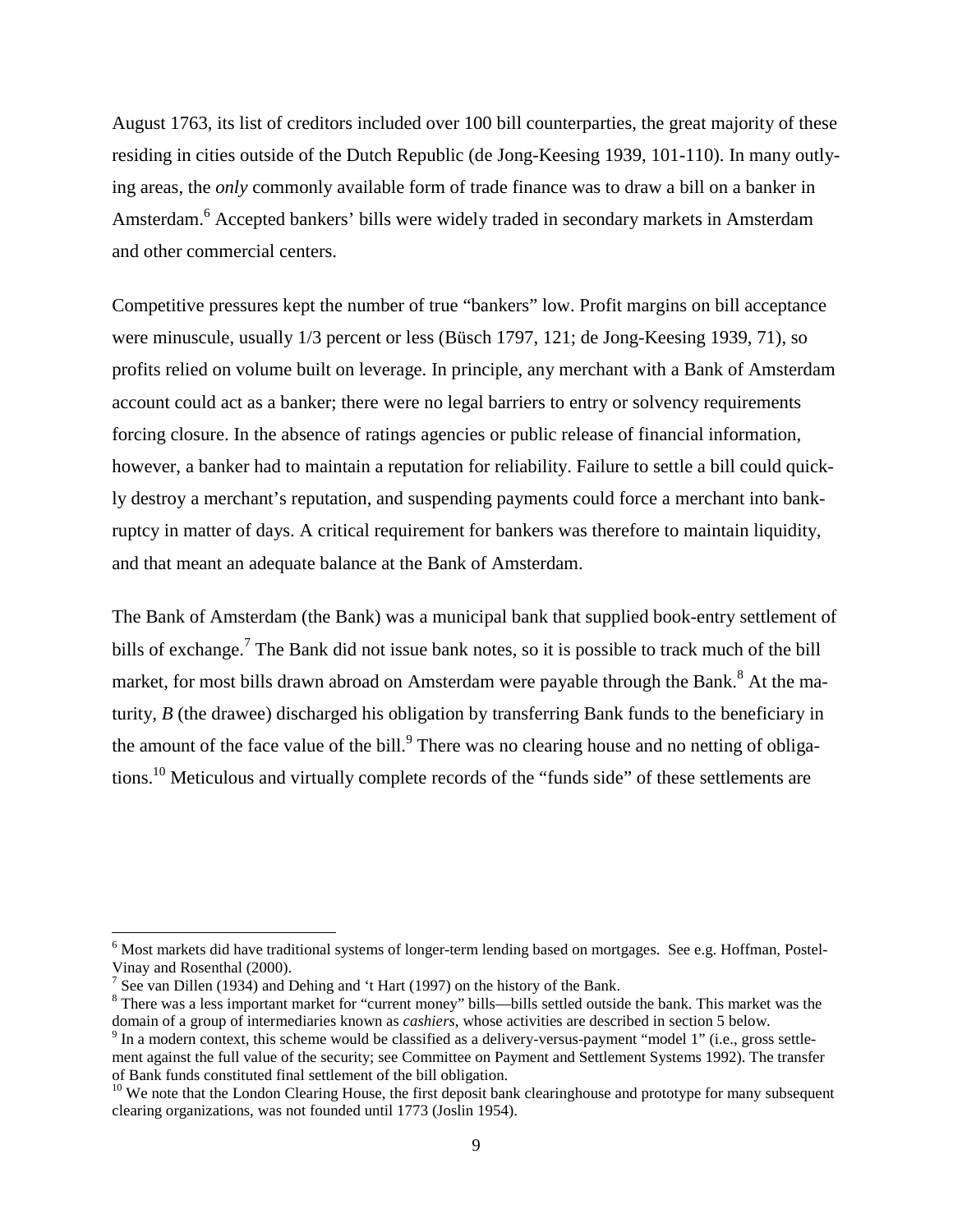preserved in the ledgers of the Bank of Amsterdam: the Bank's 1763 ledgers record around 270,000 transactions (authors' rough estimate)<sup>11</sup> in almost 2,500 accounts.

Table 3 gives the Bank's balance sheet on the eve of the crisis. Profits were generated by fees on accounts and by limited lending to the Dutch East India Company and the Province of Holland. The Bank had no long-term capital, so when the city took the previous year's profits in April, the Bank's capital became negative. The capital would recover as loan interest and transaction fees were collected later in the fiscal year.

**Table 3. Bank of Amsterdam Balance Sheet, August 1, 1763, in bank florins.** 

| <b>Assets</b>                |            | <b>Liabilities</b> |            |
|------------------------------|------------|--------------------|------------|
| Coins Under Receipt ("Repo") | 21,606,690 | Accounts           | 22,660,145 |
| Coins Unencumbered           | 288,434    |                    |            |
| Loans                        | 527,264    | Capital            | $-237,757$ |
| Total                        | 22,422,388 | Total              | 22,422,388 |

Source: Authors' calculation.

**.** 

Beyond loans, the Bank's balance sheet had two ways to create liquidity (account liabilities). The first was to accept deposits, but "deposit" is something of a misnomer, for Bank of Amsterdam deposits functioned like a modern central bank repo transaction. Someone bringing high-quality trade coins (*negotiepenningen*) into the bank was credited a certain amount of Bank funds based on official valuations of the coin, and he also received a receipt endowing him with the option to repurchase the same coins within a six-month period at a small cost (¼ percent for most silver coins).12 Examination of the Bank's vault records indicates that virtually all of these redemption options were exercised, i.e., that in practice "deposits" into the Bank were term repos. The availability of repos effectively pegged the risk-free annualized short-term interest rate at slightly

<sup>&</sup>lt;sup>11</sup> Calculated as  $(6,000 \text{ pages}) \times (90 \text{ entries per page}) \div 2$  (to adjust for double-entry bookkeeping), to yield an estimate of 270,000 transactions.

 $12$  If a receipt holder chose not to exercise the repurchase option, the initial deposit was treated as a true sale. This feature of the receipt system apparently incorporates the "safe harbor" bankruptcy preference of modern repo contracts (see e.g., Gorton and Metrick 2010, 276-278).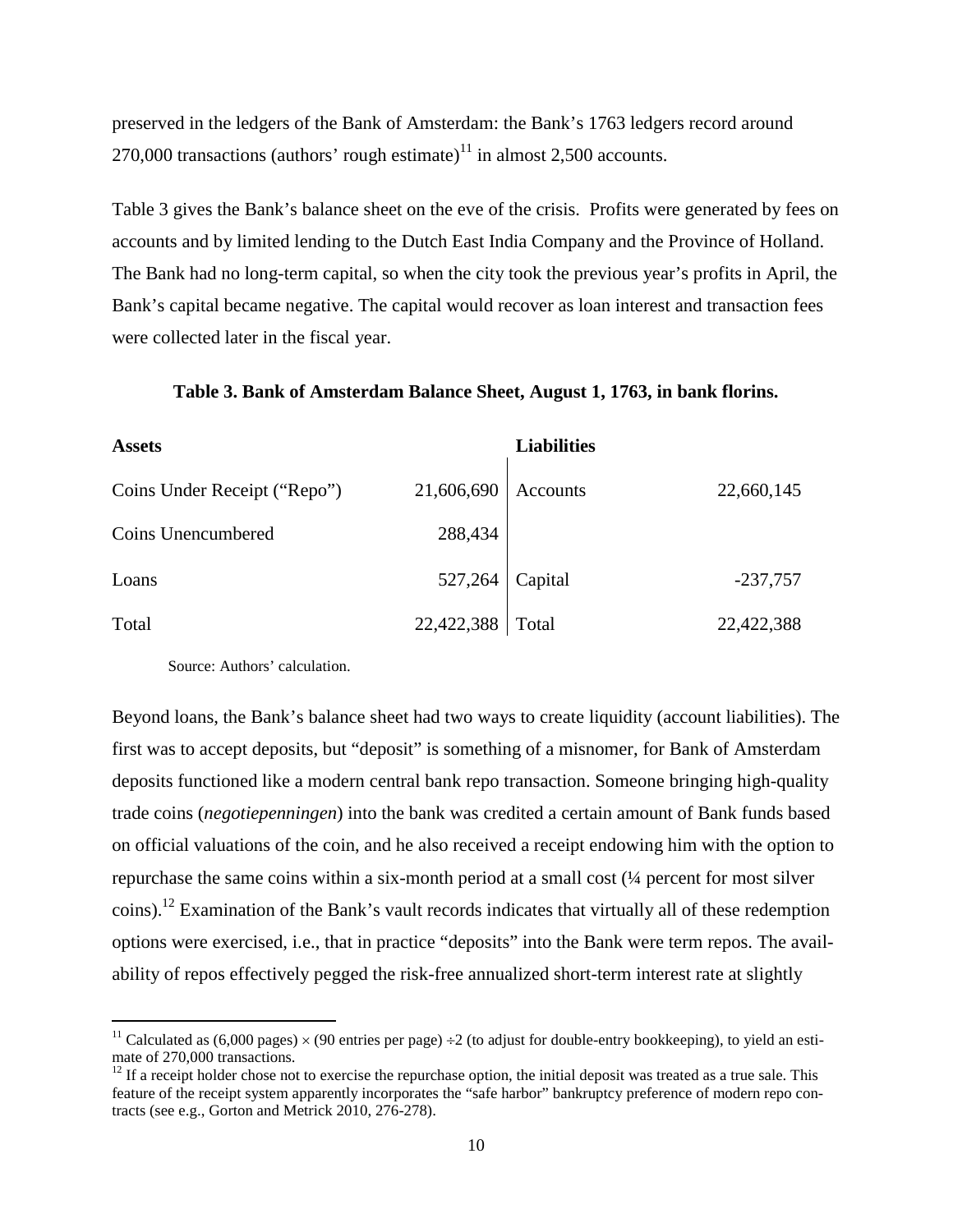more than ½ percent. Receipts were the only way to redeem bank money for coin, so Bank accounts had many of the characteristics of fiat money (van Dillen 1964b, Quinn and Roberds 2010). There were 22.6 million florins in accounts and 21.6 million in coins under receipt, so the bank had 1 million in accounts unencumbered by receipts.

The Bank could also create bank accounts without receipts through the direct purchase or sale of coins. The Bank did not engage in open market operations in 1763, so the 288,434 florins in unencumbered coins were the residue of previous interventions.

We should also note that people could purchase existing Bank funds from other account holders without changing the balance sheet. This was done in an open outcry market held in front of the Bank every day in which (effectively) coin could be traded against Bank money (van Dillen 1964a). The market price was the agio, or gap, between two units of account: Bank money (the "bank" florin or guilder) versus the value of circulating money (the "current" guilder or florin).<sup>13</sup> We will use florin to denote the bank unit of account and guilder to denote the non-bank unit of account.

The Bank's funding "pipelines" involved the use of expensive, high-quality collateral, i.e., trade coins. The Bank of Amsterdam was a conservatively run institution that did not extend credit against bills, allow accounts to overdraft, or operate any kind of Lombard facility.<sup>14</sup> Despite these restrictions, historical evidence shows that Amsterdam bankers were routinely able to settle bills in amounts that greatly exceeded their average balances at the Bank, without tying up much in the way of high-quality collateral. This trick required the use of creative, ABCP-conduit-like arrangements of the type illustrated in Table 2.

 $\overline{a}$ 

<sup>&</sup>lt;sup>13</sup> During normal times, arbitrage tended to keep the agio close to official differentials between these two units of account, i.e., between 3.85 and 4.1 percent. These boundaries are for the *ryxdaalder* (originally called the *dukaat*), a silver coin that was the primary domestic coin used for repurchase agreements at the Bank (van Dillen 1925, 906; Polak 1998, 73-4).

<sup>&</sup>lt;sup>14</sup> Accounts were not always reconciled on a daily basis, so overdrafts did occasionally occur. Also, for every year for a century, the Bank of Amsterdam had lent to a government sponsored entity the (Dutch East India Company) to finance ships sailing to Asia (van Dillen 1925, 981-3).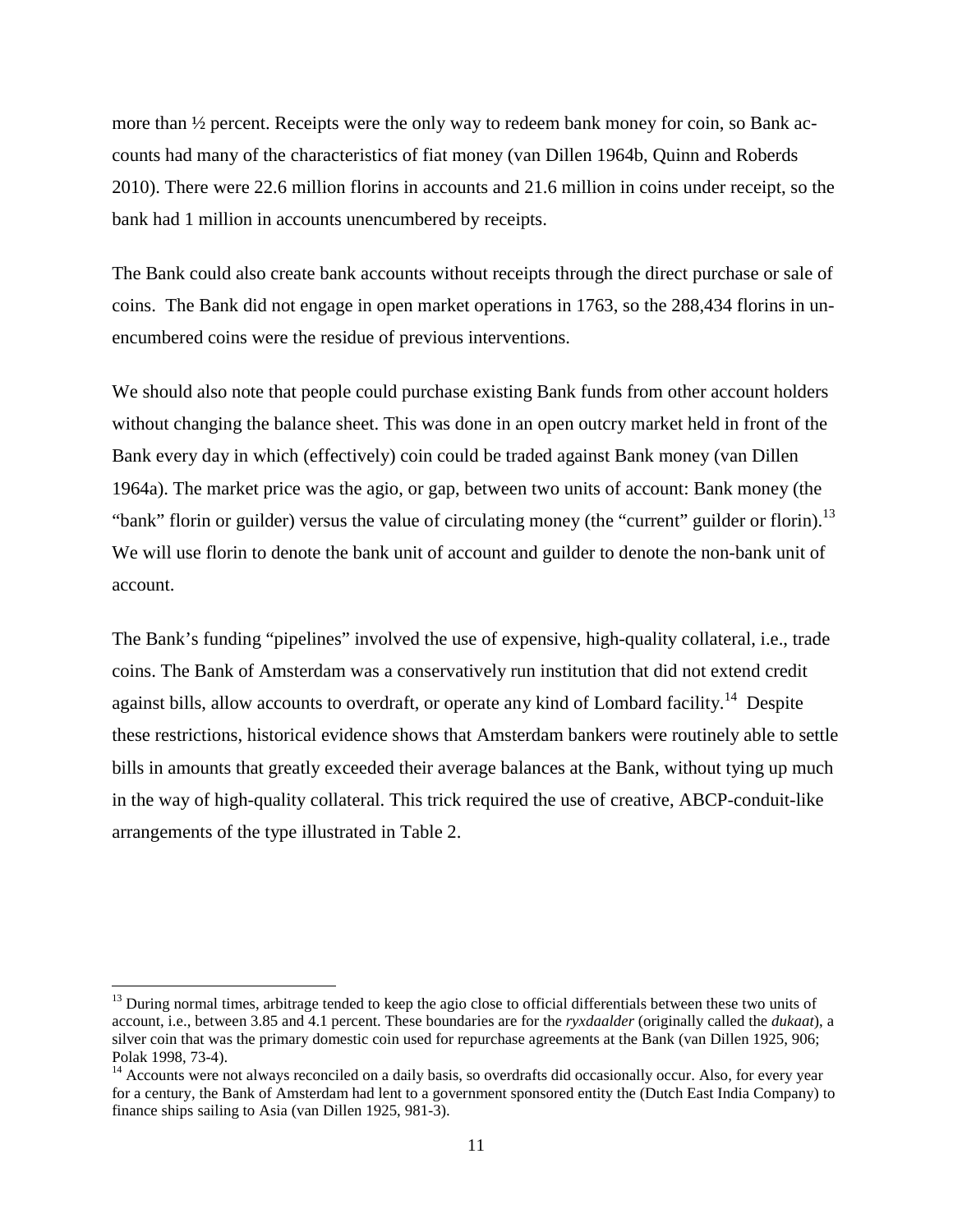## *3.2 Evidence*

1

According to our simple model of eighteenth century merchant banking, a banker *B*'s source of market funding would consist of bills drawn on debtors such as *D*. In normal times the banker could easily sell these in the Amsterdam bill market. On the other side, the liabilities of the banker would consist largely of bills drawn on and accepted by *B*, originating with this same group of debtors.

To check the applicability of our simple shadow banking model, we examined the ledger accounts of the Bank of Amsterdam. Notice in the Table 2 example, payments through the Bank's accounts would typically show up at two stages, Period 1(c)—the sale of a bill by *B* to *C2*—and, Period 2(b)—the settlement of the original bill drawn on *B*. The Bank's ledgers thus provide an incomplete, but still highly informative picture of the banker's activities. In particular, a merchant banker's account at the Bank represents a sort of "virtual conduit" for acceptance loans provided by the banker, recording the payments in by debtors, the payments going out to creditors, and the resultant cash balance.

An unfortunate limitation of the data is that the Bank's ledgers record no information on the "securities" side of a transaction. This means that information available in modern empirical studies of ABCP (e.g., Covitz, Liang, and Suarez 2009), such as maturity and yield of individual instruments, is lacking. This also means that the recorded transfers undoubtedly do, in some cases, represent activity other than bill transactions.<sup>15</sup> The historical literature, however, seems to agree that the principal use of Bank accounts was for bill transactions, so we will simply assume that each recorded transaction corresponds to the transfer of a bill. A third difficulty is that there is no reliable way to tell if a payment is settlement of a bill or the purchase a bill as an investment. This distinction does not matter for many of our inferences; however, at the peak of the crisis (August-September 1763) our calculations will assume a lack of discretionary lending, so virtually all observed transactions are non-discretionary settlement, for failure to honor an accepted bill had legal consequences such as bankruptcy.

<sup>&</sup>lt;sup>15</sup> It should be emphasized that transfers over the Bank of Amsterdam's accounts were generally "large-value" payments. In our sample, the average payment size in the bankers' accounts is about 4,000 florins, as compared to the contemporary daily wage for a laborer of approximately one florin (de Vries and van der Woude 1997).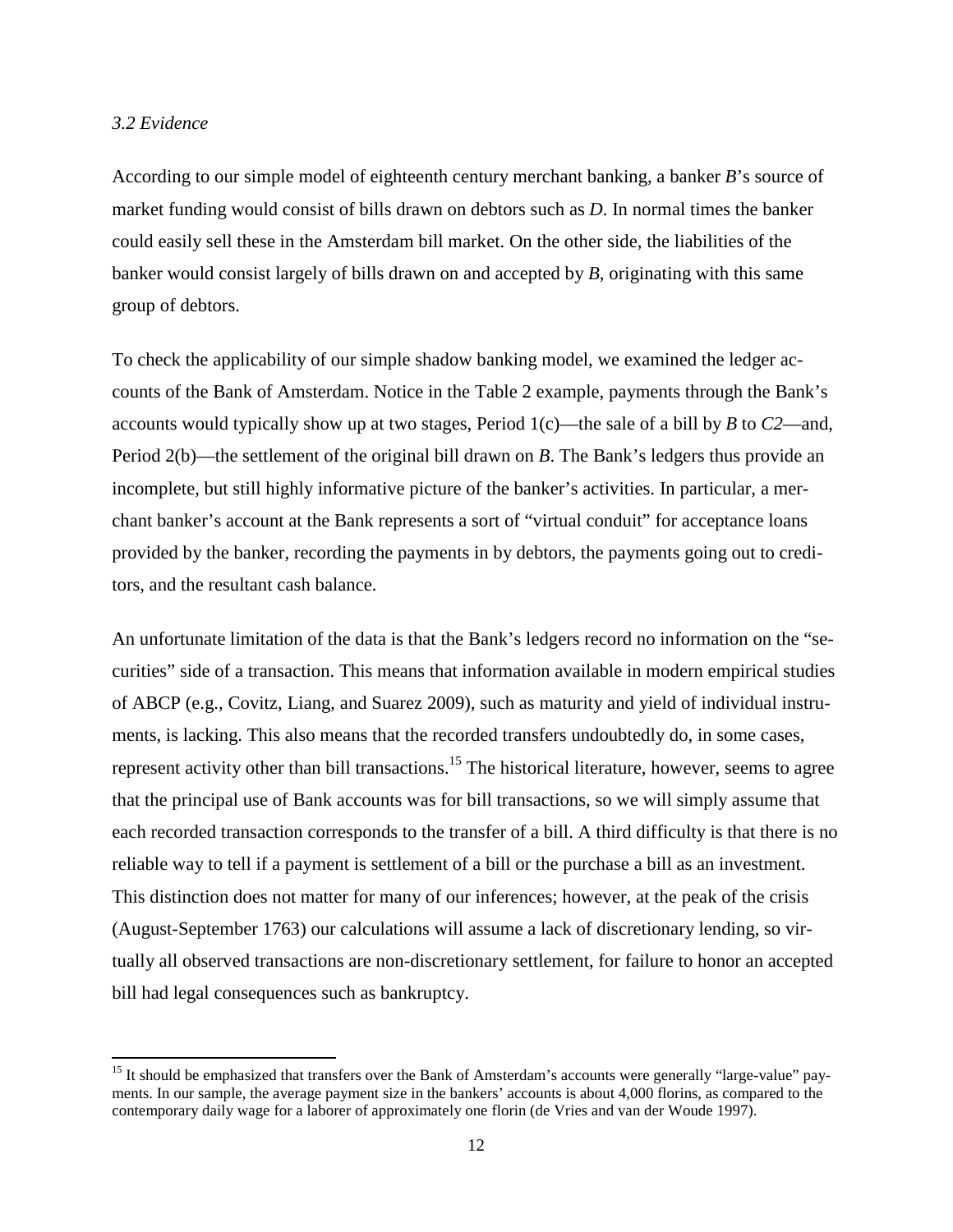As with modern payment systems, the typical entry in the Bank's ledgers is a datum of the form

$$
x_{ijd} \tag{1}
$$

representing a transfer of *x* florins from account *j* to account *i* on day *d*, entered as a debit under merchant *j*'s accounts, with a corresponding credit entry for merchant *i*. 16 Each ledger page also contains an opening balance. These can be combined with the transfer data to yield a daily opening balance  $b_{j,d}$  for each trading day. The scope of these data, which must be hand transcribed, is a challenge. A full accounting of  $x_{ijd}$  for the fiscal year 1763 (late January 1763 – early January 1764) as is available with modern systems, would yield a data vector of approximate dimension 1.5 billion (2,455 accounts  $\times$  2,455 accounts  $\times$  ~250 trading days) with approximately 270,000 nonzero entries. To arrive at a dataset of manageable size, a number of simplifications were employed.

The first of these was to time-aggregate  $x_{ijd}$  into weekly payment flows for 50 weeks, for the Bank was closed in January and in July to reconcile accounts. We also focus on the eight most active players in the Amsterdam bill market in the years leading up to the panic, as identified in de Jong-Keesing (1939, 120). Together, payments to and from these players account for about eight percent of transactions in the Bank's ledgers in 1763, as measured by "payments volume," i.e., by number of ledger entries. Transactions between these eight accounts and the other account holders are aggregated into the account of a fictional ninth agent ("rest of the Bank" or ROB). Finally, we employ a tenth account to keep track of coin inflows to and outflows from the first nine accounts.<sup>17</sup> The end result of these simplifications is a data vector  ${X_{ijt}}$  of payments between the ten accounts over weeks  $t = 1, \ldots, 50$ , of a more tractable dimension ( $10 \times 10 \times 50 = 1$ ) 5000 data points). In a similar fashion,  $\{b_{j,d}\}$  was time-sampled to yield a weekly starting balance series  ${B<sub>it</sub>}$ .

<sup>&</sup>lt;sup>16</sup> Unlike modern payment systems, the Bank of Amsterdam's accounts do not record the time of day when a payment is made. In fact there is often a divergence of a day between the timing of a debit entry and the corresponding credit entry, suggesting that contemporary concept of "real-time gross settlement" amounted to at best daily settlement of accounts.

 $17$  Additional accounts are necessary to track bullion deposits and withdrawals, discrepancies between debits and credits arising from missing entries, and changes in the capital position of the Bank. Details are given in appendix C.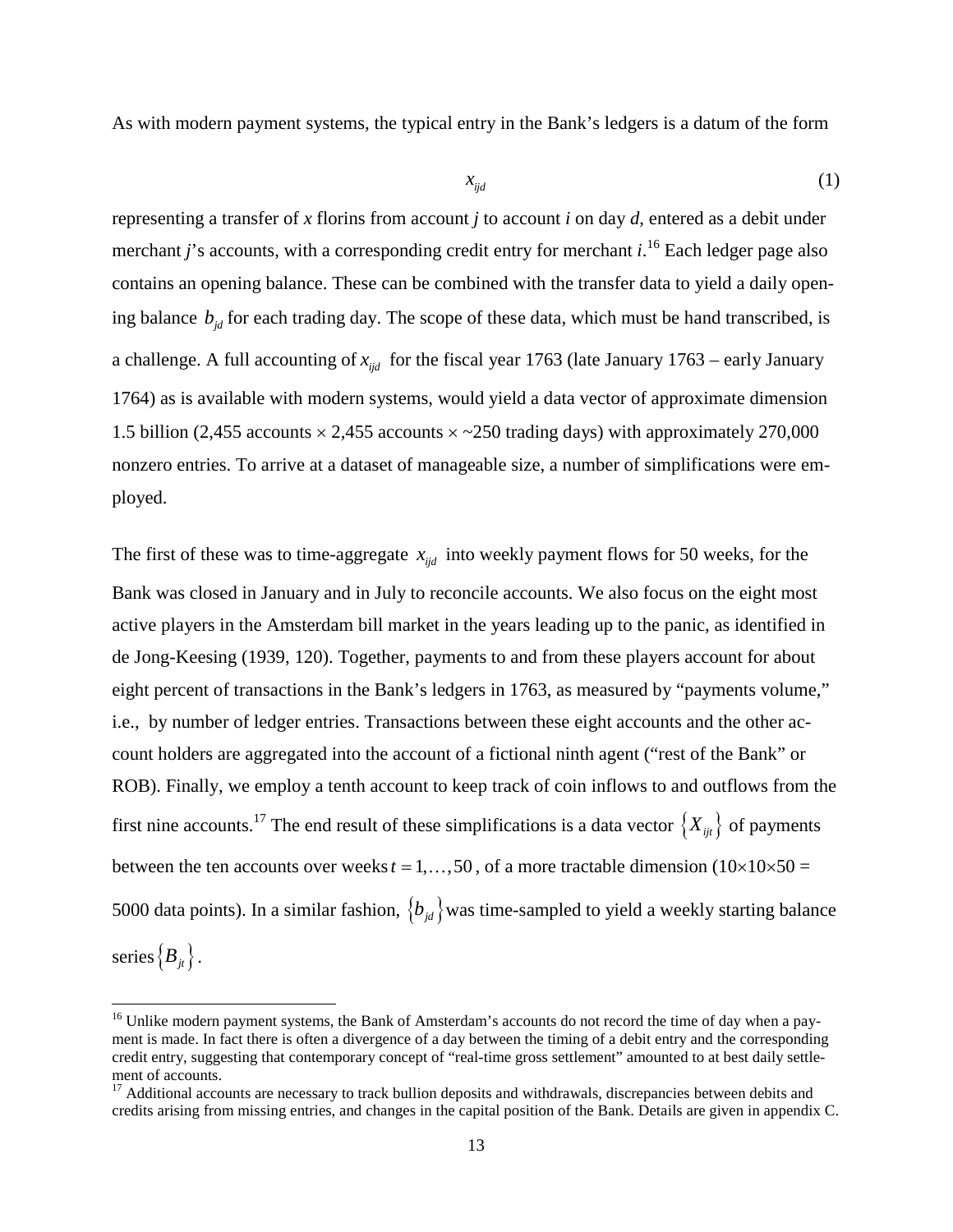The data shows the dominance of rollover financing through the *scale* of payments by bankers and through the near *equality* of those debits with payments to bankers from the rest of the bank. Over the first half of 1763, the eight bankers had a mean weekly expenditure of 1.97 million florins and a mean weekly starting balance 1.49 million florins, so each week the bankers spent 132 percent of initially available funds.<sup>18</sup> At the same time, non-bankers paid the bankers an average of 1.81 million florins per week, so a typical week had sales of new bills roughly equivalent to the settlement of old bills. The small difference was florins spent to withdraw coins or pay bank fees.

To see the variation within, Figure 2 reports each banker's balances and ratio of expenditures-tobalances. The data are consistent with de Jong-Keesing's (1939, 74-75) classification of Amsterdam bankers into the established, well-capitalized houses (Hope, Pels, and Clifford) and a more levered group of "parvenus" ( de Neufville, Vernede, de Smeth, Horneca Hogguer, and Cazenove) who had been able to break into the top ranks of the bankers during the credit boom of the Seven Years' War (1756-1763). The turnover in the parvenus' accounts is quite active despite having Bank balances distinctly lower than the old houses. Viewed from the perspective of its settlement accounts, *Gebroeders de Neufville* does not appear any riskier than similar firms.

 $\overline{a}$ 

<sup>&</sup>lt;sup>18</sup> See Table 3 in Appendix A.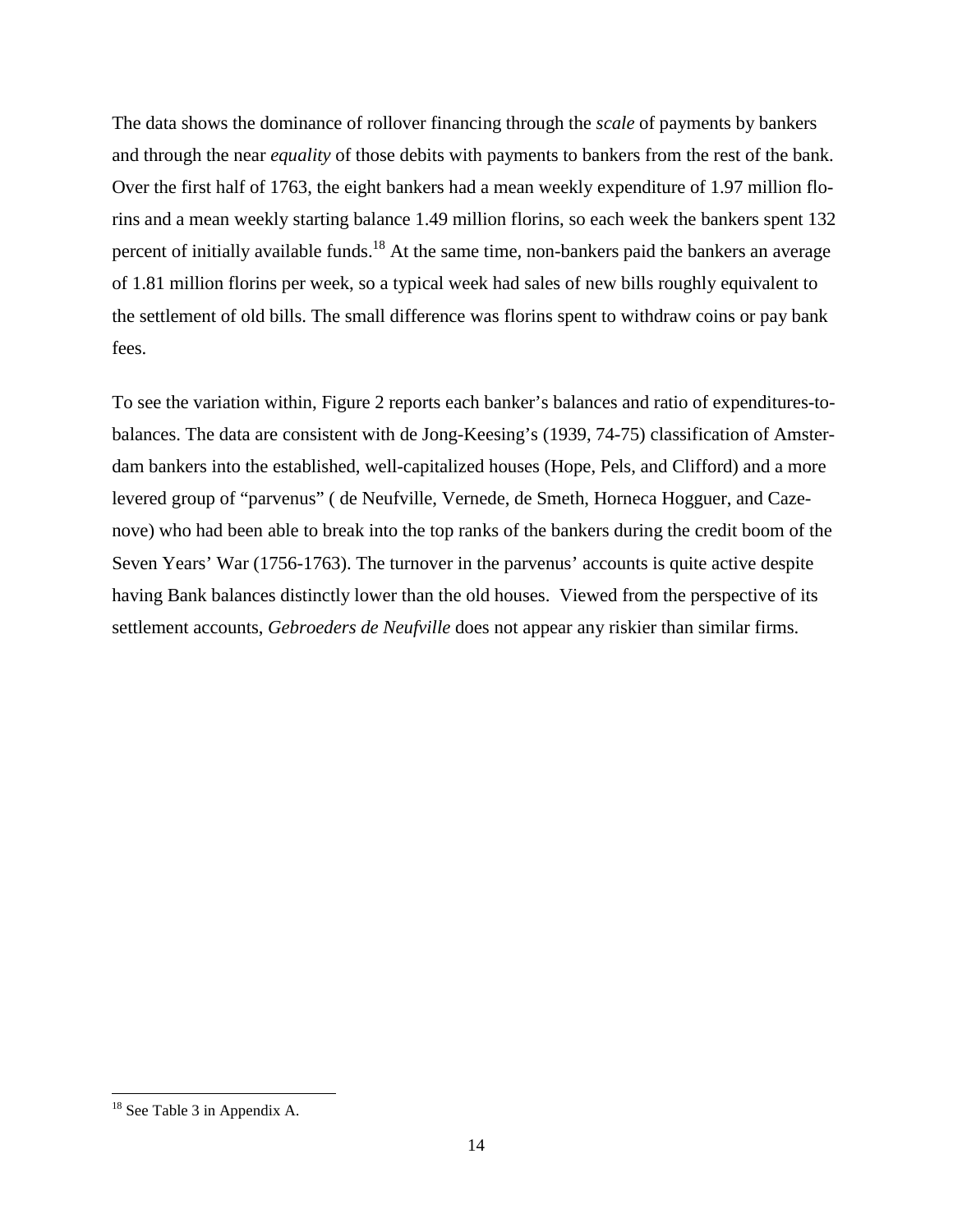

#### **Figure 2. Ratio of Banker Expenditures to Balances, January-July 1763**

Average Weekly Balances (bottom axis) Average Weekly Expenditures over Average Weekly Balances (top axis)

Source: Stadsarchief Amsterdam 5077.

 $\overline{a}$ 

The data in Figure 2 can also be combined with data from de Neufville's bankruptcy filing (de Jong-Keesing 1939, 121) to shed some light on de Neufville's investment strategy. The house of de Neufville suspended payments on July 30 with liabilities of 9.6 million florins, mostly in bills, and (book) capital of 413 thousand florins, implying a leverage of 24 times capital. De Neufville's weekly settlements through the Bank amounted to about 239,000 florins, implying that least 2.5 percent of the firm's portfolio was rolled over through the Bank during an average week.<sup>19</sup>

<sup>&</sup>lt;sup>19</sup> Neufville would have also had some bills payable in current money (de Jong-Keesing 1939, 93).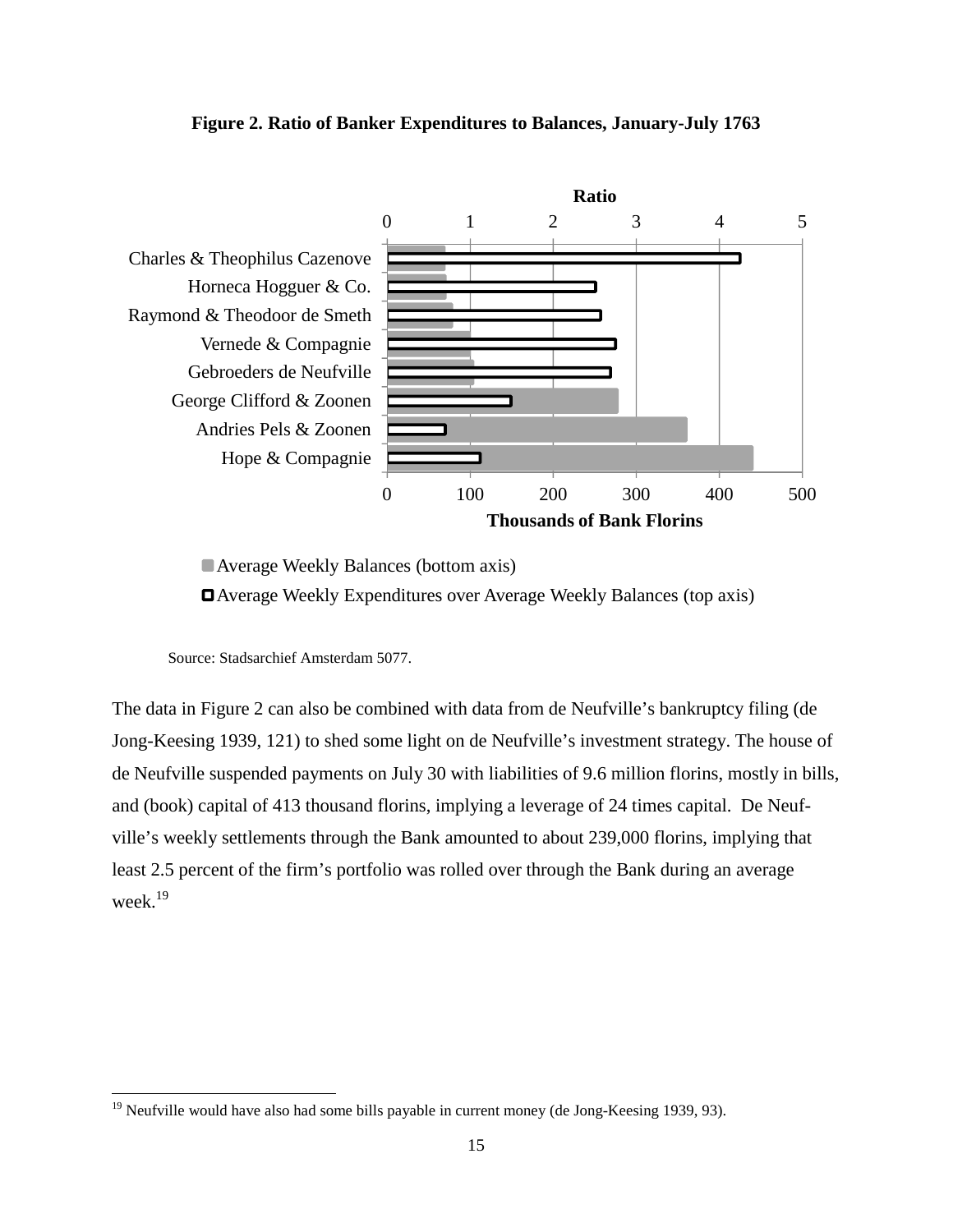#### **4. Collateral Shocks**

The Seven Years' War led to a sharp expansion in lending activity in Amsterdam. The Amsterdam bill market financed a wide range of activities associated with the war, including the movement of military supplies, the floatation of sovereign loans, and movements of specie designed to take advantage of fluctuating exchange rates (de Jong-Keesing 1939, 55-86, Henderson 1962, 94-95). The countdown to the August 1763 panic began with the slowdown of hostilities in late 1762. The Treaty of Hubertusburg (February, 1763) concluded the war and spawned two shocks that diminished the value of the collateral (implicitly) backing Amsterdam's bill transactions.

The first shock was a drop in the value of grain: prices in Berlin and Hamburg dropped by 30 percent between November 1762 and May 1763. Then, in May 1763, Prussia decided to dump its unused wartime grain supplies on the Berlin market, leading to a 75% drop in the local price of wheat, with other agricultural prices soon following (Schnabel and Shin 2004, 956-959). These sudden price movements weakened many Amsterdam counterparties abroad and some of the Amsterdam traders themselves.

The commodity price shock was compounded by a monetary policy reversal. During the war, Prussia conducted a series of debasements that moved its monetary standard (i.e., mint equivalent) from 14 Reichsthalers per mark of fine silver to 40 thalers per mark for some coins (Koser 1900, 341-351). The wartime inflation was extremely unpopular with the nobility, so in May 1763 Prussia demonetized the depreciated war coinage and reduced the mint equivalent of new Reichsthalers to a "transitional" level of 19.75 thalers per mark (Henderson 1962, 96). Prussian merchants holding debased wartime coinage saw the nominal value of their collateral cut in half, and they responded by funding immediate debts with new bills drawn on markets such as Hamburg and Amsterdam. They also sent the demonetized coins to the same cities in the hopes of finding higher value as bullion (Büsch 1797, 123; Skalweit 1937, 45).

The Amsterdam market seems to have become quickly flooded with this type of debt and collateral. de Jong-Keesing (1939, 88, note 4) cites a May 31 letter by the Amsterdam merchant De Vogel to his Hamburg correspondent Emanuel Jenisch, describing the state of the Amsterdam money market at that time: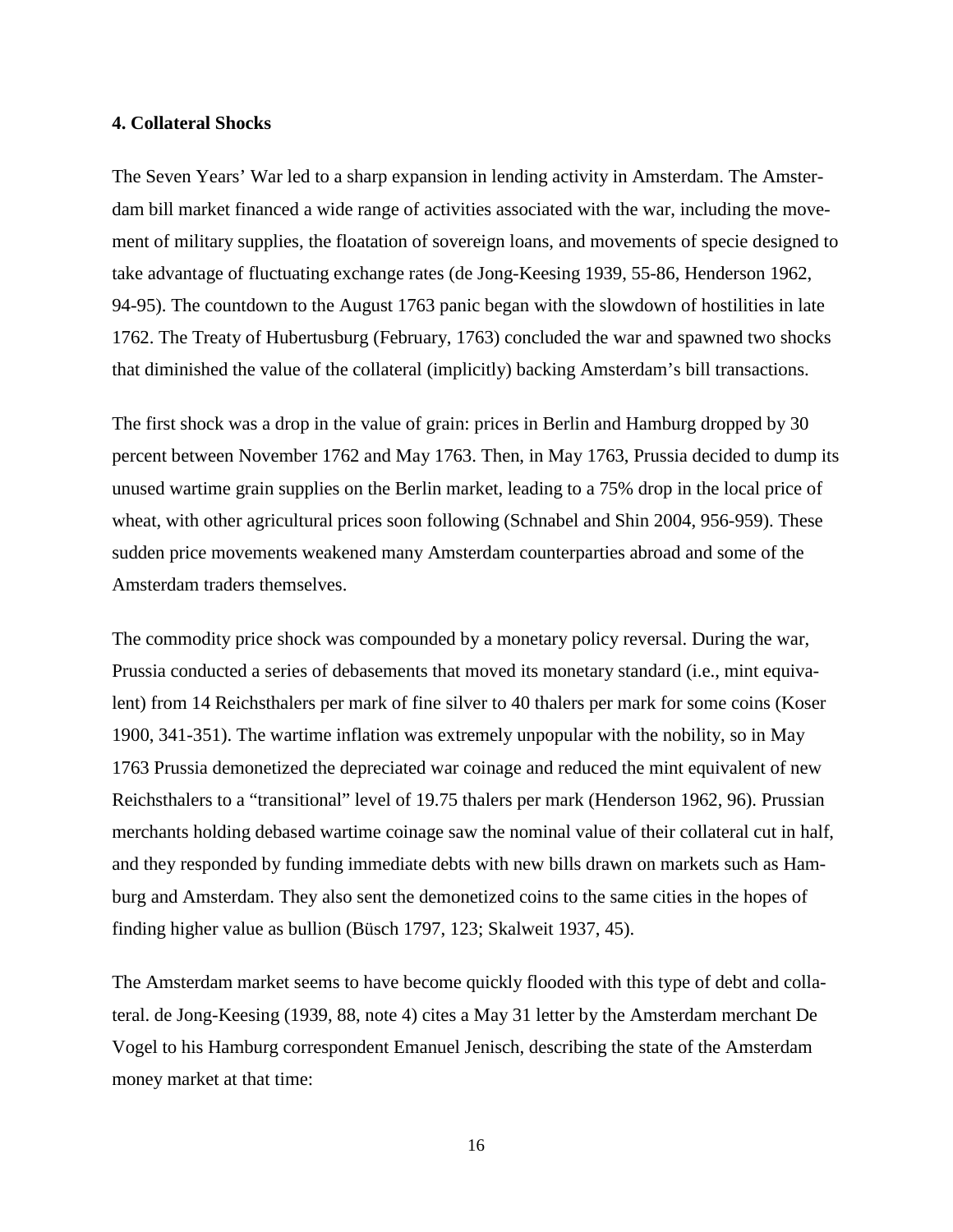It is to our regret that the circumstances of business are now such that we cannot make our correspondence profitable … money is extremely scarce and the discount of first-rate bills is running at 5 percent<sup>20</sup> in Bank money ... . The crude bars of silver that are being smelted here from the money arriving in great quantities from Germany, cannot be sold and are everywhere being borrowed against; these are also being discounted by 7 percent. … Everything is bad for business.

Both shocks directly affected de Neufville. Before the drop in grain prices, de Neufville had collaborated with a "friend," prominent Berlin merchant Johann Ernst Gotzkowsky, in a disastrous deal to purchase a million florins' worth of grain from the departing Russian army at the war's end (Skalweit 1937, 94-95). The firm had also anticipated receiving a contract from the Prussian crown to deliver silver for the new coinage, but this deal did not materialize (Spooner 2002, 82).

But the proximate cause of the failure of Gebroeders de Neufville was the suspension of payments by the minor firm of *Aron Joseph en Compagnie* on July 28, 1763 (de Jong-Keesing 1939, 121). De Neufville's exposure to Aron Joseph was 163,000 florins, small relative to de Neufville's total book of 10 million florins, but meaningful in the context of its 239,000 florin weekly funding requirement. De Neufville suspended its payments at the Bank on July  $30.^{21}$ 

The failures had only an indirect effect on the Bank of Amsterdam, as the Bank itself was unlikely to be subject to runs.<sup>22</sup> Coin receipts issued by the Bank were viewed as extremely secure, and their holders saw little reason to sell their redemption options at a time of financial unrest. Account holders without receipts could no more run the Bank than a modern holder of fiat money can run a modern central bank. But outside the Bank, de Neufville's failure caused a sudden, extraordinary demand for coins. The market suddenly bid down the agio (premium) of Bank money, denominated in bank florins, against coin, denominated in current guilders. The next section will show that Bank funds were still in high demand to settle accepted bills of exchange that were now coming due, yet the agio fell to a discount of ½ percent on Saturday, August 6. After two days and a central bank intervention (see Section 7 below), the agio bounced back up to positive territory, but the emergence of a negative agio was stunning development. It had been observed only once before, during the French invasion of 1672 (Quinn and Roberds 2010, 16). The

**.** 

 $^{20}$  Two to three percent was normal (Schnabel and Shin 2004, 942).

 $21$  It is reasonable to suppose that by this point, de Neufville had exhausted all other sources of funds; unfortunately our data do not allow us to directly verify this hypothesis.

 $^{22}$  However, it is likely that the Bank did feel pressured, as evidenced by its not making any new loans to the East India Company after August 1763, and the Bank made no loans to the company in 1764.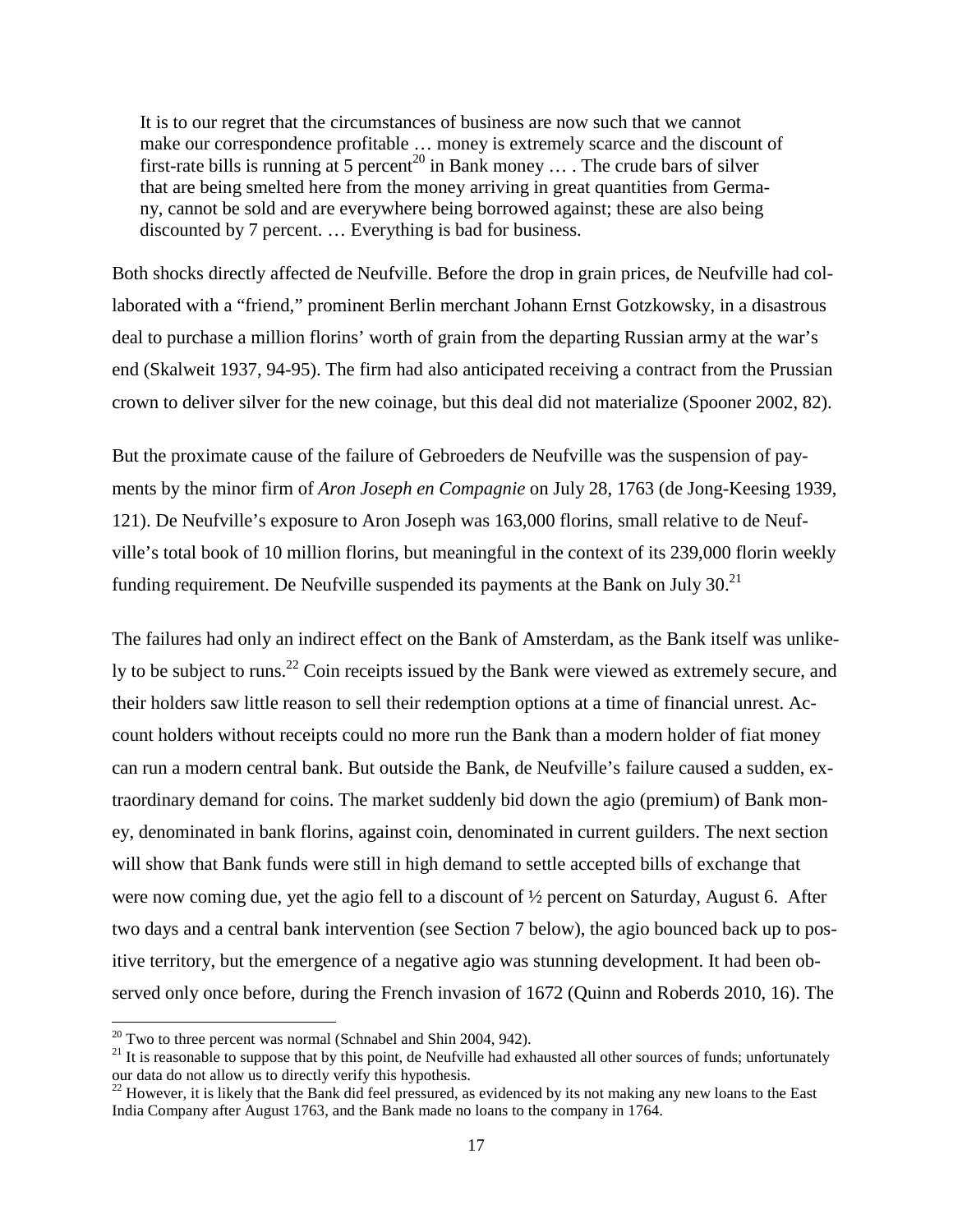effect on market sentiment was not unlike the effect of negative T-bill rates the wake of the Lehman failure (Derby and Rappaport 2008).

Another indication of the severity of the liquidity crisis outside the Bank of Amsterdam came from Amsterdam's most important satellite market, Hamburg. In Hamburg, claims against de Neufville amounted to around three million florins, spread over 38 counterparties (de Jong-Keesing 1939, 102). The bill market there was faced with virtual collapse. On August 4, a group of prominent Hamburg merchants sent a petition to Amsterdam, demanding a bankruptcy preference, and threatening a shutdown of their market for Amsterdam bills if this was not granted:<sup>23</sup>

This morning … we received a fatal express, with the terrible news that you, the gentlemen of Amsterdam, would leave the Neufvilles to sink, by which we were all thunderstruck; never dreaming that so many men in their senses in your city could take such a step … which will infallibly plunge all Europe in an abyss of distress, if not remedied by you whilst it is still time.

A proposal for a bailout was rejected after some debate,  $24$  and the Hamburg merchants' threat only served to initiate a three-month long shutdown of the Amsterdam market for Hamburg bills. Surviving records indicate either no bill trade or sparse quotations for Amsterdam bills drawn on virtually all locations, over July-October  $1763$ <sup>25</sup> When bills could be sold they went at depressed prices, even if they were drawn on places unaffected by the de Neufville failure (de Jong-Keesing 1939, 167).<sup>26</sup> For example, annualized borrowing rates using London jumped from 4 percent to over 10 percent<sup>27</sup> despite the efforts of London bankers to assist their Amsterdam correspondents (Wilson 1941, 168-9).

To preserve their own liquidity, Amsterdam bankers protested virtually all incoming bills drawn by Hamburg counterparties (de Jong-Keesing 1939, 166-171). In Hamburg, this blockade of acceptance credit forced 93 firms into bankruptcy during the month of August (Soetbeer 1855, 52; Schnabel and Shin 2004, 943-944). Similar shutoffs of credit and clusters of failures occurred in

**.** 

<sup>&</sup>lt;sup>23</sup> See Soetbeer (1855, 51) and Sautijn Kluit (1865, 25-26); English translation is from Tooke (1838, 149-150).

<sup>&</sup>lt;sup>24</sup> The size of the proposed private bailout fund ("super SIV") was some 700,000 guilders. It was rejected largely due to the unpopularity of the Neufvilles (de Jong-Keesing 1939, 121; Spooner 2002, 83.)

<sup>&</sup>lt;sup>25</sup> Including bills drawn on Breslau, Danzig, Hamburg, Lisbon, Livorno, London, Paris, and Vienna. See de Jong-Keesing (1939, 168-171) and Schneider et al. (1991, 66-101).

 $^{26}$ A similar situation occurred in late 2007 when many ABCP conduits were indiscriminately run (Covitz et al. 2009).

 $27$  See Appendix I for calculations.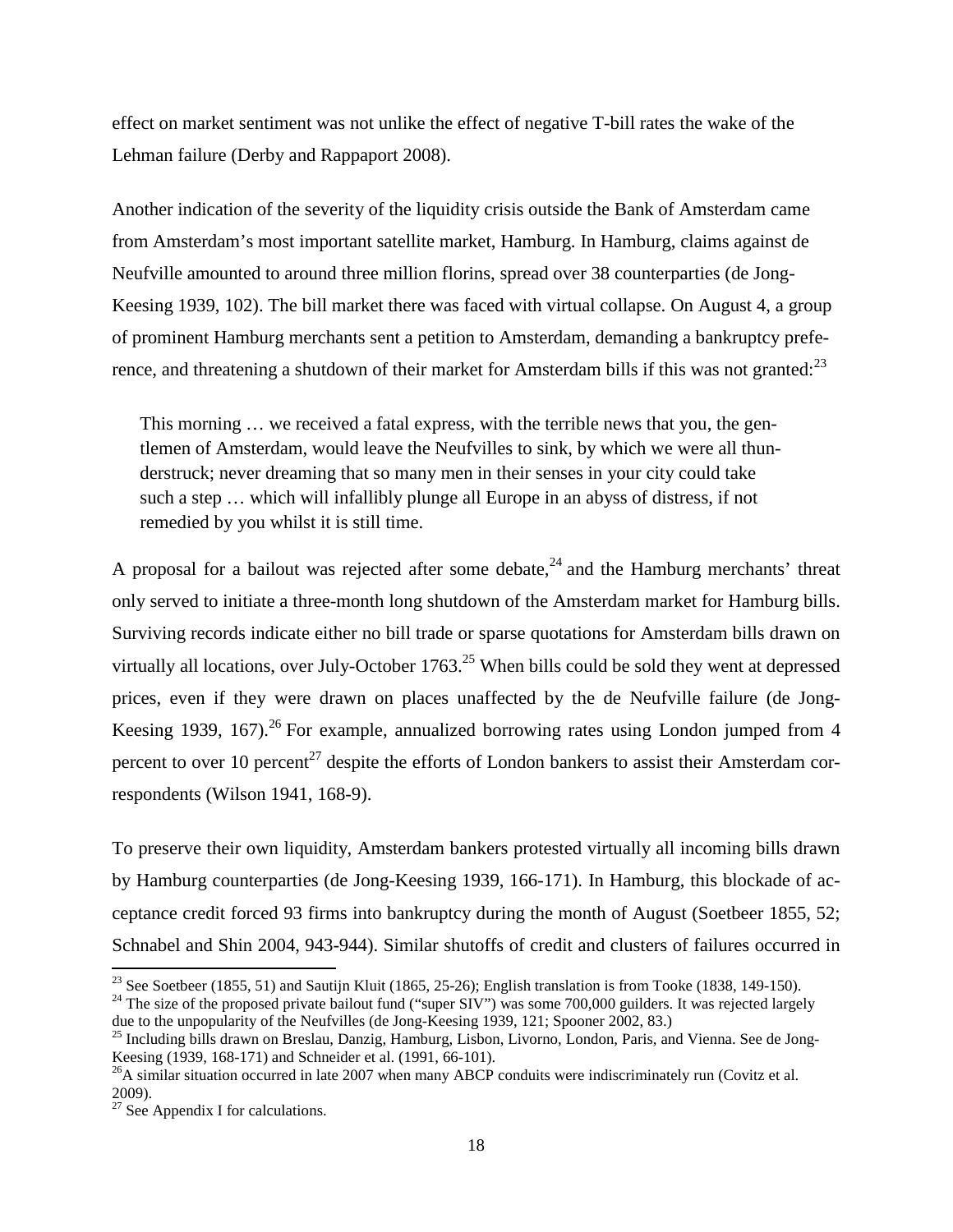other places dependent on the Amsterdam bill market, including Berlin (Skalweit 1937, 50) and Stockholm (de Jong-Keesing, 193-198).<sup>28</sup>

#### **5. Loss of liquidity in the Amsterdam bill market**

 $\overline{a}$ 

The direct exposure of Amsterdam bankers to de Neufville was rather limited. Rumors had been circulating for some time concerning de Neufville's solvency, and most of the large firms appear to have limited their exposure accordingly.<sup>29</sup> Instead, the contraction of the bill market constricted the ability of the Amsterdam merchant bankers to roll over funding (draw bills on debtors). Although the bankers did not issue deposits and could therefore not be "run" in the classical sense, they faced a broadly equivalent loss of "funding liquidity" (Brunnermeier 2009, 91). The bankers were subject to an immovable requirement to settle accepted bills: since the maturity ("usance") of bills drawn on Amsterdam was six weeks to two months (Schneider et al. 1991, 66-101), each bank would have begun the panic with an outstanding stock of settlement obligations.

Loss of liquidity is evident in the payments data. One measure of market density is given by a metric similar to that used by McAndrews and Rajan (2000) to study intraday payment flows over Fedwire. This is the percentage of interaccount payments funded through incoming transfers

$$
PIT_t \equiv 100(1 - NR_t) \tag{2}
$$

 $^{28}$  From the viewpoint of the Amsterdam banks, the blanket protests of foreign bills were justifiable as a way to insulate themselves from potential insolvencies of Neufville's counterparties. To the merchants in the outlying markets, these protests seemed like nothing more than a liquidity grab; a common complaint was that Amsterdam bankers even protested bills that were covered by goods received and therefore posed no credit risk to the drawee (Skalweit 1937, 86). Our data do not allow us to distinguish between these views.

<sup>&</sup>lt;sup>29</sup> The exception was de Smeth, whose bankruptcy claim against Neufville amounted to 318,750 bank florins (de Jong-Keesing 1939, 110), twice its average weekly funding need (Figure 2).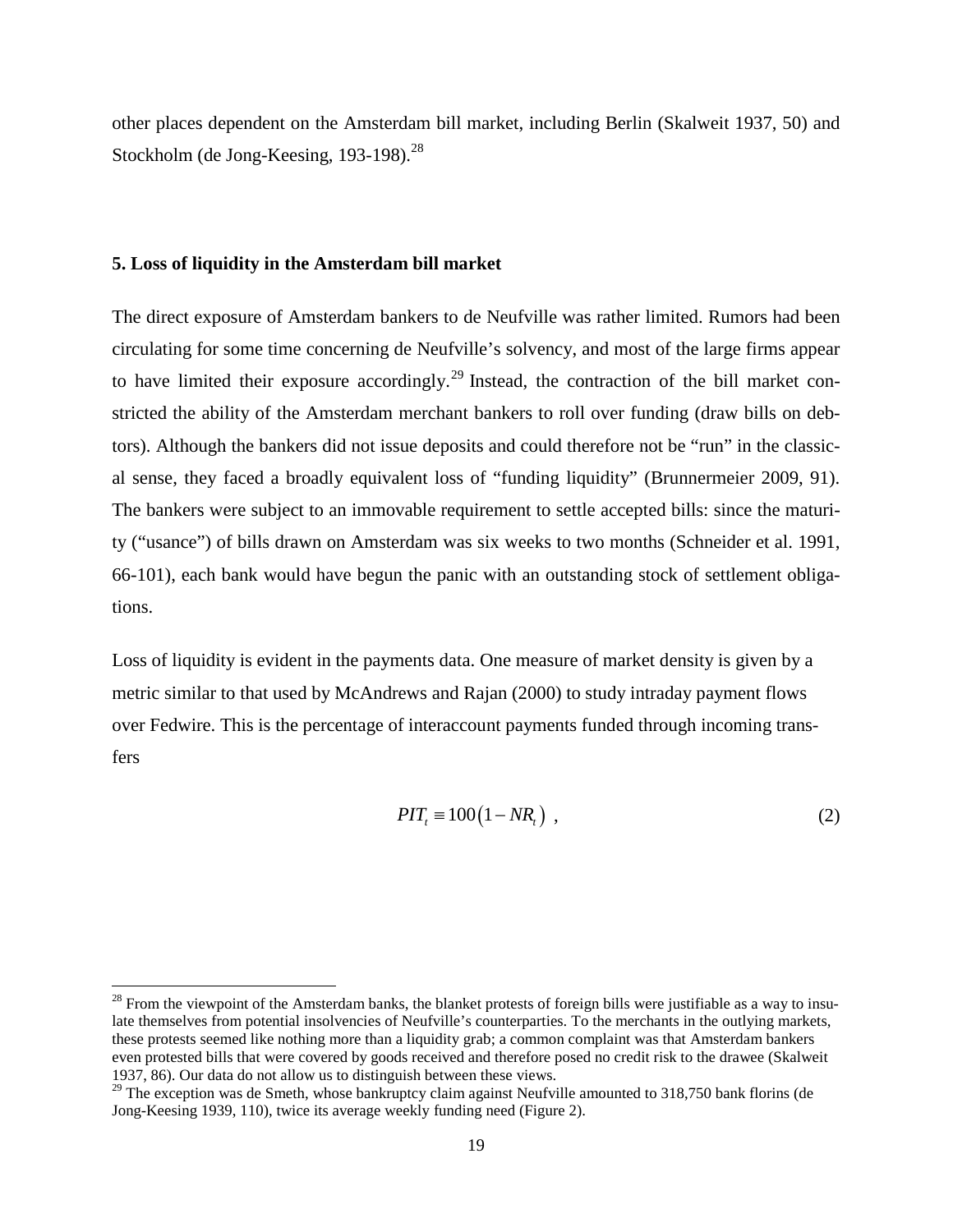where  $NR<sub>t</sub>$  is the ratio of net to gross "interaccount"<sup>30</sup> payments observed during week *t*, calculated as

$$
NR_{t} = 0.5 \left( \sum_{i=1}^{9} \left| \sum_{j=1}^{9} X_{ijt} - \sum_{j=1}^{9} X_{jit} \right| \right) / \left( \sum_{i=1}^{9} \sum_{j=1}^{9} X_{ijt} \right). \tag{3}
$$

The closer the value of *PIT*, to 100, the more symmetric the flows of liquidity, and the less need for banks to fund their settlement positions by providing additional collateral. Figure 3 charts the evolution of *PIT*, over the data sample.





**.** 

The mean weekly percentage of payments funded through incoming transfers is about 89 percent before the de Neufville failure, but drops to 85 percent over the two months following the outbreak of the crisis, indicating a greater need to fund positions through the posting of collateral.<sup>31</sup> In the last four months of the sample, there is a recovery to 88 percent.

 $30$  "Interaccount" transactions are defined as transactions between two private accounts, i.e., ledger entries that do not involve the movement of metal into or out of the Bank.

 $31$  It is interesting to contrast these figures with those of other payment systems. Figures for the New York Clearing House over the period 1854-1908 imply a daily PIT of about 95 percent (Cannon 1910, 221). For modern largevalue systems, daily figures of over 99 percent are common (Bech and Hobijn 2007). The relatively high liquidity demand in our sample probably arises from (1) the comparatively sparse flow of payments, (2) incompleteness of the data sample, and (3) the absence of tiering (settlement through third parties), as compared to later systems dominated by deposit banks.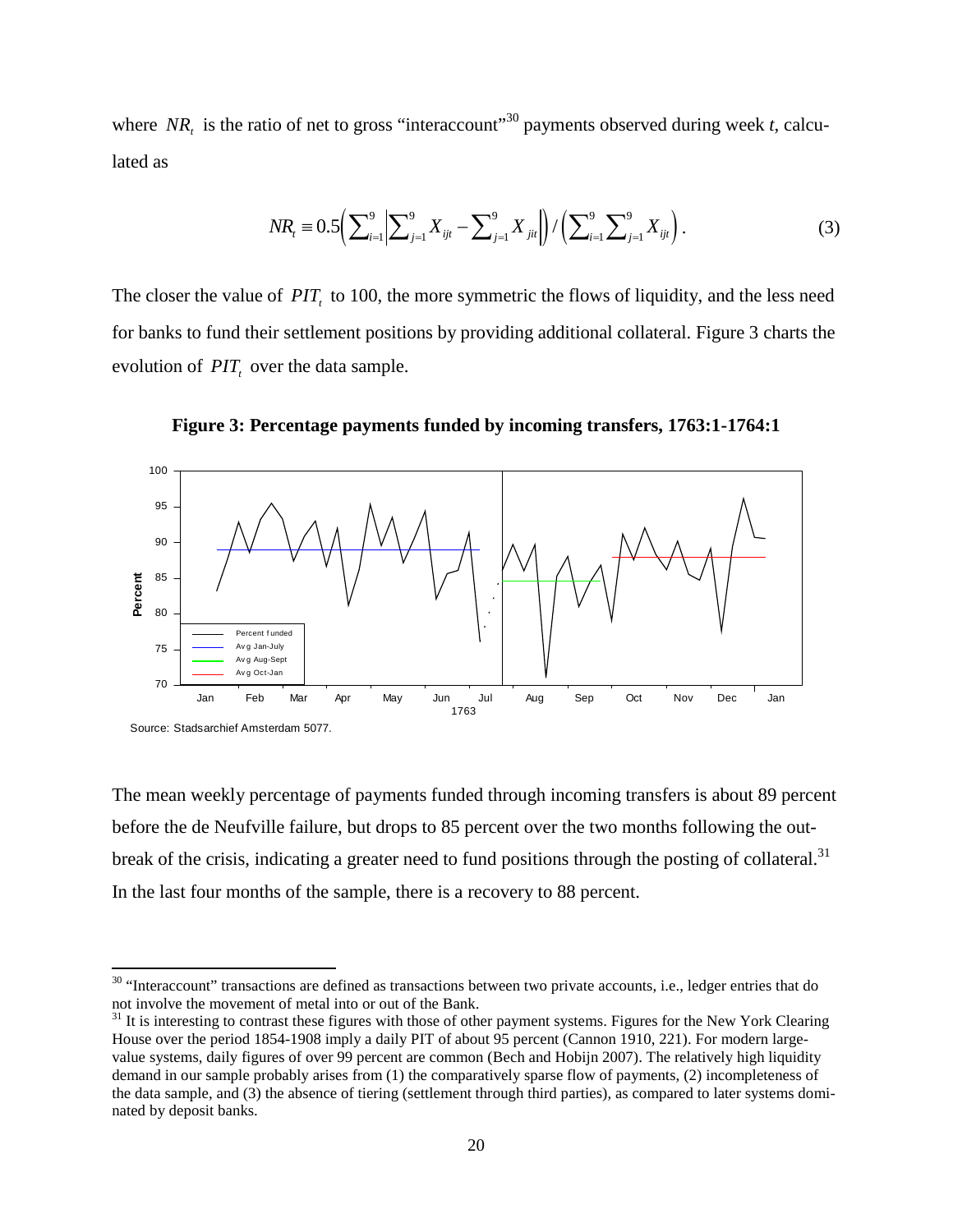Another method of measuring changes in liquidity pre- and post-crisis is to calculate the total value of payments made through the ten accounts we track, i.e.,  $TV_t \equiv \sum_{i=1}^{10} \sum_{j=1}^{10} X_{ijt}$ . Mean weekly payments value declines from 4.17 million florins (pre-Neufville failure) to 2.97 million florins (post-Neufville), a drop of over 25 percent.<sup>32</sup> Figure 4 gives some indication of the precipitous decline in non-bank payments.<sup>33</sup> The figure decomposes the total value of payments according to source of origination. The groups are (1) interaccount transactions originating from the three large established banks; (2) interaccount transactions originating with the parvenus; (3) interaccount transactions originating from other Bank account holders (ROB); and (4) inflows of metal, in the form of either coin or bullion.



**Figure 4: Payments value by source, 1763:1-1764:1** 

The figure shows the abrupt dropoff in payments activity in wake of the de Neufville failure. The contraction is strongest in the rest of the Bank (ROB) proxy account, from a pre-crisis (January-July 1763) level of about 2 million florins/ week to a lower level of about 1.1 million, reflecting a lower demand for bankers' bills. Payments originating with the bankers, by contrast, fall by a smaller amount, about  $640,000$  florins per week on average.<sup>34</sup> Lack of market funding thus left

 $\overline{a}$ 

 $32$  Interaccount transfers drop even more sharply, by 37 percent.

<sup>&</sup>lt;sup>33</sup> Corresponding weekly average figures are reported in Appendix A.

<sup>&</sup>lt;sup>34</sup> This last figure can be further broken down into a reduction of 240,000 florins due to the demise of Neufville, and a 400,000 florin reduction in payments originated by the other banks. This implies that the seven surviving banks were able to reduce their bill obligations by about 23 percent. The reduced outflow of funds enabled the established banks to accumulate large precautionary balances; see Appendix B for a formal analysis of the flows of funds across banks.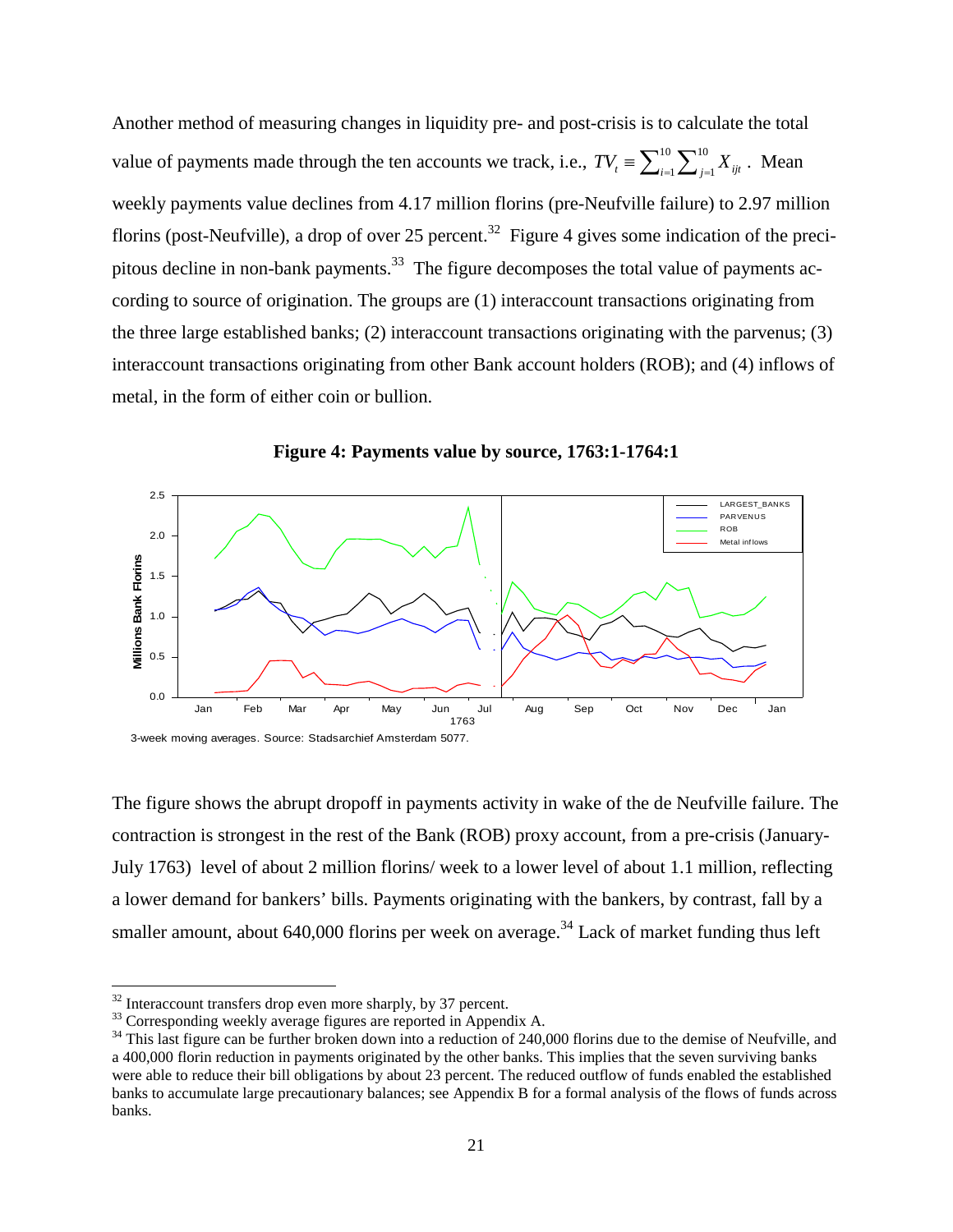the bankers with a shortfall of about 270,000 florins per week, which was partly made up through metal deposits. Metal inflows into the bankers' accounts peak about six weeks into the crisis, a time frame roughly corresponding to the usance of bills drawn on Amsterdam in places such as Hamburg or Berlin.

The size of an individual bank's shadow run strongly correlates with each bank's leverage. For example, each bank's accumulation of net transfers in August and September, weighted by that bank's balance on July 29, has a strong correlation (-.89) with the bank's pre-crisis ratio of weekly payments-to-balances (see Figure 2). At one extreme, Pels, the most conservative bank, has a 10 percent decline in balances from net transfers.<sup>35</sup> At the other, the aggressive Cazenove sees a 570 percent decline. The other declines fall in between with Hope at 49 percent, Horneca at 81 percent, Clifford at 167 percent, de Smeth at 168 percent, and Vernede at 266 percent.

To gain some perspective on these numbers, it is instructive to consider changes experienced in payments aggregates in the wake of the Lehman bankruptcy. The daily mean value of U.S. dollar payments over large-value systems<sup>36</sup> falls from \$8.6 trillion in 2008 to \$7.0 trillion in 2009, a comparatively shallow reduction of 18 percent (Committee on Payment and Settlement Systems 2011, table PS-3). Higher frequency (monthly) statistics are available only for the Fedwire sys $tem<sup>37</sup>$ , and these show a different pattern from that displayed in Figure 4. Fedwire payments activity peaks around the time of the Lehman failure (reaching an all-time high of \$3.2 trillion/day in September 2008) and declines only gradually thereafter. Thus, Figure 4 attests to a substantial and immediate contraction of the Amsterdam bill market in August 1763.

#### **6. Policy response**

The post-Neufville credit freeze-up ultimately forced 38 Amsterdam firms into bankruptcy during August and September 1763 (de Jong-Keesing 1939, 130-145). Compared to de Neufville,

<sup>&</sup>lt;sup>35</sup> See Appendix B.

<sup>&</sup>lt;sup>36</sup> This is a measure of the daily value of funds flows needed to settle financial transactions denominated in U.S. dollars. Computed as sum of the annual value of payments over Fedwire, the value of payments over CHIPS, and 85 percent of the value of payments over the multicurrency CLS system, all divided by 250. See Bech, Martin, and McAndrews (forthcoming) for an overview of U.S. large value payment and settlement systems.

<sup>&</sup>lt;sup>37</sup> www.frbservices.org/operations/fedwire/fedwire\_funds\_services\_statistics.html.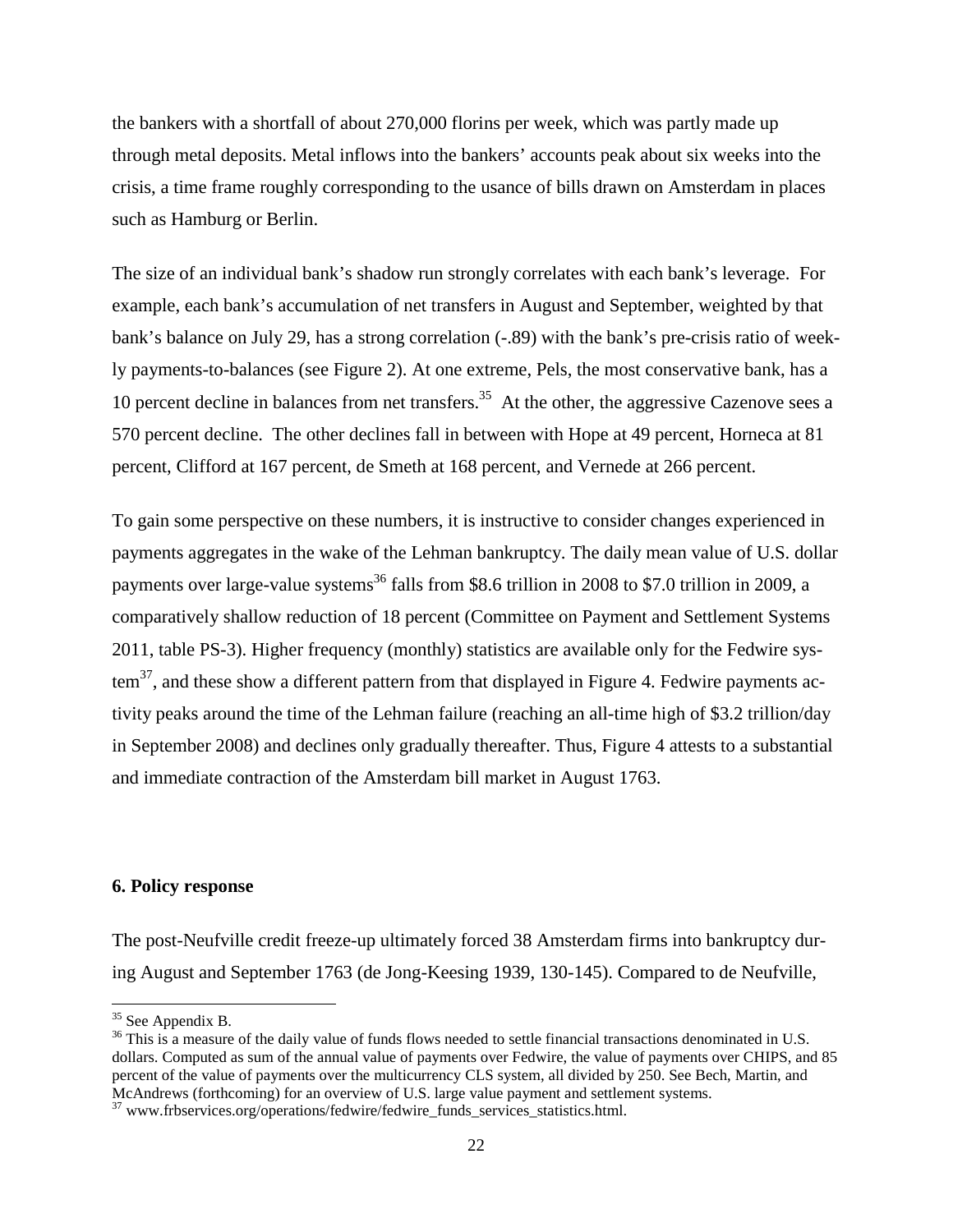however, these were small enterprises,<sup>38</sup> and many were able to reopen within a few months, after settling with creditors.<sup>39</sup> By October, there are signs of the market returning to a more "normal" state, albeit at lower levels of activity than before (Figure 4). These include a return of the agio to a more normal range (Appendix J), an increase in the percentage of payments funded through incoming transfers (Figure 3) and a recovery of the exchange rate (Appendix I). The Amsterdam market as a whole was able to escape the devastation that took place in outlying locations.

This section will argue that a major reason for the comparatively mild impact of the panic in Amsterdam was the provision of liquidity through the Bank of Amsterdam, which was able to compensate for a shortage of market liquidity. As hinted at in Figure 1, demand for Bank balances was accommodated through two mechanisms. The first was the traditional "repo" (i.e., receipt) window for trade coins. The second was a new facility, a receipt window for unminted silver bullion. The bullion window was authorized on August 4, and the first transaction using this window was recorded on August 6, the day the agio turned negative. $40$ 

## *6.1 Coin window*

**.** 

While coin deposits at the Bank of Amsterdam functioned much as modern central bank repurchase transactions, the Bank did not try to actively vary the terms of its coin window. Nor did it attempt to manage the quantity of receipts outstanding, but simply allowed these to adjust to market conditions.<sup>41</sup> Thus, much of post-Neufville adjustment in the money stock can be attributed to endogenous shifts in the use of this facility, reflecting changes in market strategies of the merchant banks.

The rapid drop in expenditures by non-banks after the failure of de Neufville (see Figure 4) meant that that net transfers flowed relentlessly from bankers for two months. To maintain their

 $38$  The next largest bankrupt after Neufville was Cornelis Karsseboom, with liabilities of 3.5 million guilders (de Jong-Keesing 1939, 146). The average liability of a bankrupt was 669,000 guilders (Schnabel and Shin 2004, 963).  $39$  Settlements were common, given that statutory resolution of bankruptcy could last up to 33 years.

<sup>40</sup> For authorization, see van Dillen (1925, 412). For start, see Amsterdam Stadsarchief 5077/1390, p. 30.

 $41$  In modern terminology the Bank operated a "standing facility," rather than conducting open market operations using repos. The line between these two types of policies is not always precise. E.g., the European Central Bank engaged in a number of fixed-rate open market operations of indefinite size ("fixed rate tenders with full allotment") in order to meet post-Lehman demands for liquidity; see Catalão-Lopes (2010).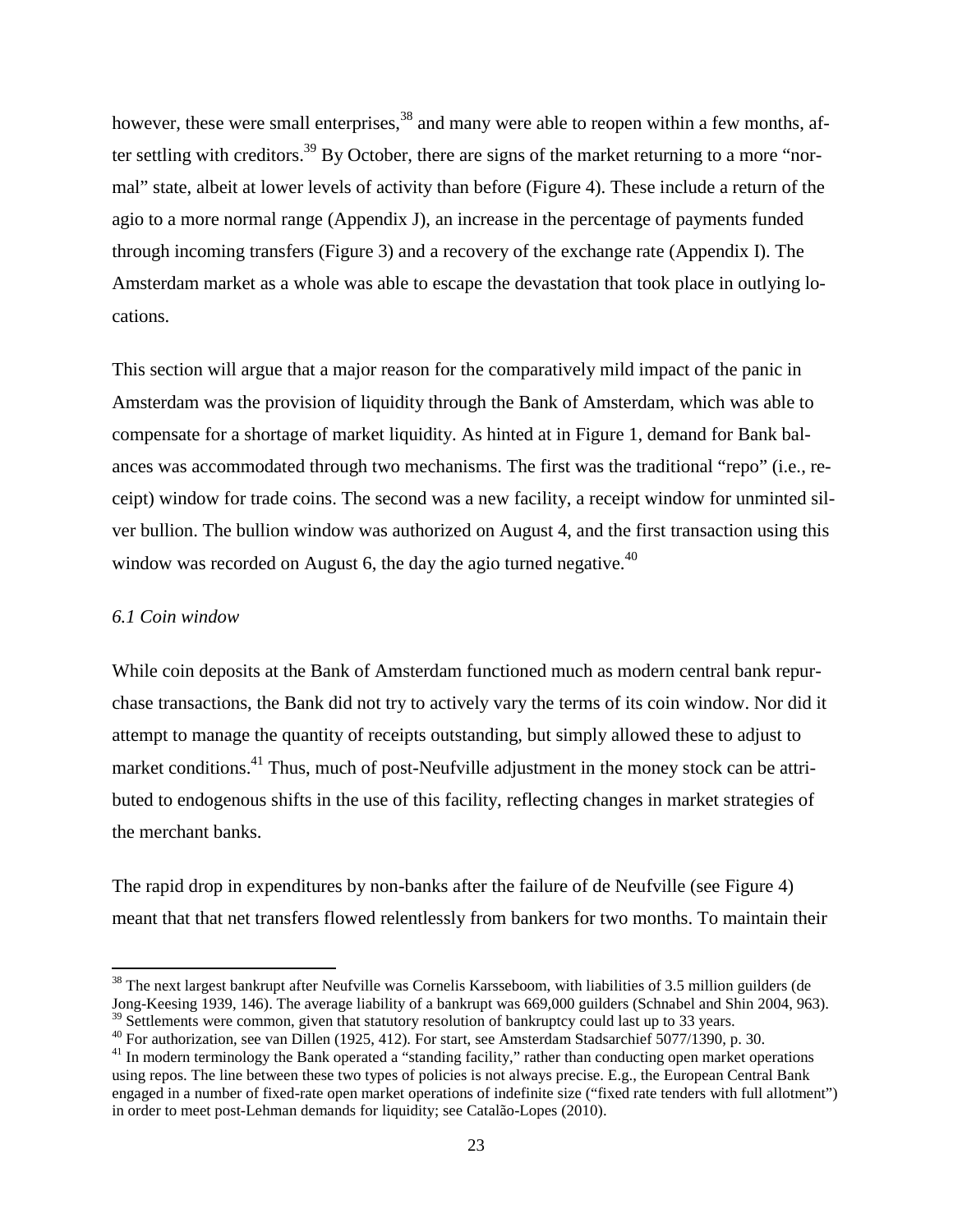overall balances, the seven surviving bankers created 2 million new florins by bringing coin collateral into the bank. This channel generated large amounts of liquidity without the Bank taking any new policy action.

To see this at the firm level, Figure 5 displays the weekly balances of a particular merchant bank, *Horneca Hogguer en Compagnie*, from the day before the de Neufville failure, to the end of the Bank's fiscal year. While Horneca Hogguer's baseline balances stay positive, removing the liquidity created by Horneca Hogguer through the coin window reveals that net transfers out of the bank were substantial. Without new coin receipts (repos), the account would have gone illiquid the week of August 8. Horneca Hogguer did not make use of the bullion window.



**Figure 5. Weekly balances of Horneca Hogguer** 

At the other extreme, Hope, the largest merchant bank, was not threatened with imminent failure, but it too suffered a shadow run, and it too used the coin window to maintain balances. To see the run and response, Figure 6 gives Hope's weekly balance and those balances stripped of coin window activity. Through August-September, Hope lost 600,000 bank florins in net transfers, but coin inflows kept the bank's balances above 500,000.

Source: Stadsarchief Amsterdam 5077.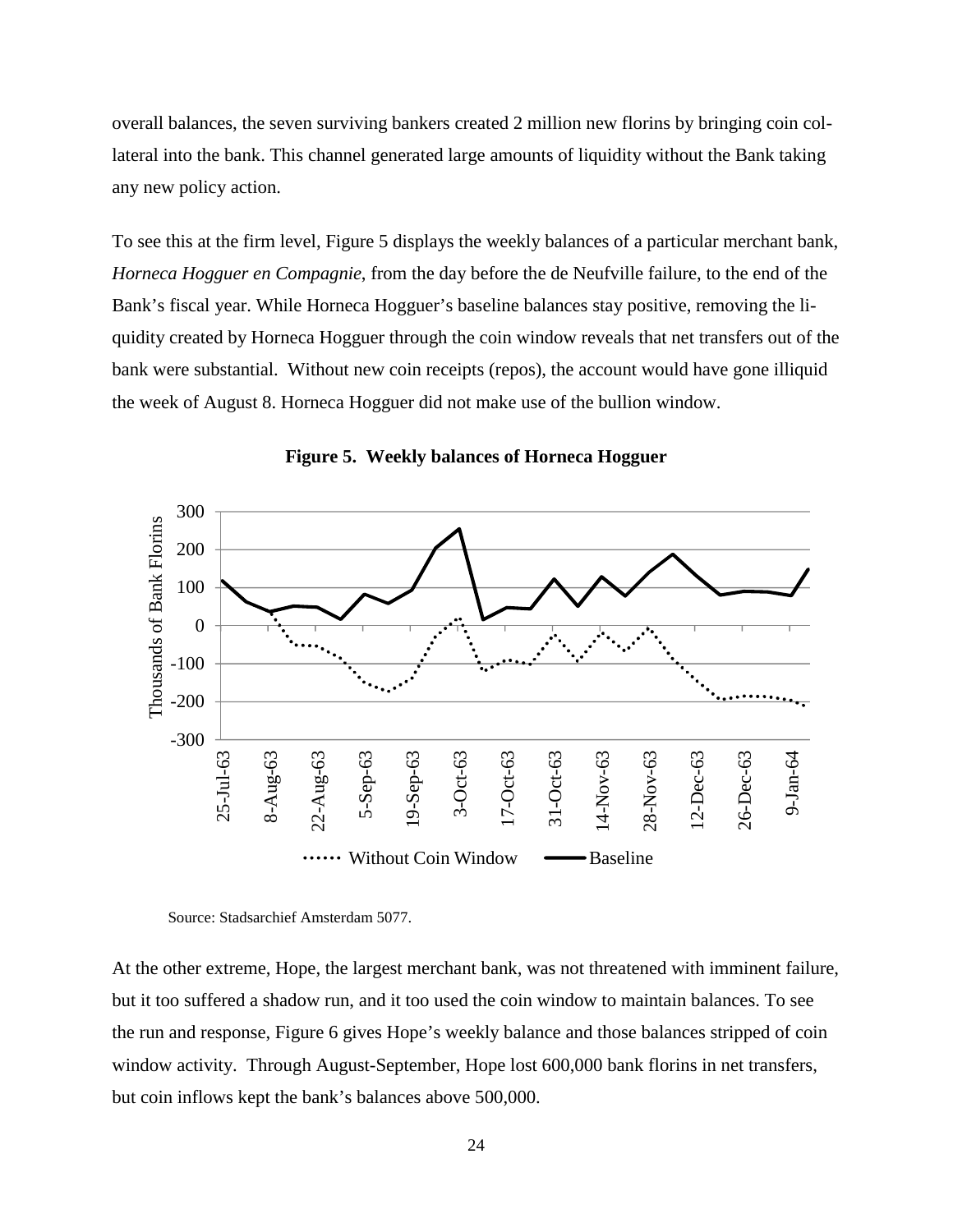

**Figure 6. Weekly balances of Hope** 

Source: Stadsarchief Amsterdam 5077.

### *6.2 Bullion window-design*

The policy dilemma facing the facing the Bank of Amsterdam in August 1763 is easily recognized from the recent crisis: an extraordinary demand for central bank balances, combined with a surfeit of collateral, only most of it (silver bullion in particular) not eligible for transactions with the central bank. Somewhat differently from 2008, it was possible for market participants to convert ineligible collateral (bullion) to eligible collateral (trade coins) by taking the former to a mint. Many people did take bullion to the mints, but production was slowed by technological and labor issues (de Jong-Keesing 1939, 50), and, we suspect, a surge in demand that exceeded capacity constraints.42 Our reconstruction of Polak (1998) shows an extraordinary jump in Dutch mint production in 1763 and 1764.<sup>43</sup> Moreover, production focused on current guilder coins:

**.** 

 $42$  Mints functioned essentially as private operations subject to government regulation (de Jong-Keesing 1939, 51).

<sup>43</sup> See Appendix F.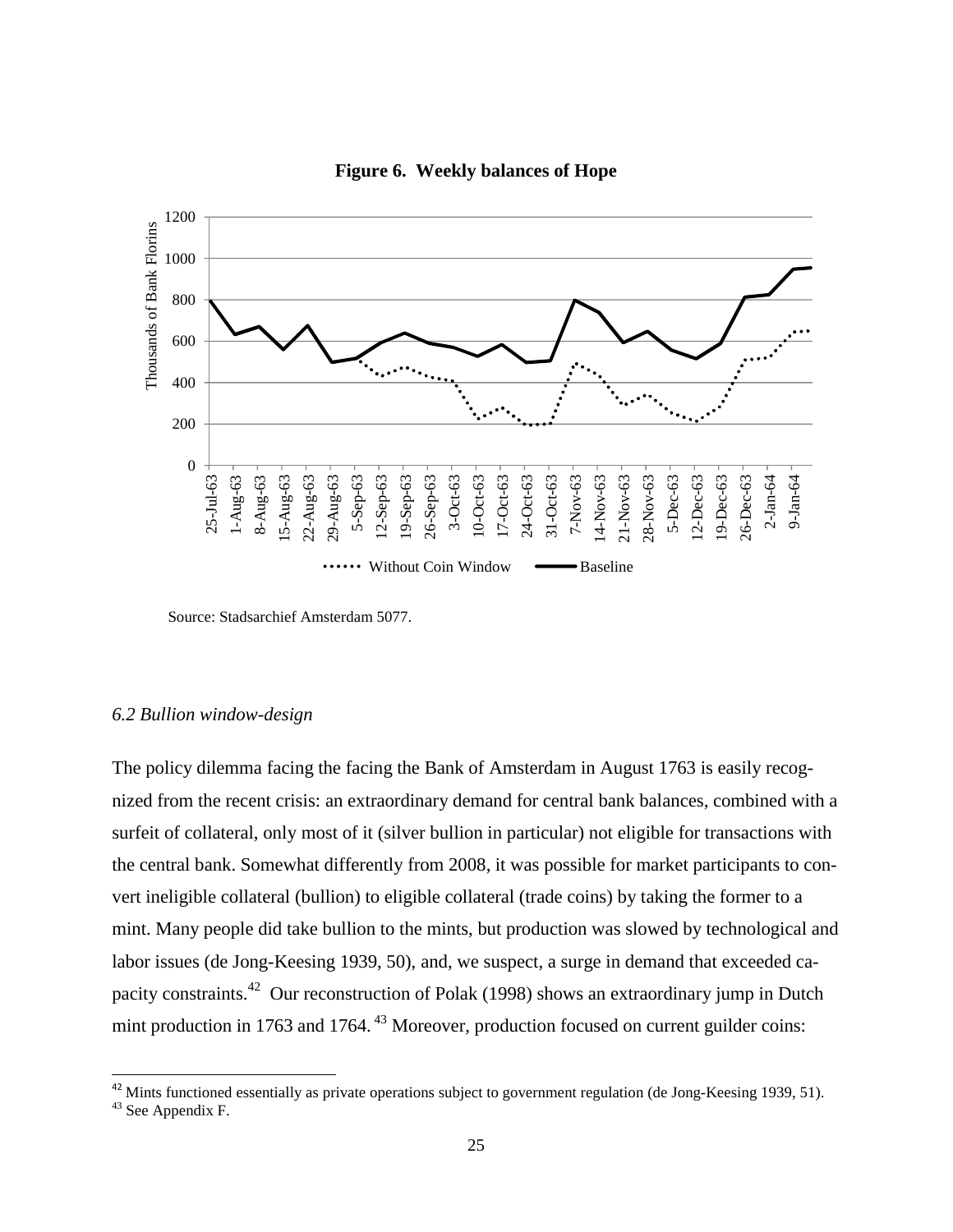non-trade coins that were useful in the domestic Dutch economy but had no receipt window at the Bank. The quantity and type of Dutch minting further indicate of how tight liquidity was outside the Bank of Amsterdam.

The improvised solution was for the Bank to expand its repo window to include uncoined bullion. In designing this program, a key political constraint was that the Bank not undercut the business of the mints, a major source of governmental revenue. Accordingly, the new window had to deliver fewer florins than the turning of bullion into a new coin. The Bank satisfied this constraint by fixing the bullion "bank price" at 22.91 florins per mark pure silver.<sup>44</sup> In 1763, most large silver coins produced by the Dutch Republic had a mint price of 25.1 current guilders per mark (Polak 1998), so minting bullion and then selling the resulting coin at the market agio (denoted as *a*, a percent premium) would produce the same florins as the bullion window as long as

$$
25.1 \times \left(\frac{1}{1+a}\right) = 22.91, \text{ or } a = .0956. \tag{4}
$$

Hence, the bullion window would not improve on the minting and the subsequent selling of new coins unless the agio was above 9 ½ percent. In 1763, the agio was in the 2 to 3 percent range. Alternatively, people could bring new coins to the Bank. For that purpose, the most attractive coin was the *ryxdaalder*, for it had a combined mint-and-receipt value of 24.1<sup>45</sup> florins per mark, and that value was distinctly more attractive than the 22.91 offered by the window.

Yet the new window still appealed to people who needed florins immediately or did not want to risk tying up their collateral at the mint. There already existed two ways to rapidly convert bullion into florins: use the bullion as collateral for a private loan or sell the bullion on the open market. The new window improved on the collateral approach. The bank charged a 1.0025 percent annualized rate (6 months at a ½ percent). Three months before the panic, lenders were charging as much as 7 percent (we assume annually) for loans against bullion.<sup>46</sup> The short-term

**.** 

 $44$  For bullion of 11/12ths fineness or better, the bank price was 21 bank guilders per mark (van Dillen 1925, 412). Less fine bullion was credited at fewer bank guilders per pure mark.

<sup>&</sup>lt;sup>45</sup> 24.1 = (25.1 current guilders per mark fine silver)\*(2.4 bank guilders per coin/2.5 current guilders per coin). <sup>46</sup> See the discussion on p. 18 above.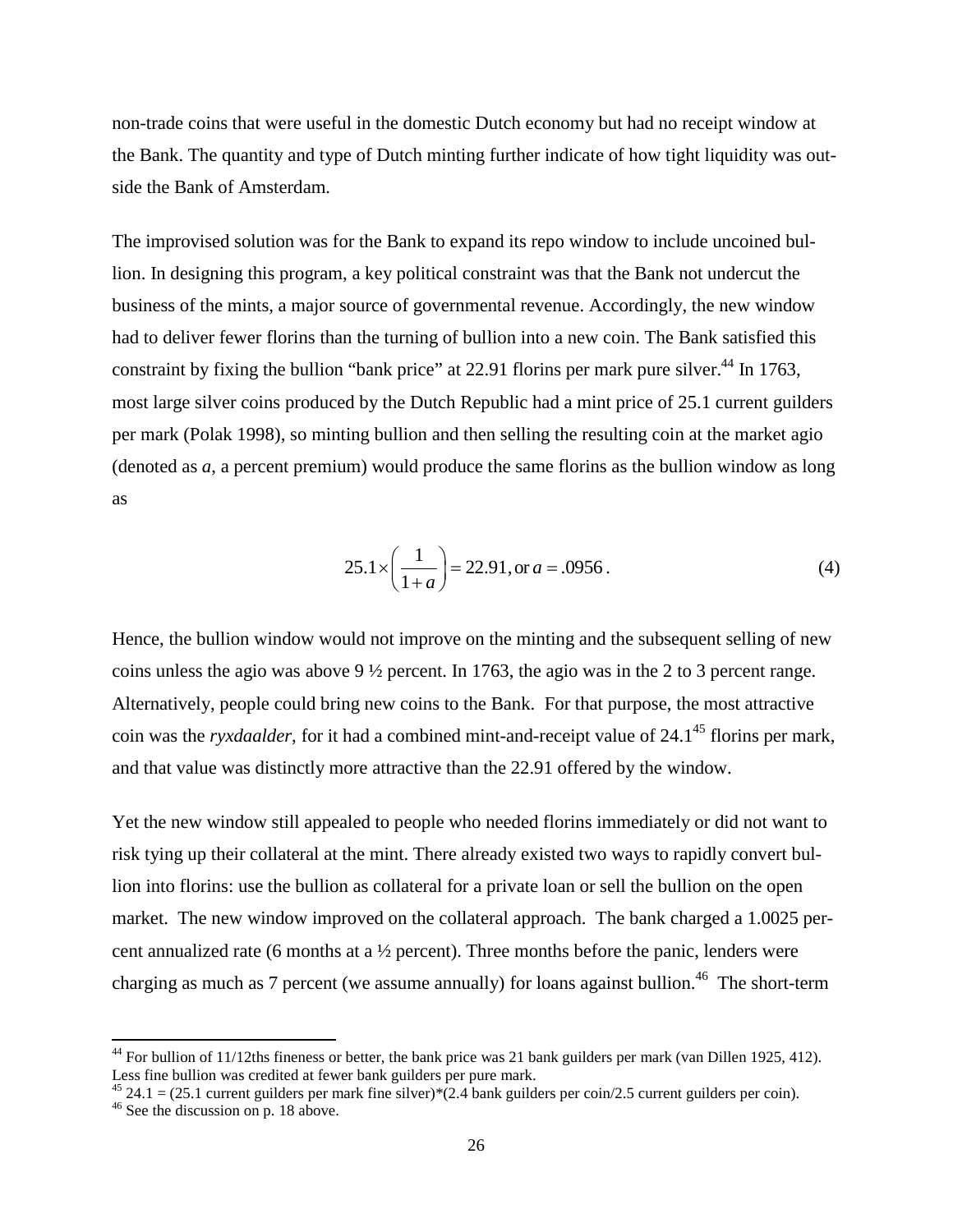rates during the crisis were higher still, if a lender could be found at all. Hence, the Bank's window offered guaranteed access to loans at an attractive rate.<sup>47</sup>

The penalty for use of the window was given by an implicit "haircut," for the market price of bullion was well above the 22.91 offered by the Bank. To calculated the value of the haircut, we first note that the market value of bullion in florins was the price of a mark of pure silver in current guilders  $\theta$ , converted using the agio *a*. The value of silver at the new window equals the market if

$$
\theta\left(\frac{1}{1+a}\right) = 22.91\,. \tag{5}
$$

However, no source records a value of  $\theta$  below 25 current florins (de Jong-Keesing 1939, 92; Nogues-Marco 2011, 44), for the mint price of 25.1 created a price floor. Thus, equation (5) implies that at a market agio of 2 percent, and an implied market silver price of 24.5 florins per mark, the bullion window's haircut was around 6 percent.<sup>48</sup> This meant that 1) the window was less accommodating than first appears, 2) borrowers had a strong incentive to execute the repurchase (endogenously unwind) when conditions calmed and 3) the window did not disrupt the normal sale of bullion. It did, however, provide a backstop to the bullion market.<sup>49</sup>

#### *6.3 Bullion window-usage*

1

While much smaller in scale than coin receipts (see Figure 1), we find that the bullion window made a critical difference for some players. Figures 7 and 8 report the evolution of balances for the firms Cazenove and de Smeth, respectively. Each figure separately strips balances of coin window liquidity (dots) and bullion window liquidity (grey).<sup>50</sup> Without the addition of bullion

 $47$  This may have been possible only because by tradition, the Bank enjoyed much the same creditor protection as a modern repo lender. By contrast, private creditors who lent to Neufville against bullion collateral were fully compensated, but only after several months' lag (de Jong-Keesing 1939, 124).

<sup>&</sup>lt;sup>48</sup> Private creditors may have haircut such collateral even more aggressively, however; loans to Neufville made against metal collateral carried a haircut of 25 percent (de Jong-Keesing 1939, 93).

<sup>&</sup>lt;sup>49</sup> We note that many of the facilities created in response to the 2008 crisis also incorporated Bagehotian pricing. E.g., ABCP purchased by the Fed's Commercial Paper Funding Facility (Adrian et al. 2010) was priced at a 300 basis point penalty over the overnight index swap rate, an unattractive rate under normal market conditions.

<sup>50</sup> Bullion includes funds dispersed through an ad hoc account created from barrel (*vaaten*) silver; see Appendix E.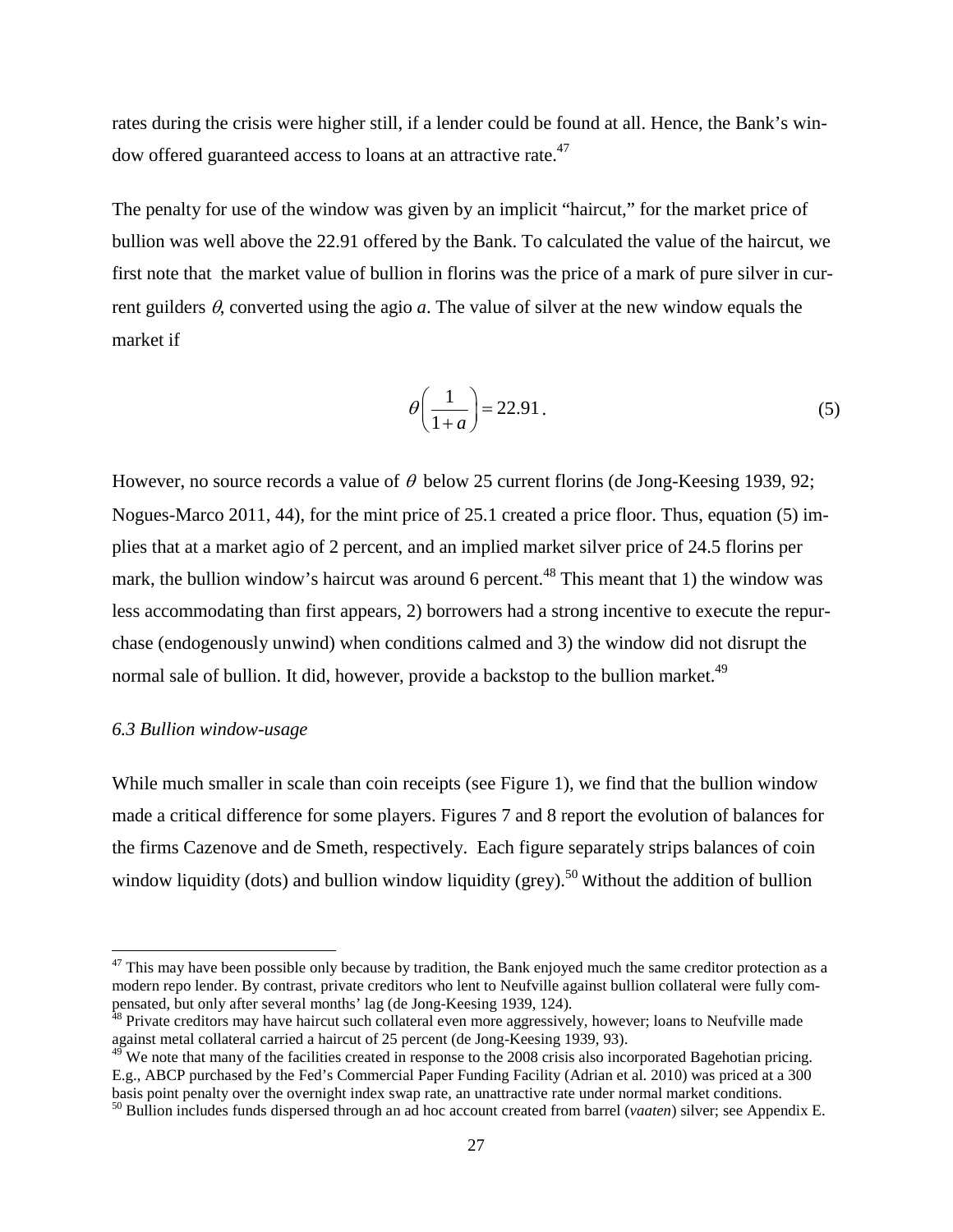receipts, Cazenove would have become illiquid the week of August 22. De Smeth needed bullion towards the end of September when a second wave of payments would have eaten his balances.<sup>51</sup>

Thus, under the defensible assumptions that Cazenove's and de Smeth's transactions are predetermined over the months of August and September (due to usance conventions), and that their use of the bullion window demonstrated that they had little or no coin left to serve as collateral (due to the Bank's haircut), it is reasonable to conclude that use of the bullion window prevented the failure of two more "parvenu" banks—market players of approximately the same size and leverage as de Neufville (Figure 2).





Source: Stadsarchief Amsterdam 5077.

**.** 

<sup>&</sup>lt;sup>51</sup> Without bullion, Vernede's balances would have been positive but reduced to only 5,458 bank florins the week of August 15.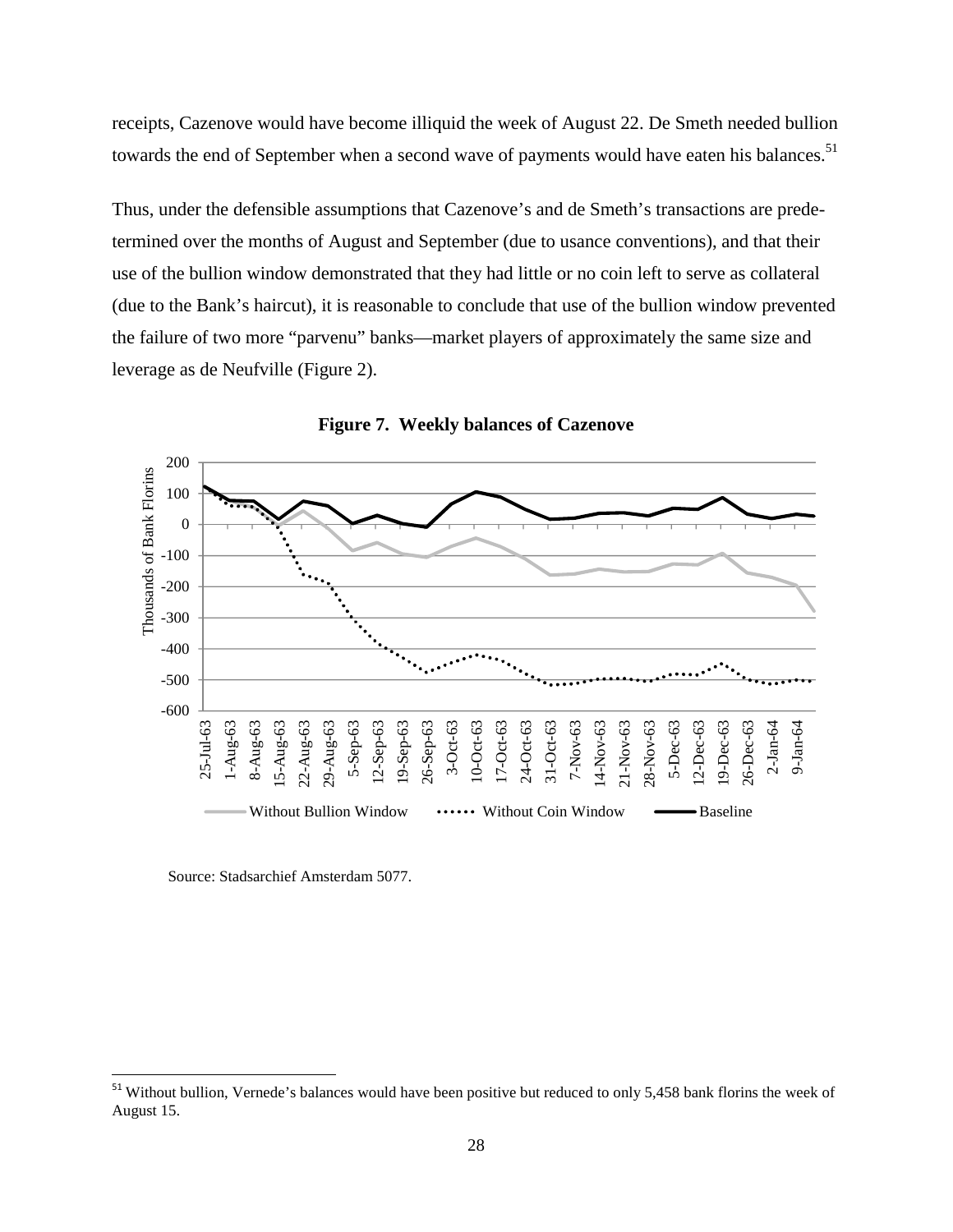

**Figure 8. Weekly balances of de Smeth** 

#### *6.4 Knock-on effects*

**.** 

If there had been no bullion window and if Cazenove and de Smeth had failed, would additional banks have failed? To investigate this question, we turned to the simulation methodology of papers in the "contagion" literature.<sup>52</sup> To apply this methodology, we again interpret the post-Neufville payments data  $X_{ij}$  as a set of obligations predetermined at the outset of the crisis.<sup>53</sup> A hypothetical sequence of balances is then constructed by taking initial balances at the outbreak of the crisis, and removing inflows from the bullion window, as well as payments due to and due

Source: Stadsarchief Amsterdam 5077.

 $52$  See e.g., Upper (2007) or Mistrulli (2011) for expositions of this methodology.

 $53$  As in the earlier exercises, this is partly justified by an appeal to usance conventions. I.e., after the Neufville failure, banks were able to whittle down new settlement obligations by protesting bills, so what was left was the stock of bills that had already been accepted—or that the bankers felt they had to accept in order to stay in business.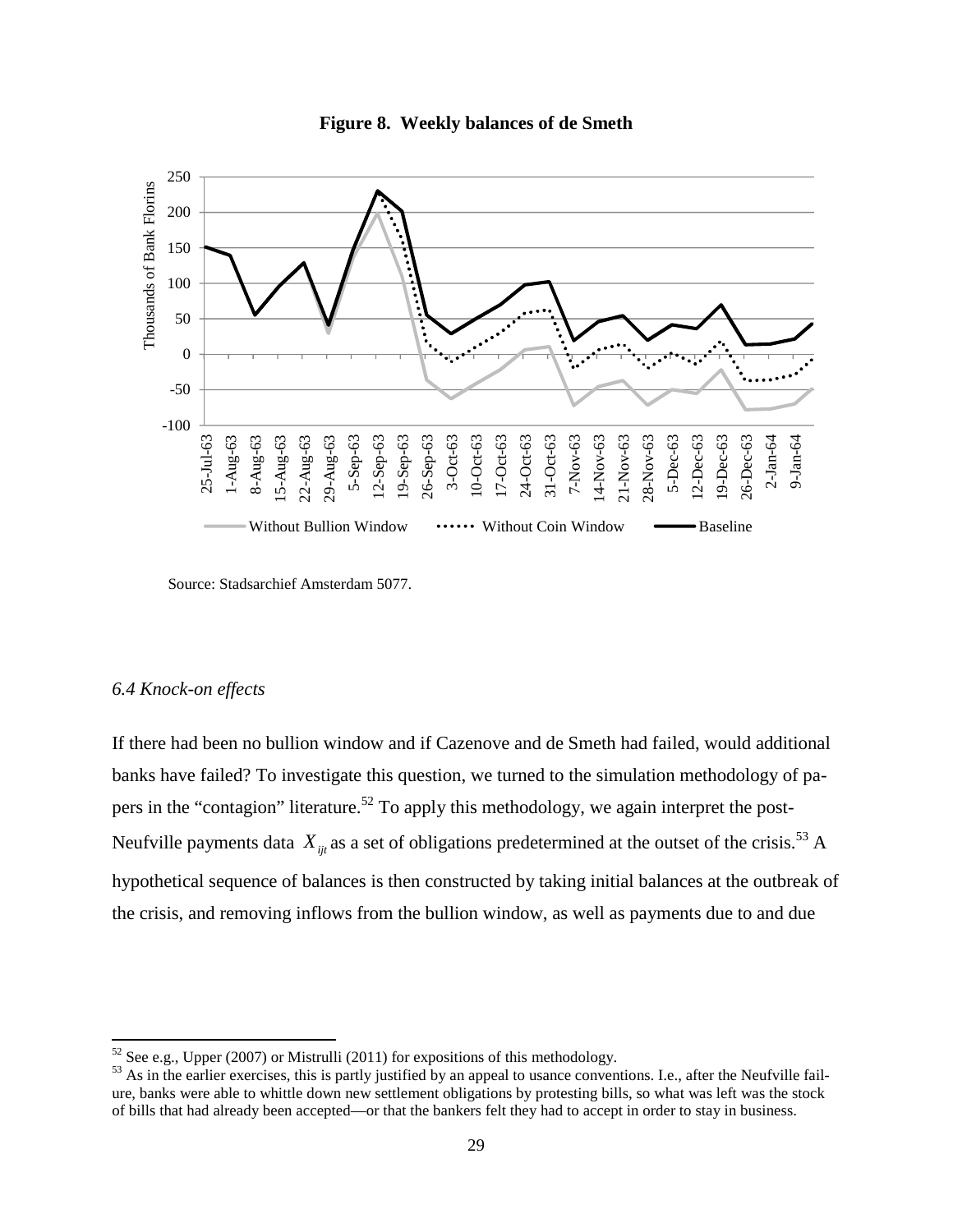from failing banks (Cazenove and de Smeth).<sup>54</sup> This exercise indicates that two other banks would have experienced noticeable impacts, Horneca Hogguer and Hope.



**Figure 9: Simulated balances with no bullion window + 2 failures** 

**.** 

Figure 9 contrasts the evolution of balances under the contagion scenario against their realized values in the data. The simulation has Horneca Hogguer (cf. Figure 5 above) becoming illiquid during the week of August 8. Assuming that bank accelerated its deposit of 130,000 florins worth of coins from late to early August, Horneca Hogguer would still have needed 50,000 additional florins to meet its payment obligations.

Of the remaining four banks, the biggest effects are for Hope, with a cumulative reduction in balances of about 200,000 florins.<sup>55</sup> This loss comes primarily late in the year, however, so the number serves as more of an upper bound than a point estimate of the loss. Buist (1974, 520) puts the capital of Hope en Compagnie at 4.6 million current guilders in 1763, suggesting that Hope would have easily absorbed shortfalls stemming from the failures of additional parvenus, so long as asset liquidation was not a problem.<sup>56</sup> Nonetheless, even for Hope, 200,000 florins

Source: Stadsarchief Amsterdam 5077.

<sup>&</sup>lt;sup>54</sup> This exercise assumes that Cazenove and de Smeth fail at the outset of the crisis. Variations on this assumption yield substantially similar results.

<sup>&</sup>lt;sup>55</sup> This figure does not change by much if we assume that Horneca Hogguer also fails.

<sup>&</sup>lt;sup>56</sup> This inference is buttressed by Hope's offer to contribute half a million guilders to the bailout fund that was proposed at the beginning of the crisis (van Dillen 1922, 249).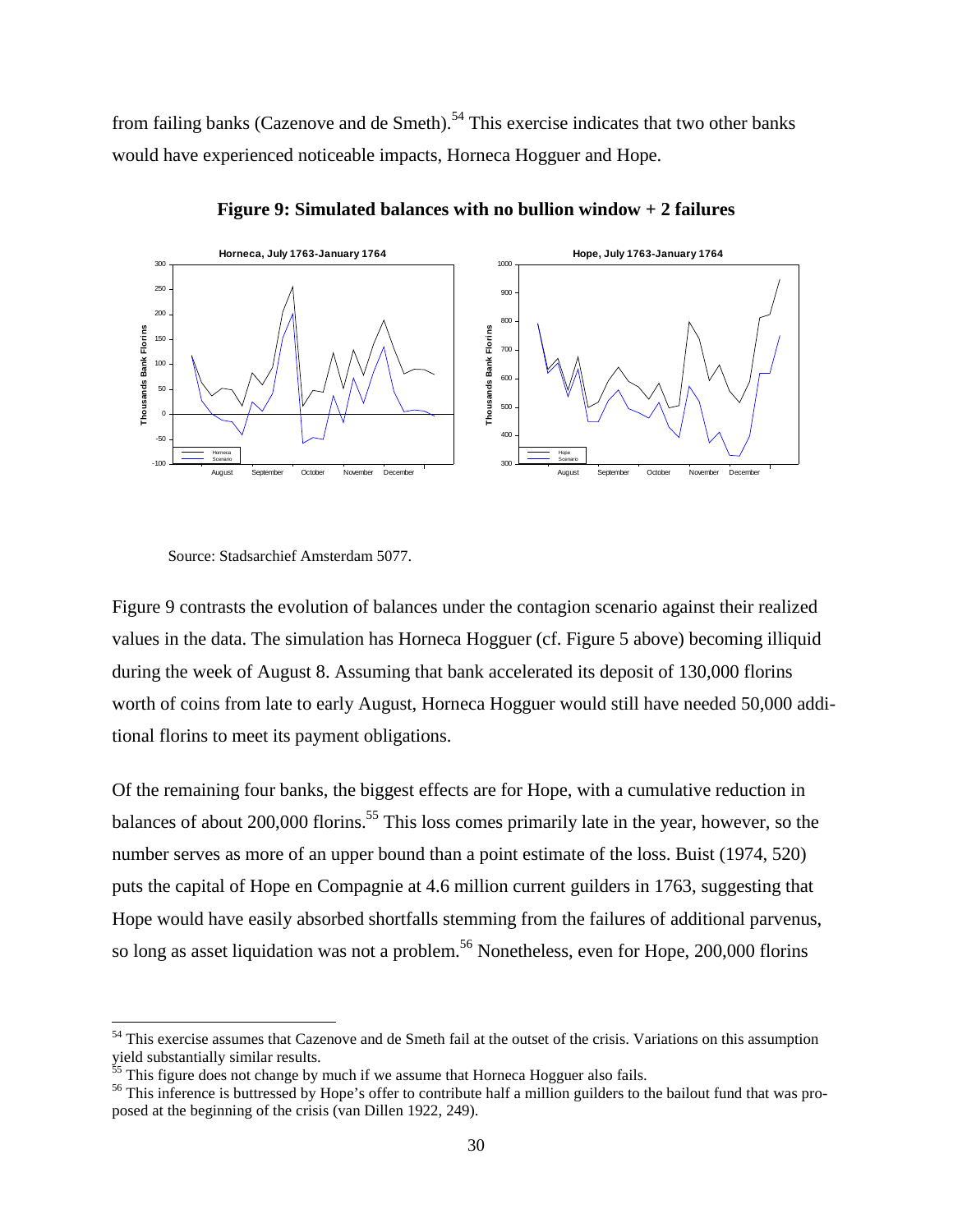would have been a nonneglible sum, equal to 44 percent of the firm's distributed profits for the year (Buist 1975, 521).

The above exercise does not calculate additional knock-on failures within the rest of the Bank of Amsterdam. This is a limitation of our data, but experience with de Neufville suggests that more bankruptcies likely would have resulted, both within Amsterdam and abroad. It is probable that the bullion window succeeded in stopping an additional batch of failures, even if we do not know the number and magnitude of these. For example, Figure 10 contrasts how bankers and the rest of the Bank created funds during August and September. Non-bankers relied on the bullion window for 48 percent of their liquidity creation compared to 14 percent for the seven bankers, so non-bank demand for bullion repos was greater both in total and in proportion to other collateral types.



**Figure 10: Net Deposits in August-September 1763**

Source: Stadsarchief Amsterdam 5077.

Everyone stopped using the bullion window after worst effects of the banking crisis in Amsterdam had passed. Outside Amsterdam, however, the Panic of 1763 only served to mark the beginning of a deep and long recession, most notably in Prussia (Schnabel and Shin 2004, 945-946). One consequence of the lingering effects of the crisis seems to have been a "flight to quality": net coin flows into the Bank of Amsterdam surged by 4.1 million florins in the fourth quarter, and the Bank reached its two-century maximum balance of 30.9 million florins (van Dillen 1925,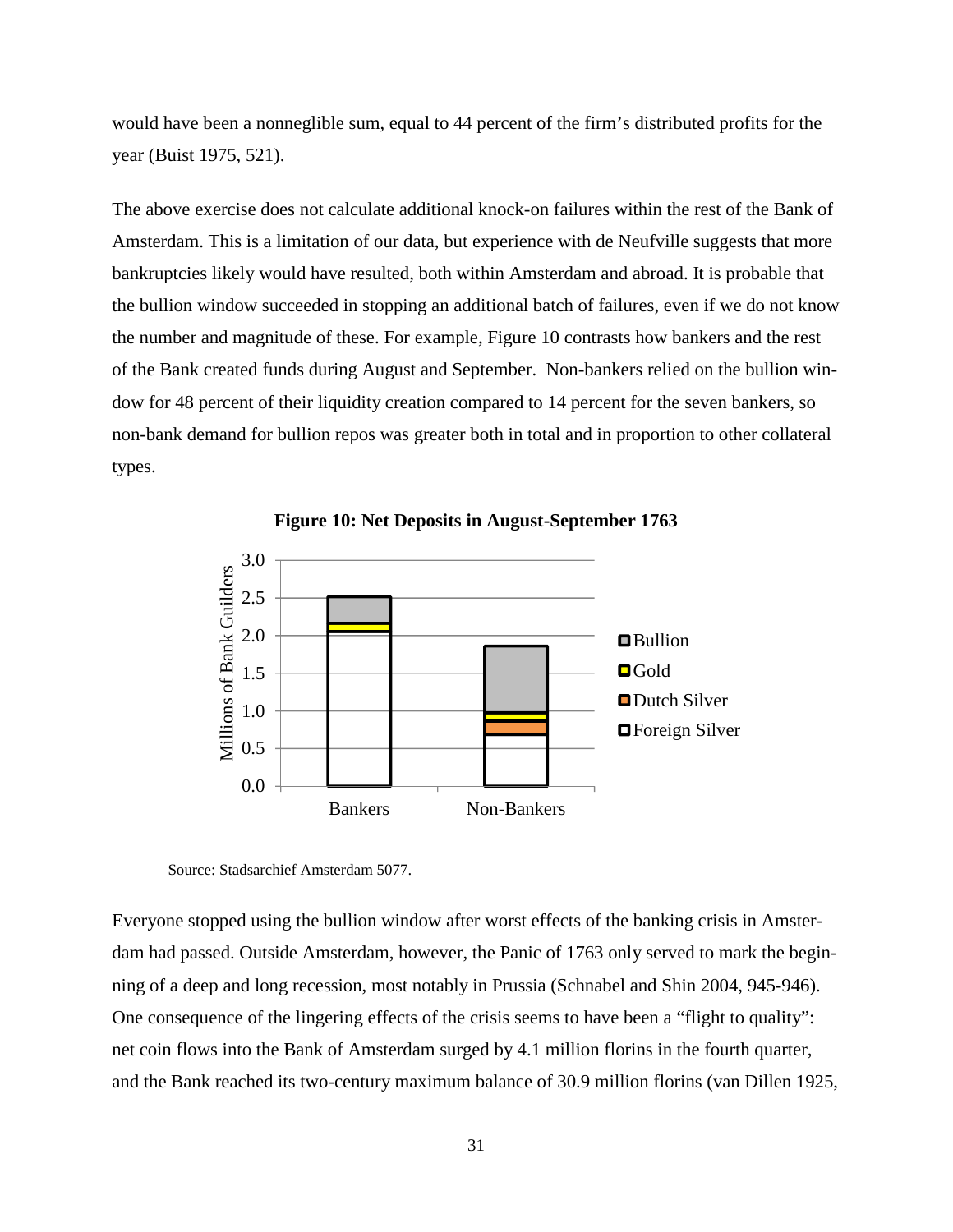962-6). While 18 percent of the last-quarter surge were *ryxdaalders* (likely newly minted), almost all the rest were Spanish dollars.<sup>57</sup> This tsunami of silver receded the next year.<sup>58</sup>

### *6.5 Paths not taken*

A modern observer might ask why the Bank of Amsterdam did not respond to the crisis using the more familiar central banking tools of discount window lending and active open market operations.

In the case of the former, the answer is simply that it was beyond the Bank's charter to lend to individuals or accept debt obligations (bills) as collateral. In the case of the latter, the available policy options would have worsened either the crisis inside the Bank or the crisis outside the Bank. The open market sale of coins by the Bank could lift the agio, but it would have also decreased the supply of bank florins.59 In addition, vault records indicate that at the time of the crisis, the Bank held only a modest stock of "unencumbered reserves" (coins not held under receipt; see Table 3), so a sale policy was not a realistic option. In contrast, purchases of coins would have increased liquidity within the Bank, but it would have decreased outside liquidity and put downward pressure on the agio. Bullion purchases<sup>60</sup> posed similar problems, for silver bullion was rushing to the Dutch mints. Reducing this flow would disrupt seigniorage revenue to provincial governments, disrupt the increase in the supply of current money, and disrupt the resultant recovery of the agio. By opening a bullion window, the Bank avoided these problems, while still offering a Bagehotian balance of unlimited potential quantity at a price only the neediest would chose.

**.** 

 $57$  Calculated using Amsterdam Stadsarchief 5077/1390, folios 47-9.

<sup>&</sup>lt;sup>58</sup> Balances had fallen to 26 million by the end of 1764 and to 16  $\frac{1}{2}$  million by the end of 1765 (van Dillen 1925, 996).

 $59$  Mees (1838, 109) reports that the Bank also feared that coins used to purchase Bank florins would quickly be shipped abroad, depriving Amsterdam of needed collateral.

 $60$  In the seventeenth Century, the Bank bought and sold bullion through open market operations (Quinn and Roberds 2010), but by the eighteenth century, its purchases consisted primarily of single-guilder coins that had no collateral rights at the Bank.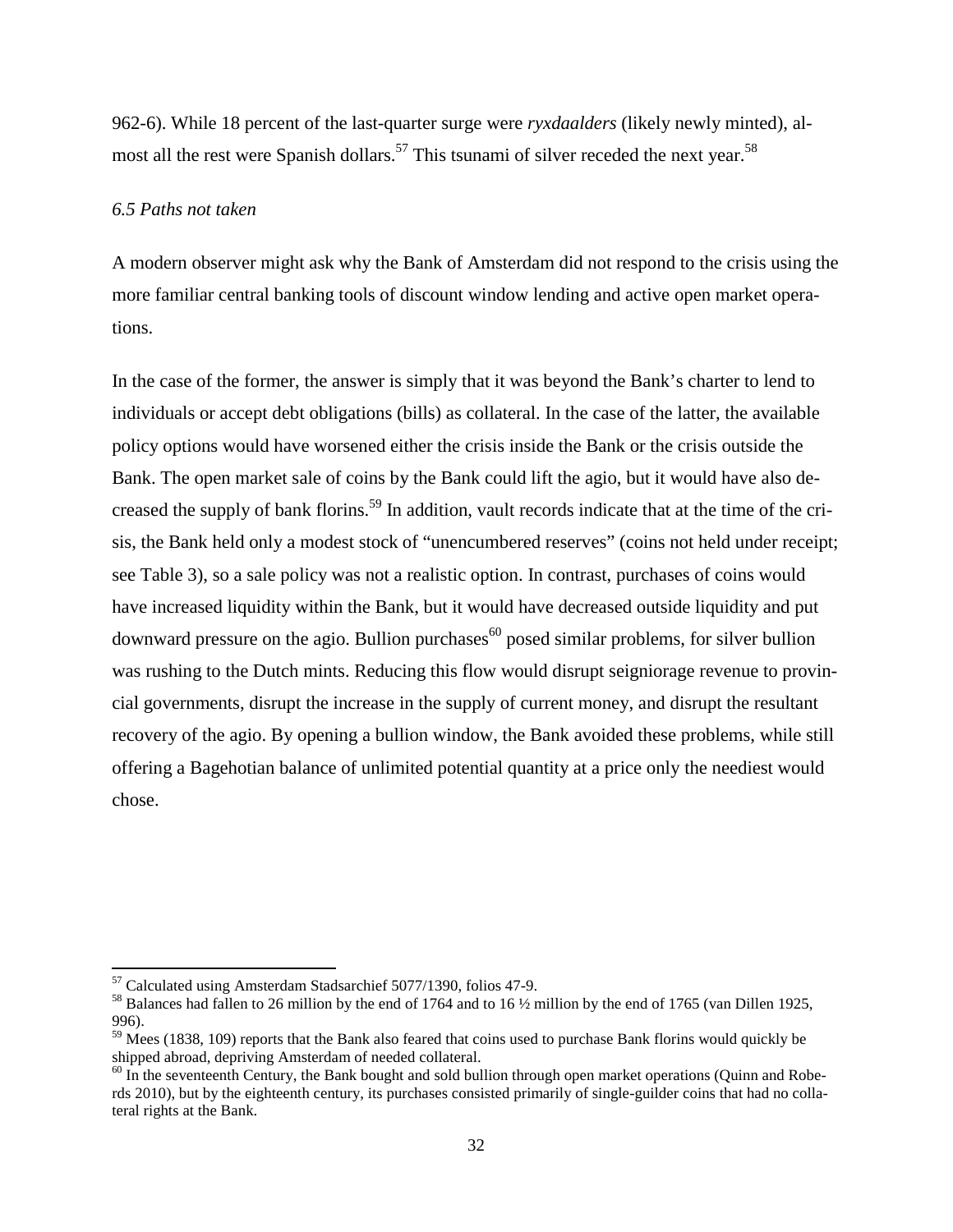#### **7. Lessons learned**

The Panic of 1763 records a distressingly familiar recipe for financial conflagration. Flammable ingredients include a system of securitization with numerous cross exposures (acceptance loans), an aggregate shock to collateral values (the end of the Seven Years' War), and erratic policy decisions (on the part of the Prussian monetary authorities). The spark is provided by the collapse of a single participant (de Neufville) who is "too interconnected to fail" (in the view of Hamburg petitioners), but who fails nonetheless. Missing from the mix are the too-big-to-fail distortions of modern financial environments, but these seem not to have been necessary in the lightly regulated world of eighteenth-century finance.

The Bank of Amsterdam's firefighting efforts also displayed a light touch—by the standards of 2008—but our evidence shows that they were effective within the confines of the Amsterdam market. Unlimited amounts of liquidity were made available, on fixed terms, through the Bank's traditional (coin) repo window, a type of policy that would be repeated 245 years later. A second window was opened for less conventional assets (bullion). This window was lightly used, yet it was well designed for its limited purpose. It assisted a central niche of market participants, and did not disrupt adjustment processes occurring outside the Bank.

The two liquidity facilities, working in combination, prevented additional failures of major market participants, and contained the domestic fallout from the crisis. Working in the background was an important component of Amsterdam's financial infrastructure—the finality of settlement through the Bank of Amsterdam. Once settled through the Bank, a bill transaction could not be unwound, limiting the potential for knock-on failures in the Amsterdam bill market.

Within the narrow theater of the Amsterdam market, the Bank's response to the crisis can thus be judged a success. But the Bank could not route liquidity to where it was needed most—to satellite markets such as Hamburg and Berlin, where the flow of trade depended on unimpeded access to the Amsterdam bill market. Nor could the Bank prevent the mass unwinding of bill transactions through protests, which may have preserved the liquidity of the Amsterdam bankers, but which also led to a collapse of some outlying credit markets. Seen from Amsterdam, this may have seemed a fair outcome, since the underlying shocks had originated on the periphery. To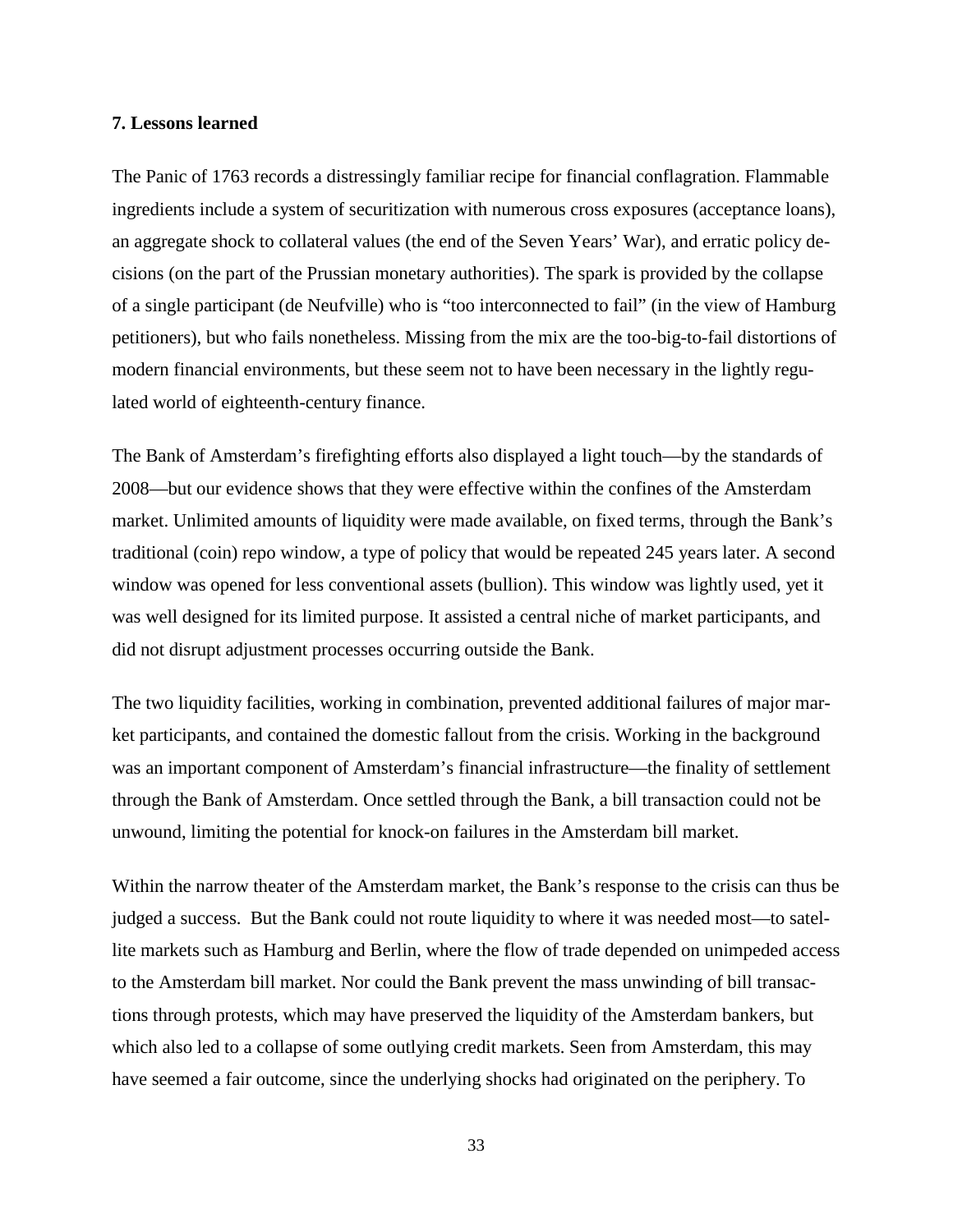people in the periphery, however, the punishment must have seemed disproportionate to the crime.

The Bank's mixed record leads to the following inference for the post-Lehman policy interventions. That is, that two key elements underlying the effectiveness of these interventions may have been those that were lacking in 1763: robust settlement institutions and the free flow of liquidity across national borders.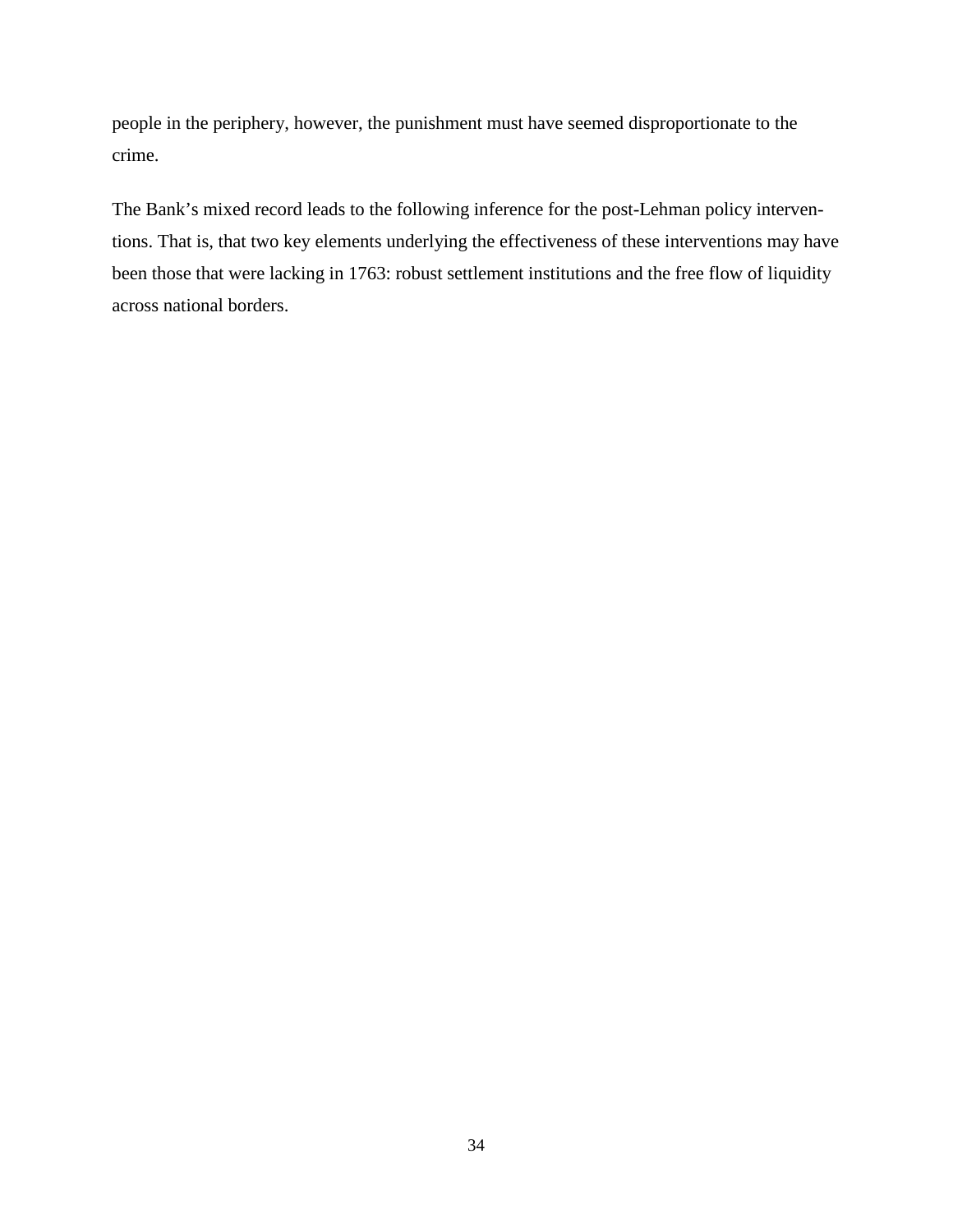## **References**

- Adrian, Tobias, Karin Kimbrough, and Dina Marchioni. 2010. "The Federal Reserve's Commercial Paper Funding Facility." Federal Reserve Bank of New York, Staff Report no. 423.
- Allen, William A. and Richhild Moessner. 2010. "Central bank liquidity cooperation and international liquidity in the financial crisis of 2008-9." Bank for International Settlements, Working Paper no. 310.
- Allen, William A. and Richhild Moessner. 2011. "The international propagation of the financial crisis of 2008 and a comparison with 1931." Bank for International Settlements, Working Paper no. 348.
- Bech, Morten L. and Bart Hobijn. 2007. "Technology Diffusion within Central Banking: the Case of Real-Time Gross Settlement." *International Journal of Central Banking* (September), 147-181.
- Bech, Morten L., James T.E. Chapman, and Rodney J. Garratt. 2010. "Which bank is the 'central' bank?" *Journal of Monetary Economics* 57, 352-363.
- Bech, Morten L., Antoine Martin, and James McAndrews. Forthcoming. "Settlement Liquidity and Monetary Policy Implementation—Lessons from the Financial Crisis." *Federal Reserve Bank of New York Economic Policy Review.*
- Brunnermeier, Markus K. 2009. "Deciphering the Liquidity and Credit Crunch 2007-2008." *Journal of Economic Perspectives* 23(1), 77-100.
- Buist, Marten G. 1974. *At spes non fracta: Hope & Co. 1770-1815.* Martinus Nijhoff, the Hague.
- Büsch, Johann Georg. 1797. *Versuch einer Geschichte der Hamburgischen Handlung nebst 2 kleineren Schriften verwandten Inhalts.* Benjamin Gottlob Hoffman, Hamburg.
- Cannon, James G. 1910. *Clearing Houses.* Report by the National Monetary Commission to the U.S. Senate, 61st Congress, 2nd session, Doc. 491. Government Printing Office, Washington, D.C.
- Catalão-Lopes, Margarida. 2010. "Fixed- and Variable-Rate Tenders in the Management of Liquidity by the Eurosystem: Implications of the Recent Credit Crisis." *International Journal of Central Banking* 6(2): 199-230.
- Committee on Payment and Settlement Systems. 1992. *Delivery versus Payment in Securities Settlement Systems.* Bank for International Settlements, Basel.
- Committee on Payment and Settlement Systems. 2003. *A glossary of terms used in payments and settlement systems.* Bank for International Settlements, Basel.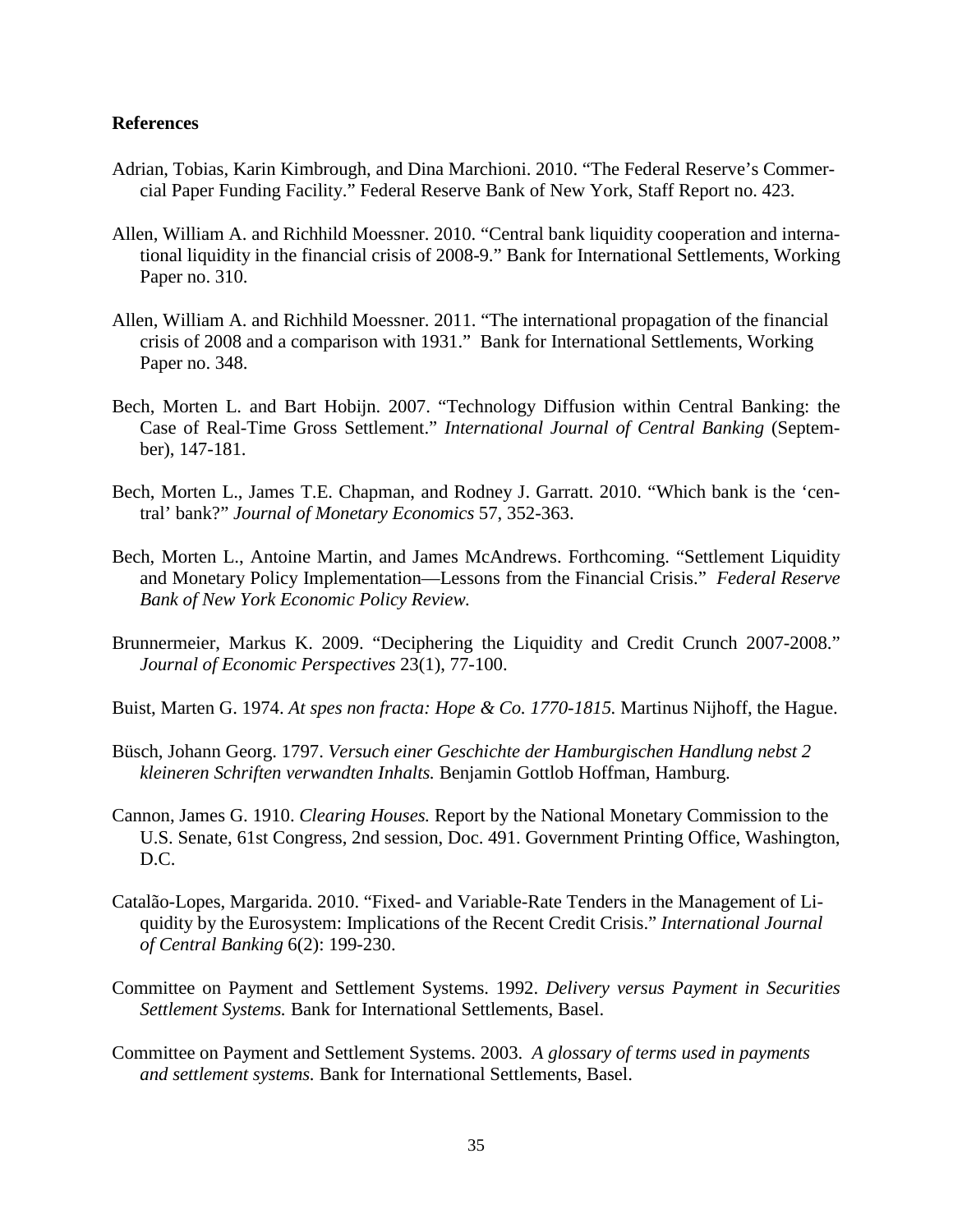- Committee on Payment and Settlement Systems. 2011. *Statistics on payment and settlement systems in the CPSS countries – Figures for 2009.* Bank for International Settlements, Basel.
- Copeland, Adam, Antoine Martin, and Michael Walker. 2010. "The Tri-Party Repo Market before the 2010 Reforms." Federal Reserve Bank of New York, Staff Report no. 477.
- Covitz, Daniel M., Nellie Liang, and Gustavo A. Suarez. 2009. "The Evolution of a Financial Crisis: Panic in the Asset-Backed Commercial Paper Market." Finance and Economics Discussion Series no. 2009-36, Federal Reserve Board.
- Dang, Tri Vi, Gary Gorton, and Bengt Holmström. 2009. "Opacity and the Optimality of Debt for Liquidity Provision."
- Davis, Lance and Robert Gallman. 2001. *Evolving Financial Markets and International Capital Flows*. Cambridge: Cambridge University Press.
- Dehing, Pit, and Marjolein 't Hart. 1997. "Linking the fortunes, currency and banking, 1550- 1800." In *A Financial History of the Netherlands,* ed. Marjolein 't Hart, Joost Jonker and Jan Luiten van Zanden, 37-63. Cambridge University Press, Cambridge.
- De Jong-Keesing, Elisabeth Emmy. 1939. *De Economische Crisis van 1763 te Amsterdam.* N.V. Intern. Uitgevers en h. Mij, Amsterdam.
- Derby, Michael S. and Liz Rappaport. 2008. "Safety Trumps Yield in Bill Sales—Investors Scoop Up 0% Short-Term Notes." *Wall Street Journal*, 10 December.
- De Vries, Jan and Ad van der Woude. 1997. *The First Modern Economy.* Cambridge University Press, Cambridge.
- Ferderer, J. Peter. 2003. "Institutional Innovation and the Creation of the Liquid Financial Markets: the Case of Bankers' Acceptances, 1914-1934." *Journal of Economic History* 63: 666- 94.
- Flandreau, Marc and Stefano Ugolini. 2011. "Where it All Began: Lending of Last Resort and the Bank of England during the Overend, Gurney Panic of 1866." Graduate Institute of International and Development Studies Working Paper No: 04/2011.
- Fleming, Michael J., Warren B. Hrung, and Frank Keane. 2010. "Repo Market Effects of the Term Securities Lending Facility." Federal Reserve Bank of New York Staff Report #426.
- Goldberg, Linda S., Craig Kennedy, and Jason Miu. 2010. "Central Bank Dollar Swap Lines and Overseas Dollar Funding Costs." NBER Working Paper 15763.
- Gorton, Gary and Andrew Metrick. 2010. "Regulating the Shadow Banking System." *Brookings Papers on Economic Activity* (Fall): 261-303.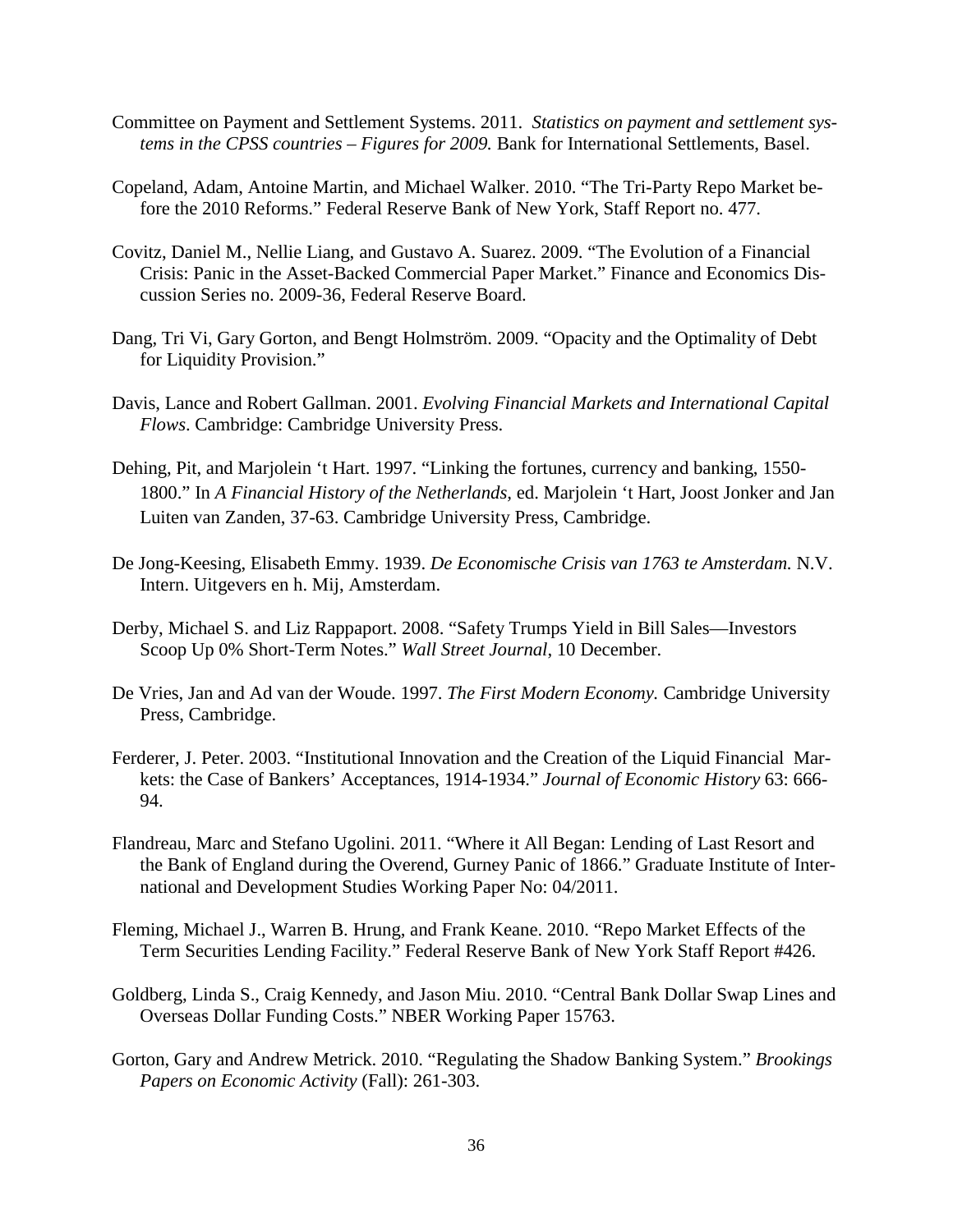- Henderson, W. O., 1962. "The Berlin Commercial Crisis of 1763." *The Economic History Review*, New Series 15(1), 89-102.
- Hoffman, Philip, Gilles Postal-Vinay and Jean-Laurent Rosenthal. 2000. *Prices Markets: The Political Economy of Credit in Paris*. Chicago University Press, Chicago.
- Joslin, David M. 1954. "London Private Bankers 1720-1785." *Economic History Review*, second series, 7, 167-186.
- Kapperczyk, Marcin and Phillip Schnabl. 2010. "When Safe Proved Risky: Commercial Paper during the Financial Crisis of 2007-2009." *Journal of Economic Perspectives* 24(1), 29-50.
- Koser, Reinhold. 1900. *Die preussischen Finanzen im siebenjährigen Krieg.* Forschungen zur brandenburgischen und preussischen Geschichte, Leipzig.
- Malinowski, Mikolaj. 2011. "Weekly Prices in Amsterdam in the 18<sup>th</sup> Century." International Institute of Social History, Historical Prices and Wages at www.iisg.nl/hpw/
- McAndrews, James and Samira Rajan. 2000. "The Timing and Funding of Fedwire Funds Transfers." *Federal Reserve Bank of New York Economic Policy Review* 6(2), 17-32.
- McAndrews, James, Asani Sarkar, and Zhenyu Wang. 2008. "The Effect of the Term Auction Facility on the London Inter-Bank Offered Rate." Federal Reserve Bank of New York, Staff Report no. 335.
- Mees, Willem C. 1838. *Proeve eener Geschiedenis van het Bankwezen in Nederland geduerende den Tijd der Republiek.* W. Messcuert, Rotterdam.
- Mistrulli, Paolo Emilio. 2011. "Assessing financial contagion in the interbank market: Maximum entropy versus observed interbank lending patterns." *Journal of Banking and Finance* 35, 1114-1127.
- Nogues-Marco, Pilar. 2011. "Competing Bimetallic Ratios: Amsterdam, London and Bullion Arbitrage in the  $18<sup>th</sup>$  Century." Universidad Carlos III de Madrid, Working Papers in Economic History, WP 11-03.
- Polak, Menno. 1998. *Historiografie en Economie van de 'Muntchaos', Deel II*. NEHA, Amsterdam.
- Pozsar, Zoltan, Tobias Adrian, Adam Ashcraft, and Hayley Boesky. 2010. "Shadow Banking." Staff Report no. 458, Federal Reserve Bank of New York.
- Quinn, Stephen and William Roberds. 2010. "How Amsterdam got Fiat Money." Federal Reserve Bank of Atlanta Working Paper 2010-17.

Sautijn Kluit, W.P. 1865. *De Amsterdamsche Beurs in 1763 en 1773.* W.H. Zeelt, Amsterdam.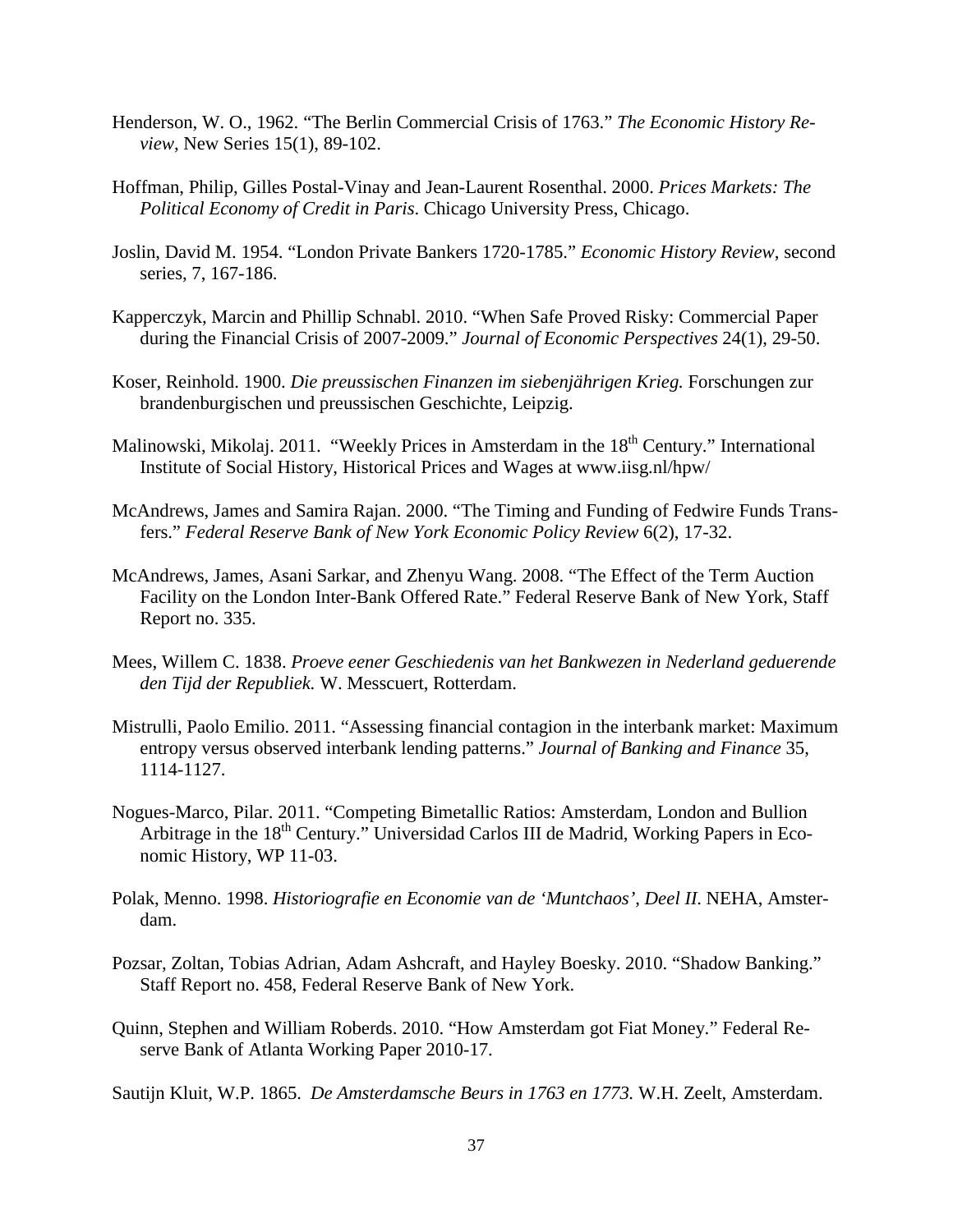- Schnabel, Isabel, and Hyun Song Shin, 2004. "Liquidity and Contagion: The Crisis of 1763." *Journal of the European Economic Association* 2(6): 929-968.
- Schneider, Jürgen, Oskar Schwarzer, and Petra Schnelzer. 1991. *Historische Statistik von Deutschland. Band XII: Statistik der Geld- und Wechselkurse in Deutschland und im Ostseeraum (18. Und 19. Jahrhundert).* Scripta-Mercuratae-Verlag, St. Katharinen.
- Singh, Manmohan and James Aitken. 2010. "The (sizable) Role of Rehypothecation in the Shadow Banking System." IMF Working Paper 10/172.
- Skalweit, Stephan. 1937. *Die Berliner Wirtschaftskrise von 1763 und ihre Hintergründe.* W. Kohlhammer, Stuttgart-Berlin.
- Soetbeer, Adolf. 1855. *Beiträge und Materialien zur Beurtheilung von Geld- und Bank-Fragen mit besonderer Rücksicht auf Hamburg.* Herold'sche Buchhandlung, Hamburg.
- Spooner, Frank C. 2002. *Risks at Sea: Amsterdam insurance and maritime Europe, 1766-1780.* Cambridge University Press.
- Tooke, Thomas. 1838. *A History of Prices and of the State of Circulation from 1793 to 1837,*  Vol. I. Longman, Orme, Brown, Green, and Longmans, London.
- Upper, Christian. 2007. "Using counterfactual simulations to assess the contagion in interbank markets." Bank for International Settlements, Working Paper no. 234.
- Valukas, Anton R. 2010. "Report of Anton R. Valukas, Examiner," Report, in re Lehman Brothers Holdings Inc., et al., Debtors.
- Van Dillen, Johannes Gerard. 1922. "De Beurscrisis te Amsterdam in 1763." *Tijdschrift voor Geschiedenis.*
- Van Dillen, Johannes Gerard. 1925. *Bronnen Tot de Geschiedenis der Wisselbanken*. Martinus Nijhoff, The Hague.
- Van Dillen, Johannes Gerard. 1931. "Effectenkoersen aan de Amsterdamsche Beurs 1723-1794." *Economisch-Historish Jaarboek*, 17, 1-46.
- Van Dillen, Johannes Gerard. 1934. "The Bank of Amsterdam." In *History of the Principal Public Banks*, ed. Johannes Gerard van Dillen, 79-124. Martinus Nijhoff, The Hague.
- Van Dillen, Johannes Gerard. 1964a. "Oprichting en Functie der Amsterdamse Wisselbank in de zeventiende Eeuw 1609-1686," in J.G. van Dillen, ed. *Mensen en Achtergronden, Studies uitgegeven ter gelegenheid van de tachtigste jaardag van de schrijver.* J.B. Wolters, Groningen.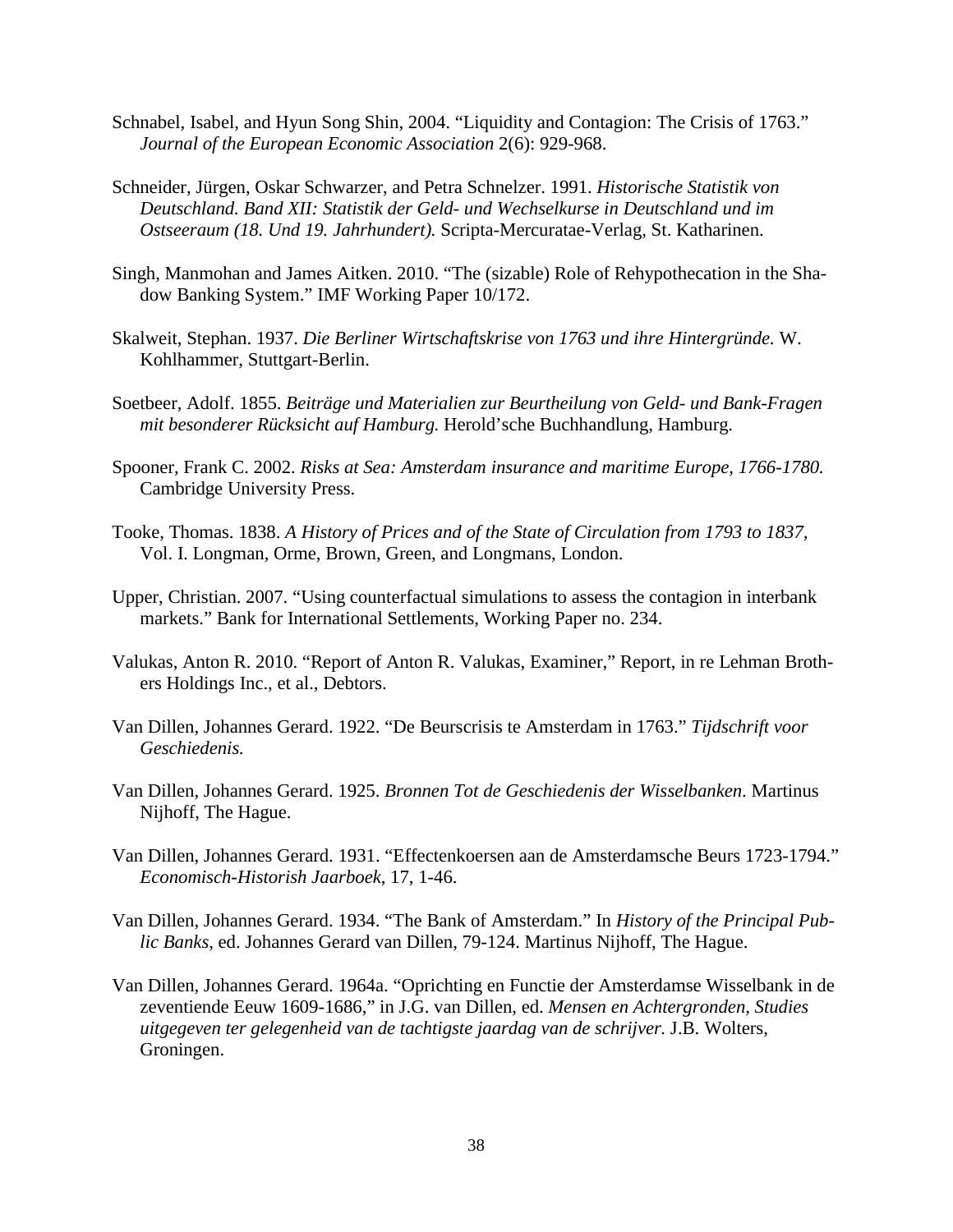- Van Dillen, Johannes Gerard. 1964b. "Bloeitijd der Amsterdamse Wisselbank 1687-1781," in J.G. van Dillen, ed. *Mensen en Achtergronden, Studies uitgegeven ter gelegenheid van de tachtigste jaardag van de schrijver.* J.B. Wolters, Groningen.
- Wilson, Charles. 1941 (1966 reprint). Anglo-Dutch Commerce and Finance in the Eighteenth Century. Cambridge University Press.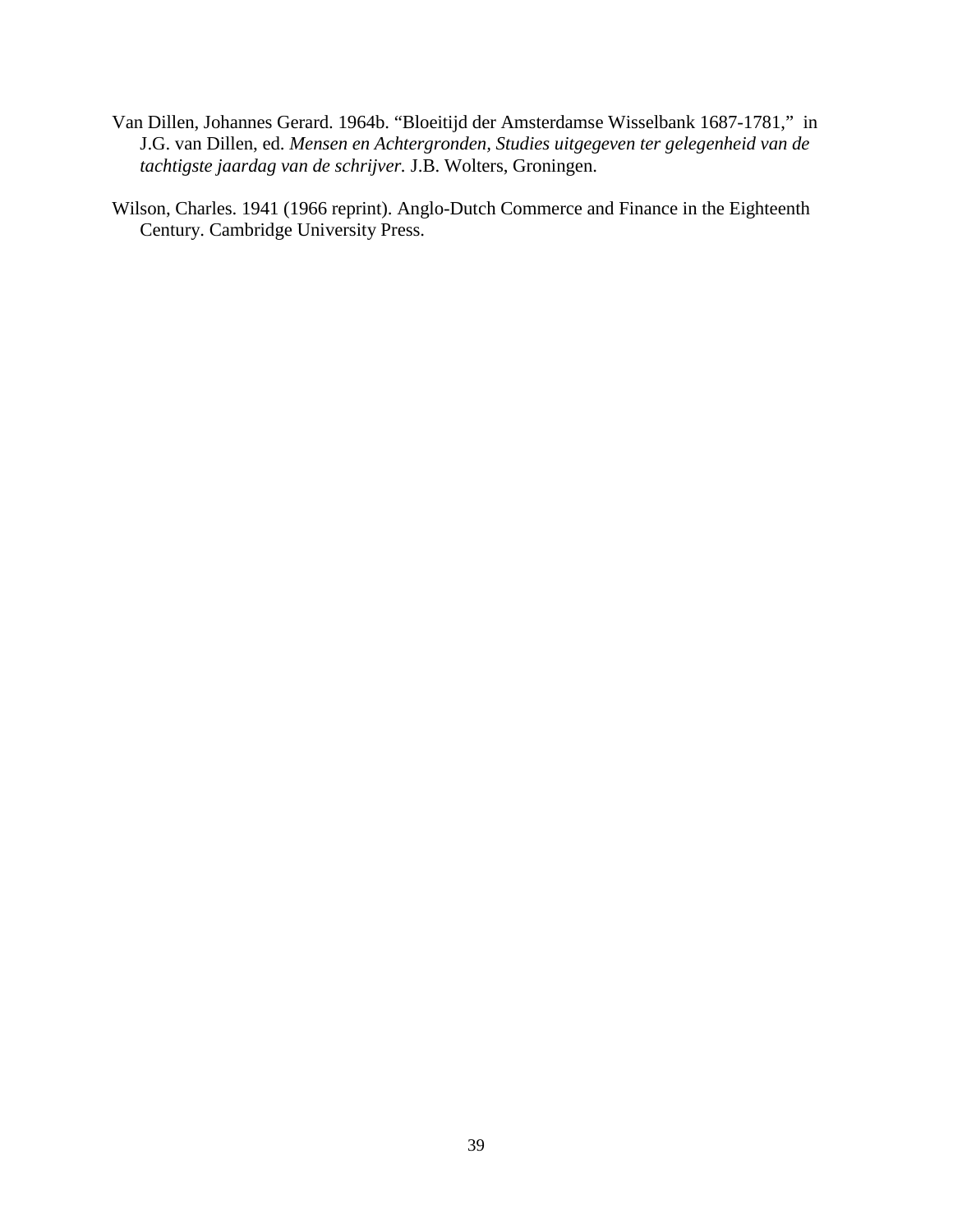**Appendix A: Additional tables.**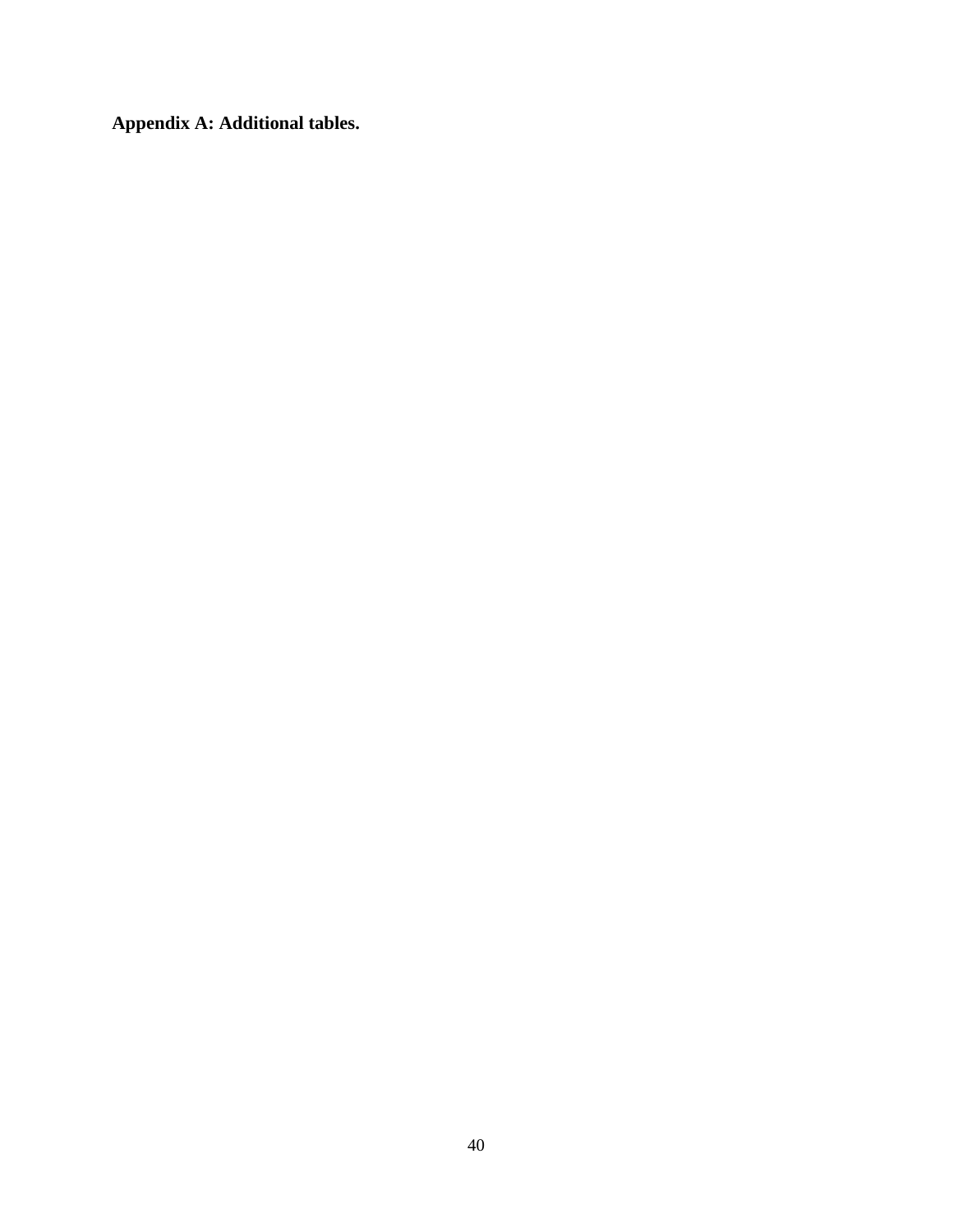## **Table A1: Overview of Bank of Amsterdam transactions, January-July 1763**

(units are thousands of bank florins unless otherwise indicated)

| Merchant bank (account j)          | Mean weekly<br>starting bal-<br>ance<br>$T^{-1}\sum_{t}B_{jt}$ | Number<br>debit<br>entries,<br>account | Mean weekly<br>interaccount <sup>61</sup><br>debits<br>$T^{-1} \sum_{t} \sum_{i=1}^{9} X_{ijt}$ | Mean coin<br>withdraw-<br>als<br>$T^{-1}\sum_t X_{10,\,jt}$ | Mean coin<br>deposits<br>$T^{-1} \sum_{t} X_{_{j,10,t}}$ | Mean total<br>debits | Mean ratio<br>debits /<br>balances<br>$T^{-1} \sum_{l} \sum_{i=1}^{10} X_{iji}$ $T^{-1} \sum_{l} \left( \sum_{i=1}^{10} X_{ijl} \right) / B_{ijl}$ |
|------------------------------------|----------------------------------------------------------------|----------------------------------------|-------------------------------------------------------------------------------------------------|-------------------------------------------------------------|----------------------------------------------------------|----------------------|----------------------------------------------------------------------------------------------------------------------------------------------------|
| Hope & Compagnie                   | 439.3                                                          | 2151                                   | 448.2                                                                                           | 25.7                                                        | 24.2                                                     | 473.9                | 1.12                                                                                                                                               |
| Andries Pels & Zoonen              | 359.7                                                          | 1485                                   | 220.8                                                                                           | 25.0                                                        | $0.0\,$                                                  | 245.8                | 0.70                                                                                                                                               |
| George Clifford & Zoonen           | 277.1                                                          | 1819                                   | 368.9                                                                                           | 23.4                                                        | 1.9                                                      | 392.3                | 1.49                                                                                                                                               |
| Gebroeders de Neufville            | 103.3                                                          | 1395                                   | 239.3                                                                                           | 2.0                                                         | 0.4                                                      | 241.3                | 2.69                                                                                                                                               |
| Vernede & Compagnie                | 99.0                                                           | 1216                                   | 179.2                                                                                           | 0.4                                                         | 1.4                                                      | 179.5                | 2.75                                                                                                                                               |
| Raymond & Theodoor de<br>Smeth     | 77.7                                                           | 799                                    | 153.8                                                                                           | 10.8                                                        | 0.0                                                      | 164.5                | 2.57                                                                                                                                               |
| Horneca Hogguer & Co.              | 69.7                                                           | 987                                    | 134.0                                                                                           | 12.8                                                        | 1.0                                                      | 146.7                | 2.51                                                                                                                                               |
| Charles & Theophilus Caze-<br>nove | 68.7                                                           | 1351                                   | 224.4                                                                                           | 3.3                                                         | 0.0                                                      | 227.7                | 4.25                                                                                                                                               |
| Total 8 large banks                | 1,494.5                                                        | 11,191                                 | 1968.6                                                                                          | 103.4                                                       | 28.9                                                     | 2071.7               |                                                                                                                                                    |
| (Rest of the Bank accounts)        | 21,686.0                                                       |                                        | $1811.3^{62}$                                                                                   | 114.0                                                       | 150.5                                                    | 1925.363             |                                                                                                                                                    |

<sup>&</sup>lt;sup>61</sup> "Interaccount" refers to transactions between private accounts that do not involve the flow of metal into or out of the Bank.

 $62$  Sum of transfers to eight most active accounts.

 $63$  Sum of coin withdrawals plus transfers to eight most active accounts.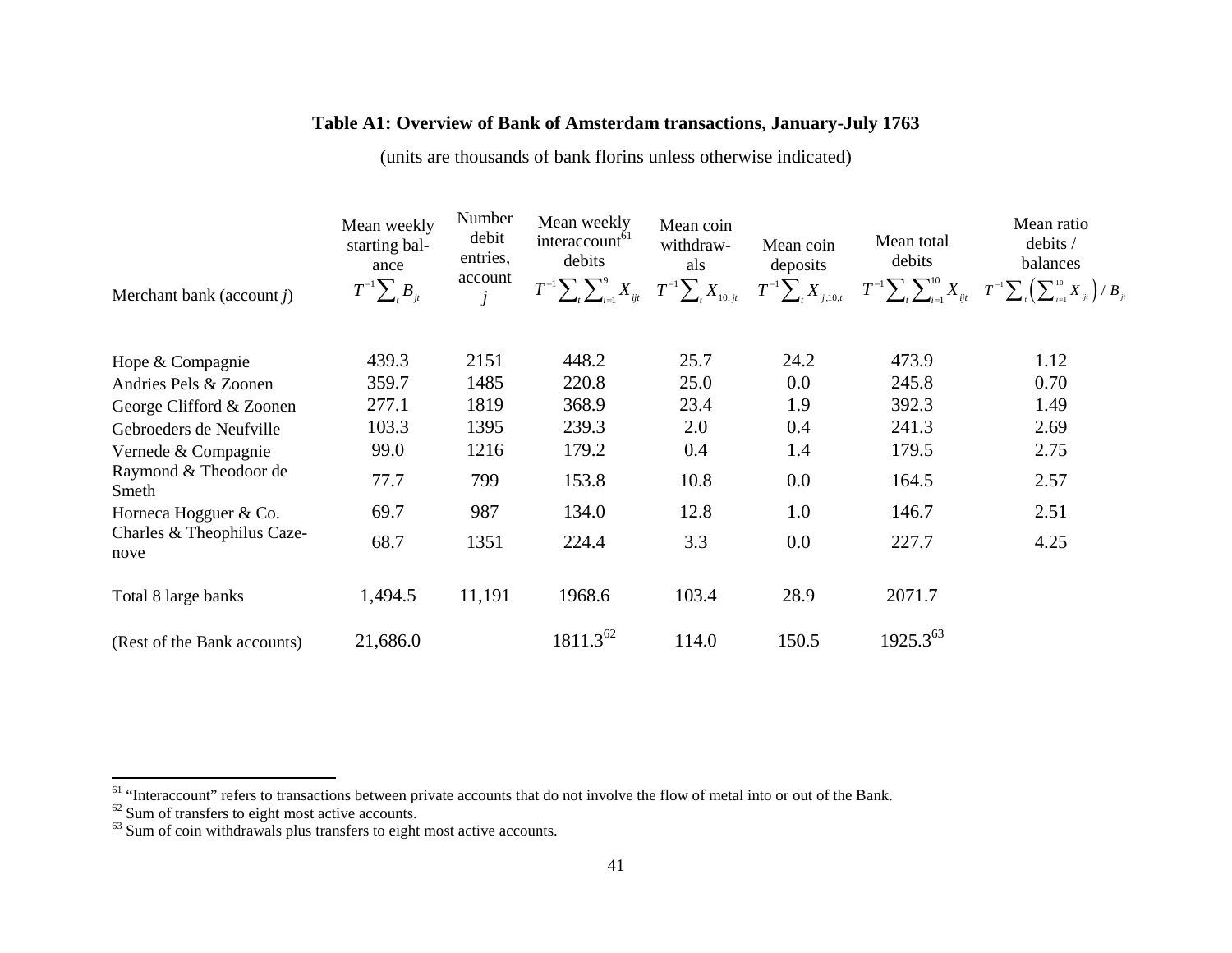## **Table A2: Overview of Bank of Amsterdam transactions, August 1763-January 1764**

(units are thousands of bank florins unless otherwise indicated)

| Merchant bank (account j)          | Mean weekly<br>starting bal-<br>ance<br>$T^{-1}\sum_{t}B_{jt}$ | Number<br>debit<br>entries,<br>account | Mean weekly<br>interaccount <sup>64</sup><br>debits<br>$T^{-1} \sum_{t} \sum_{i=1}^{9} X_{ijt}$ | Mean<br>metal <sup>65</sup><br>withdraw-<br>als<br>$T^{-1}\sum_t X_{10,\,jt}$ | Mean metal<br>deposits | Mean total<br>debits | Mean ratio<br>debits /<br>balances<br>$T^{-1} \sum_{t} X_{j,10,t}$ $T^{-1} \sum_{t} \sum_{i=1}^{10} X_{ijt}$ $T^{-1} \sum_{t} \left( \sum_{i=1}^{10} X_{ijt} \right) / B_{j}$ |
|------------------------------------|----------------------------------------------------------------|----------------------------------------|-------------------------------------------------------------------------------------------------|-------------------------------------------------------------------------------|------------------------|----------------------|-------------------------------------------------------------------------------------------------------------------------------------------------------------------------------|
| Hope & Compagnie                   | 635.1                                                          | 2069                                   | 341.4                                                                                           | 0.0                                                                           | 12.1                   | 341.4                | 0.55                                                                                                                                                                          |
| Andries Pels & Zoonen              | 675.9                                                          | 1342                                   | 201.0                                                                                           | 2.5                                                                           | 27.3                   | 203.5                | 0.31                                                                                                                                                                          |
| George Clifford & Zoonen           | 354.6                                                          | 1925                                   | 274.9                                                                                           | 10.8                                                                          | 33.9                   | 285.7                | 1.00                                                                                                                                                                          |
| Vernede & Compagnie                | 67.4                                                           | 825 <sup>66</sup>                      | 121.4                                                                                           | 1.5                                                                           | 10.0                   | 122.8                | 2.22                                                                                                                                                                          |
| Raymond & Theodoor de<br>Smeth     | 77.3                                                           | 443                                    | 85.5                                                                                            | 0.0                                                                           | 5.7                    | 85.5                 | 1.21                                                                                                                                                                          |
| Horneca Hogguer & Co.              | 92.7                                                           | 908                                    | 132.2                                                                                           | 3.8                                                                           | 18.4                   | 136.0                | 2.05                                                                                                                                                                          |
| Charles & Theophilus Caze-<br>nove | 47.2                                                           | 1257                                   | 172.8                                                                                           | 0.5                                                                           | 34.0                   | 173.3                | 8.85                                                                                                                                                                          |
| Total 7 surviving banks            | 1,950.2                                                        | 8,769                                  | 1329.2                                                                                          | 37.4                                                                          | 112.6                  | 1404.9               |                                                                                                                                                                               |
| (Rest of the Bank accounts)        | 25,406.7                                                       |                                        | $1059.9^{67}$                                                                                   | 77.8                                                                          | 319.0                  | 1137.868             |                                                                                                                                                                               |

<sup>64</sup> "Interaccount" refers to transactions between private accounts that do not involve the flow of metal into or out of the Bank.

<sup>&</sup>lt;sup>65</sup> "Metal" refers to transactions in either coin or bullion.

 $66 \text{ Authors' estimate.}$ <br> $67$  Sum of transfers to eight most active accounts.

<sup>&</sup>lt;sup>68</sup> Sum of metal withdrawals plus transfers to eight most active accounts.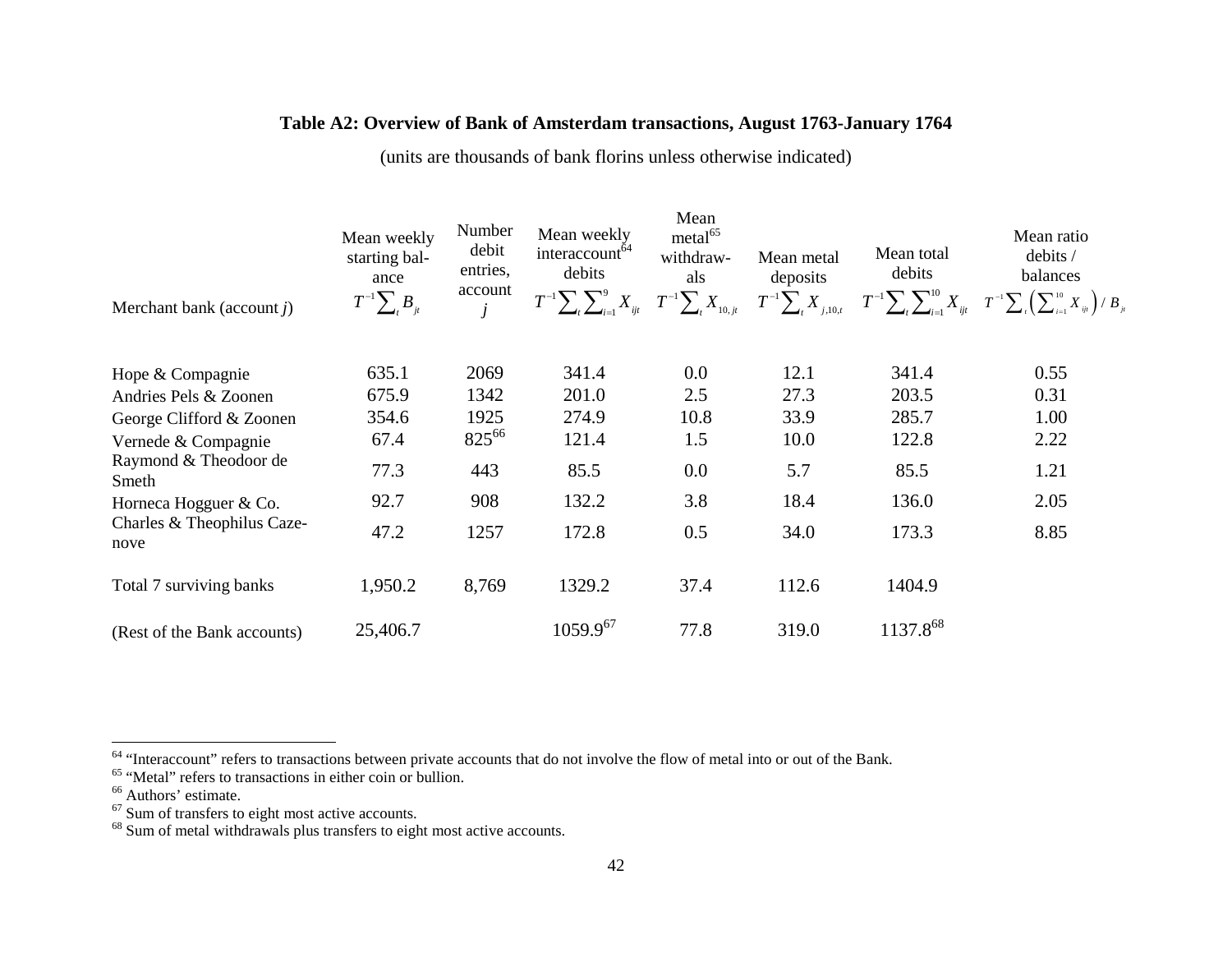## **Appendix B. Additional Analysis of Liquidity Flows**

This appendix provides additional perspectives on disruptions to liquidity flows stemming from the Neufville failure.

#### Net additions of liquidity

The data displayed in Figure 4 can be rearranged to show net contributions of liquidity by various groups of market participants: the three established players, the parvenus, and the rest of the Bank accounts. Net contribution of liquidity is defined as the excess of payments originated over payments received (excluding metal deposits and withdrawals).





Loss of the banks' funding liquidity is shown as a reduction in net liquidity contributions by nonbanks, from about 200,000 florins/ week to essentially zero in the wake of the Neufville failure.

#### Circulation of liquidity

Another perspective on liquidity flows is offered by the methodology developed in Bech, Chapman, and Garratt (2010) [BCG] to characterize the circulation of liquidity within a payment system. Following their analysis, we fit a simple Markov chain with states  $\{1, \ldots, 9\}$  to the payments data  $X_{ijt}$ , where the states correspond to the eight large banks plus the ROB proxy account for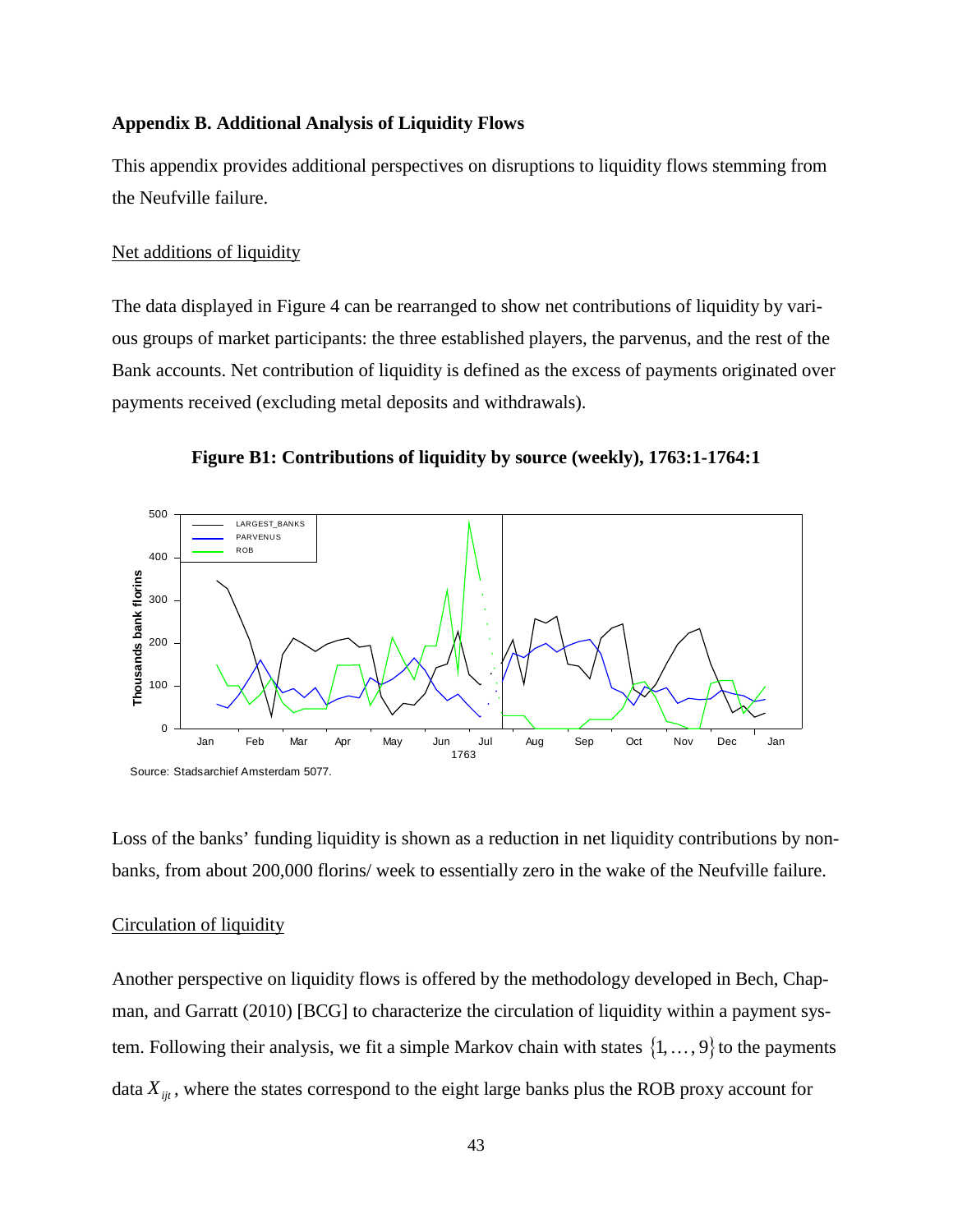the remaining Bank of Amsterdam account holders. An "adjacency matrix" is constructed for each data week *t* 

$$
W_{ijt} = \frac{X_{ijt}}{\sum_{j} X_{ijt}}.
$$
\n
$$
(6)
$$

The matrix  $W_t$  is a stochastic matrix that indicates the probability of a florin moving from one Bank account to another. Following BCG, adjusted transition matrices A, for the Markov chain are then constructed from  $W_t$ , by taking diagonal elements of  $A_t$  to be

$$
a_{ii} = \theta_i \in [0,1] \tag{7}
$$

and off-diagonal elements as

**.** 

$$
a_{ijt} = (1 - \theta_i) w_{ijt}
$$
 (8)

for  $j \neq i$ . BCG interpret the parameters  $\theta_i$  as the tendency of liquidity to be retained in account *i*. Note also that from each *A*, one can calculate an associated steady-state probability distribution  $\pi$ , over states, using standard methods.

To calibrate the BCG model for, we first calculated the sample mean of the distribution of relative starting balances ("liquidity")  $y_{it} = B_{it} / (\sum_i B_i)$  over the nine accounts. We then chose  $\theta_i$  to match this mean vector, by calculating time series of transition matrices A, and the sample mean of the corresponding time series of implied steady-state distributions  $\pi$ <sub>t</sub>.<sup>69</sup> A three-parameter specification fits the empirical liquidity distribution very closely. Under this specification, for the first subsample (January-June 1763),  $\theta_i = 0$  for the parvenus (normalized value),  $\theta_i = .54$  for the established banks, and  $\theta_i = 0.96$  for the rest of the bank. In words, liquidity is returned instantaneously from the parvenus, at an intermediate pace from the established banks, and very slowly from the remaining accounts. When the BCG model is fitted to the second subsample (August 1763-January 1764), θ*i* increases to .69 for the established banks, while remaining essentially

 $69$  Formal estimation is problematic since (1) as BCG note, their model is not identified if all components of  $\theta$  are free, and (2) in our relatively sparse dataset there is little time variation in the sample distribution of liquidity.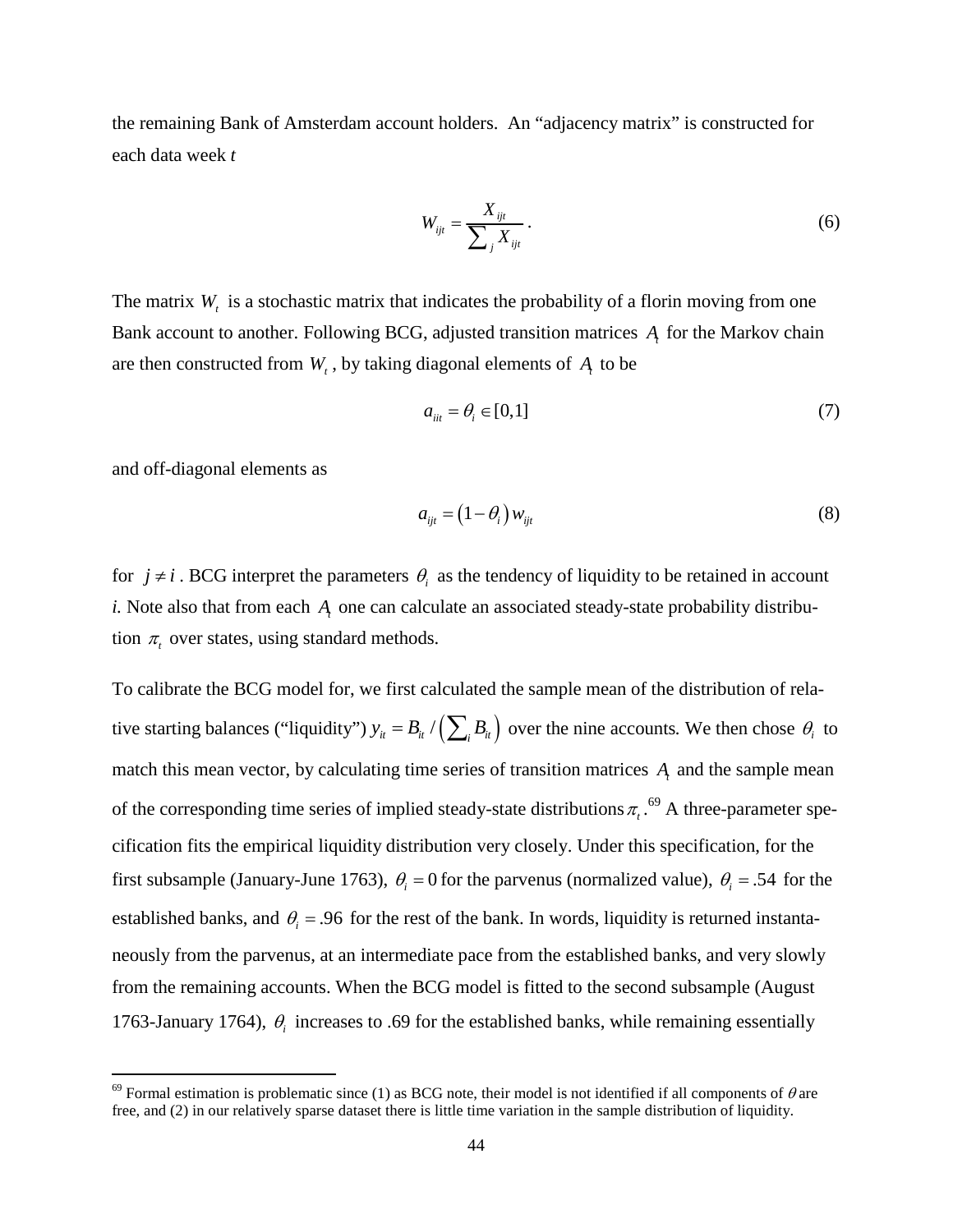unchanged for the other accounts. From Tables A1-A2 this is most likely due to the actions of Hope and Pels, who deposited large amounts of coin while simultaneously reducing their payments outflow. This suggests that the established banks functioned as a liquidity "sink" over the second half of 1763, relative to the pre-crisis period.

|                  | January-July 1763          |                     |                          |                     |  |  |
|------------------|----------------------------|---------------------|--------------------------|---------------------|--|--|
|                  | <b>Empirical liquidity</b> | <b>Fitted value</b> | Implied distribu-        | Implied distribu-   |  |  |
| Firm             | distribution,              | of $\theta$         | tion: naïve model        | tion: fitted model, |  |  |
|                  | in percent                 |                     | $(\theta = 0)$ , percent | percent             |  |  |
| Hope             | 1.9                        | .54                 | 13.7                     | 1.9                 |  |  |
| Pels             | 1.6                        | .54                 | 6.9                      | 1.0                 |  |  |
| Clifford         | 1.2                        | .54                 | 11.3                     | 1.6                 |  |  |
| Neufville        | 0.4                        | 0                   | 3.8                      | 0.5                 |  |  |
| Vernede          | 0.4                        | 0                   | 2.7                      | 0.3                 |  |  |
| Smeth            | 0.3                        | 0                   | 2.4                      | 0.3                 |  |  |
| Horneca Hogguer  | 0.3                        | 0                   | 2.1                      | 0.3                 |  |  |
| Cazenove         | 0.2                        | 0                   | 3.5                      | 0.5                 |  |  |
| Rest of the Bank | 93.6                       | .96                 | 53.5                     | 93.6                |  |  |

**Table B1: Empirical and fitted distributions of liquidity** 

|                  | August 1763-January 1764   |                     |                          |                     |  |  |
|------------------|----------------------------|---------------------|--------------------------|---------------------|--|--|
| Firm             | <b>Empirical liquidity</b> | <b>Fitted value</b> | Implied distribu-        | Implied distribu-   |  |  |
|                  | distribution,              |                     | tion: naïve model        | tion: fitted model, |  |  |
|                  | in percent                 | of $\theta$         | $(\theta = 0)$ , percent | percent             |  |  |
| Hope             | 2.3                        | .69                 | 15.5                     | 2.5                 |  |  |
| Pels             | 2.5                        | .69                 | 9.0                      | 1.5                 |  |  |
| Clifford         | 1.3                        | .69                 | 11.9                     | 1.9                 |  |  |
| Vernede          | 0.2                        | 0                   | 2.9                      | 0.3                 |  |  |
| Smeth            | 0.3                        | 0                   | 1.8                      | 0.2                 |  |  |
| Horneca Hogguer  | 0.3                        |                     | 3.1                      | 0.3                 |  |  |
| Cazenove         | 0.2                        | 0                   | 3.8                      | 0.4                 |  |  |
| Rest of the Bank | 92.8                       | .97                 | 52.0                     | 92.8                |  |  |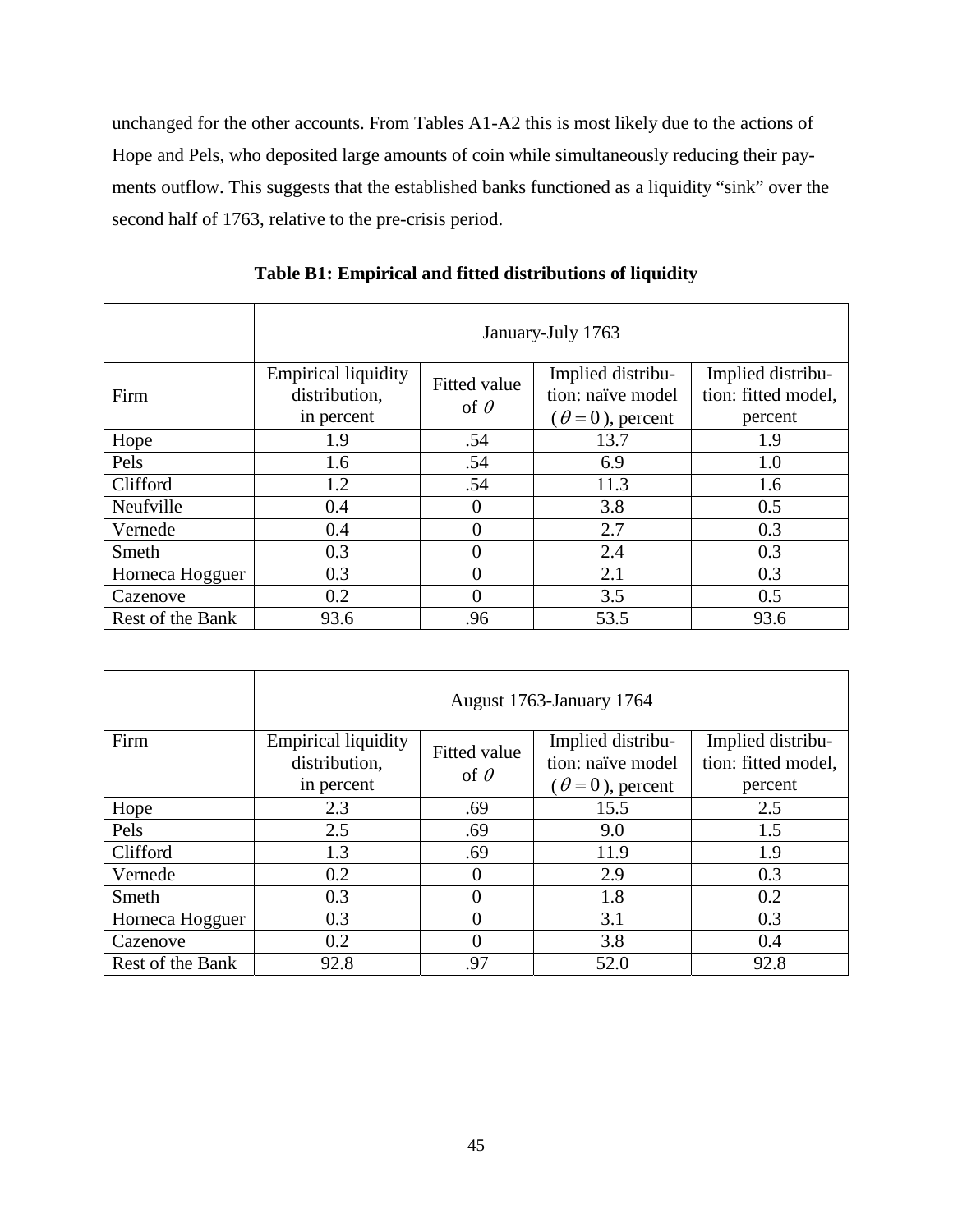# **Table B2. Pre-crisis leverage and relative shadow bank run**

|                               | A                                                                                     | B                                                  | C                                                                                    | C/B                                             |
|-------------------------------|---------------------------------------------------------------------------------------|----------------------------------------------------|--------------------------------------------------------------------------------------|-------------------------------------------------|
|                               | Pre-crisis<br>mean ratio of<br>average<br>weekly pay-<br>ments to av-<br>erage weekly | <b>Balances</b><br>on July 29,<br>$1763$ , in bank | Cumulated<br>change in<br>balances ex-<br>cluding coin<br>and bullion<br>windows, in | Crisis ratio<br>of shadow<br>run<br>to starting |
|                               | balances                                                                              | florin                                             | bank florin                                                                          | balance                                         |
| Andries Pels & Zoonen         | 0.7                                                                                   | 476,508                                            | $-37,282$                                                                            | $-0.078$                                        |
| Hope & Compagnie              | 1.12                                                                                  | 792,850                                            | $-385,358$                                                                           | $-0.486$                                        |
| George Clifford & Zoonen      | 1.49                                                                                  | 446,975                                            | $-746,859$                                                                           | $-1.671$                                        |
| Horneca Hogguer & Co.         | 2.51                                                                                  | 117,716                                            | $-94,885$                                                                            | $-0.806$                                        |
| Raymond & Theodoor de Smeth   | 2.57                                                                                  | 150,936                                            | $-253,059$                                                                           | $-1.677$                                        |
| Vernede & Compagnie           | 2.75                                                                                  | 85,904                                             | $-228,588$                                                                           | $-2.66$                                         |
| Charles & Theophilus Cazenove | 4.25                                                                                  | 122,366                                            | $-703,825$                                                                           | $-5.752$                                        |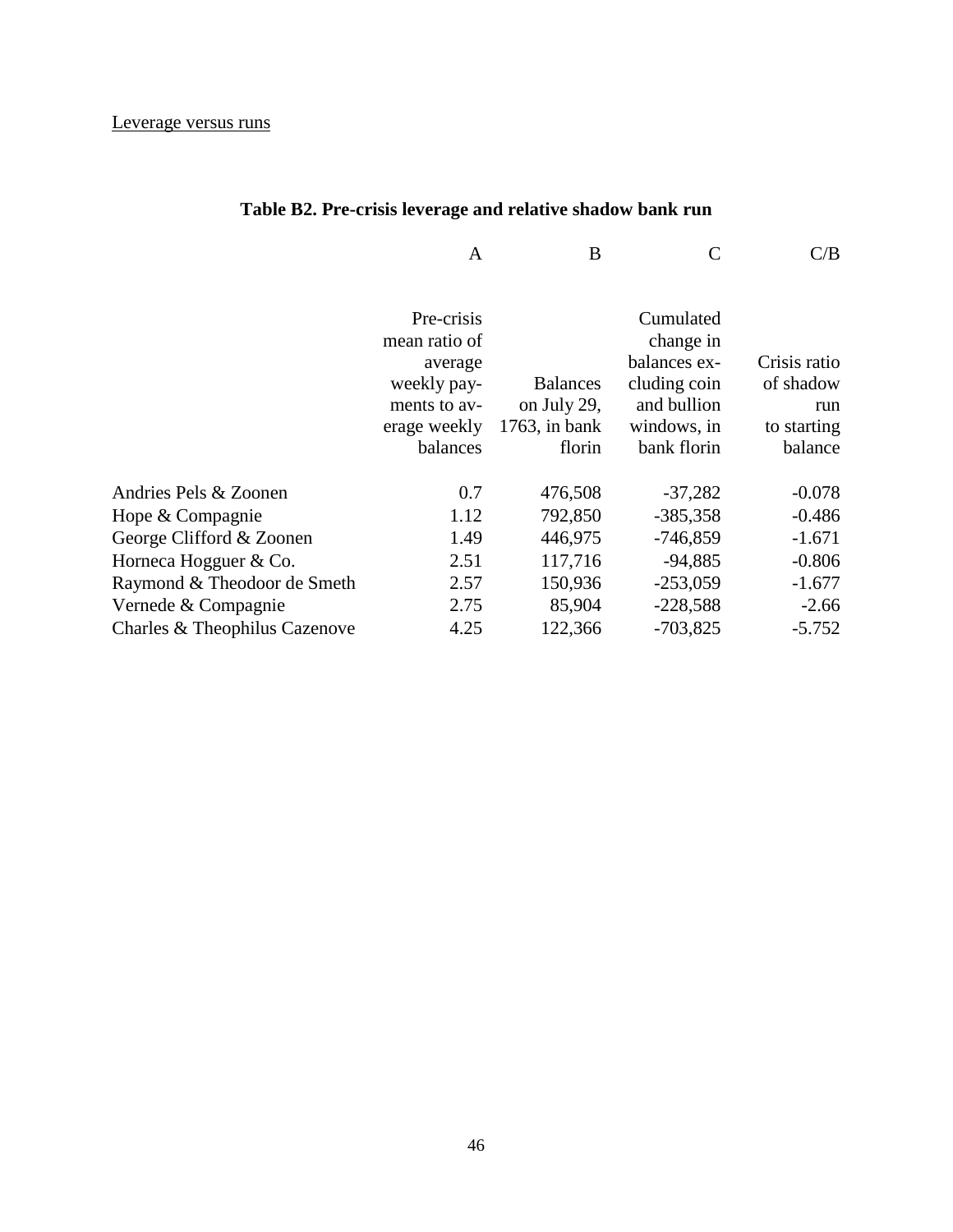## **Appendix C. Construction of payments data**

Data regarding the account activity of the eight merchant bankers at the Bank of Amsterdam are derived from the original, extant records kept at the Amsterdam Municipal Archive (*Stadsarchief Amsterdam*) inventory number 5077. These accounts allow us to construct a weekly matrix of gross flows between each banker, the other account holders (rest of the Bank, or ROB), and the Bank itself.

## *A. Merchant Bankers*

For the fiscal year 1763, the bank account of each of the eight merchant bankers was photographed. The accounts were substantial. For example, Hope & Co.'s account ran 39 folios during the second half of 1763. The ledger inventory numbers are 5077/ 440, 441 and 442 for 1763a (Jan-Jul); and 5077/443, 444 and 445 for 1763b (Aug-Jan 1764). To expedite processing, we limited our focus.

- We calculated the gross flows into and out of each account by week. This was expedited by the fact that the Bank calculated cumulative debts and cumulative credits every 5 transactions. The Bank only netted debits and credits when transferring a banker's balance to a new folio.
- We then examined each transfer payment and recorded those to or from another merchant banker. After repeating this for all eight bankers, we cross-referenced the transactions to double check our results and identify errors.

## *B. Bank of Amsterdam*

To detail changes in the stock of bank money and how those changes occurred, we photographed and reconstructed two sets of accounts.

*1. Specie Kamer* ("coin room" or master account)

One set of accounts record the creation and destruction of bank florins. The creation of bank florins through the deposit of collateral/creation of receipts was recorded under the title of the bank officers receiving the coin. In 1763, these receivers were Willem van Housen (5077/441 and 444) and Hendrik Graauwhart (5077/442 and 445). All other transactions that altered the quantity of bank money were recorded in a type of master ac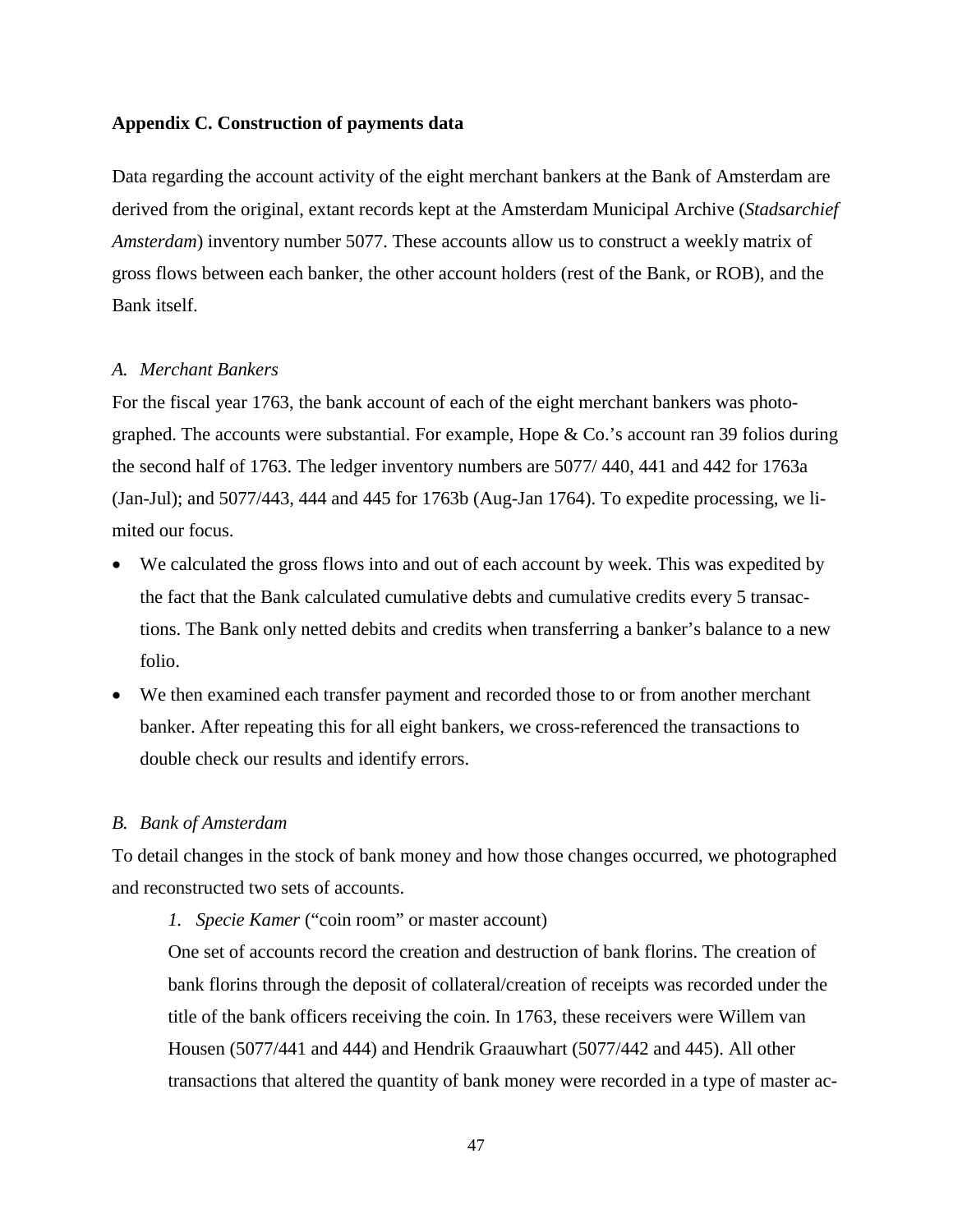count called the Specie Kamer (5077/441 and 444). It records 1) bank florin destruction such as withdrawals via receipt, fee payments, interest payments, loan repayments and open market sales and 2) non-receipt bank florin creation such as loans and open market purchases.

## 2. Collateral Book (*Groetboeken van de Specie Kamer*)

A different set of accounts (5077/1390) detail the flow of coins and bullion into and out of the Bank in the fiscal year 1763. This book records the coin surrendered to the Bank in order to create bank florins and a receipt, the coins repurchased from the Bank, and the interest paid to execute or rollover receipt options. The book also records bullion flows, but not bullion fineness.

#### *C. Rest of the Bank*

We calculated the Rest of the Bank as the remainder of flows into and out of the individual accounts unaccounted for by other merchant bankers or by the Bank of Amsterdam.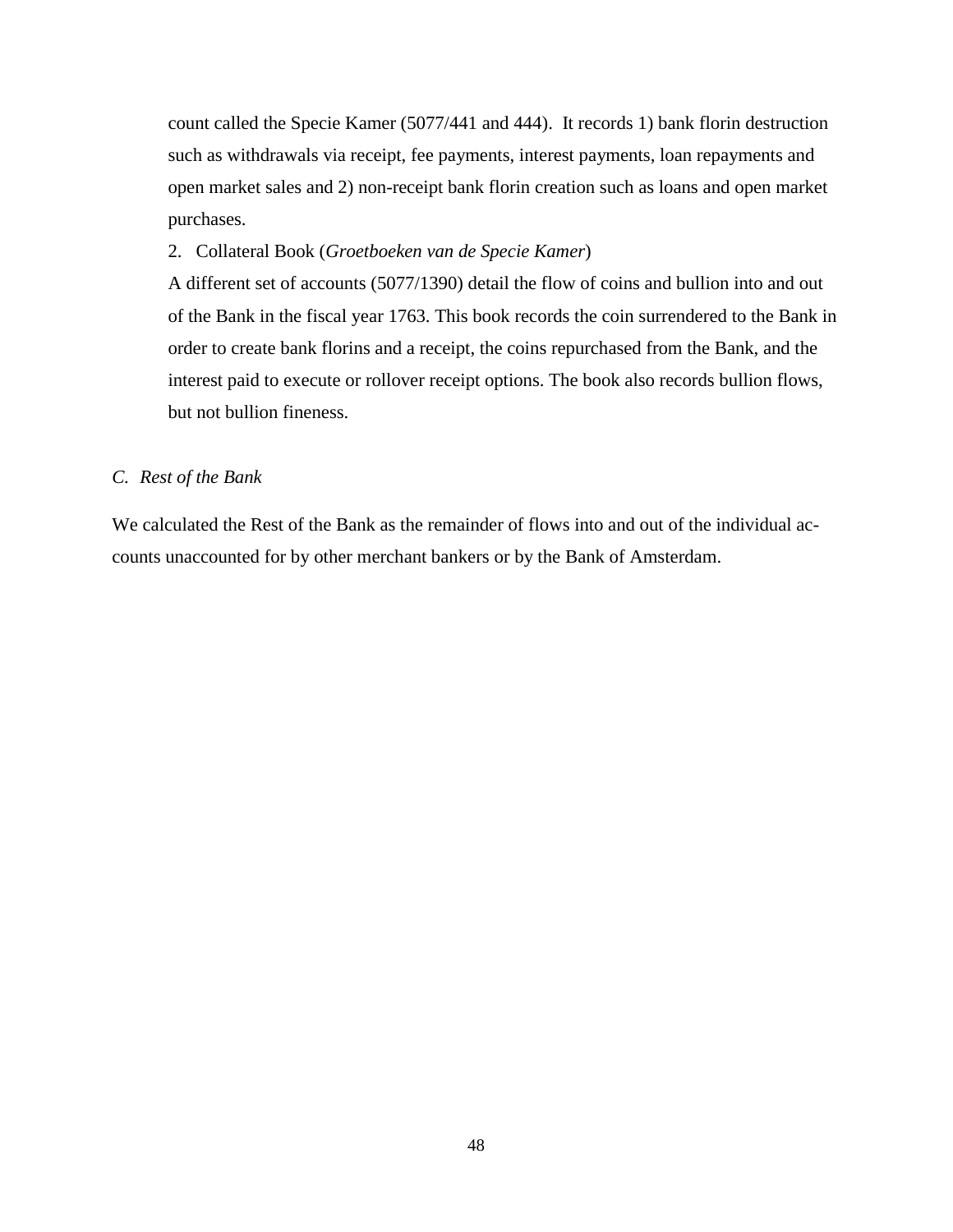#### **Appendix D. The bullion window**

On August 4, 1673, the AWB authorized a repo window for silver bullion (van Dillen 1925, 412). The bank set the minimum collateral amount at 10,000 bank florins. Depositors got a standard receipt at a 0.5 percent repurchase/renewal rate.

The bank scaled silver bullion's price by fineness. To see this, Table C1 standardizes the various fineness rates on a bank-florins-per-mark-pure-silver scale. We call this the bank price, for it is analogous to a coin's mint price. The differences being that the bank price delivered Bank (fiat) money of account instead of coins. Also, the Bank did not charge a fee to produce bank florins. Instead, it charged a fee to destroy them. The price scale gave customers an incentive to cast silver to a fineness of 11/12'ths. Extant sources do not record the fineness of bullion actually received, so our analysis assumes silver bullion presented to the window had a fineness of 91.7 percent.

|                 |       | <b>Bank Florins</b> | <b>Bank Florins</b>  |
|-----------------|-------|---------------------|----------------------|
| <b>Fineness</b> |       | per Mark            | per Mark Pure Silver |
| 11/12           | 91.7% | 21                  | 22.91                |
| 10/12           | 83.3% | 19                  | 22.80                |
| 9/12            | 75.0% | 17                  | 22.67                |
| 8/12            | 66.7% | 15                  | 22.50                |
| 7/12            | 58.3% | 13                  | 22.29                |
| 6/12            | 50.0% | 11                  | 22                   |
| 5/12            | 41.7% | 9                   | 21.60                |
| 4/12            | 33.3% | 7                   | 21                   |
| 3/12            | 25%   | 4.5                 | 18                   |

Table D1. Silver bullion's bank price

Source: van Dillen (1925, 412).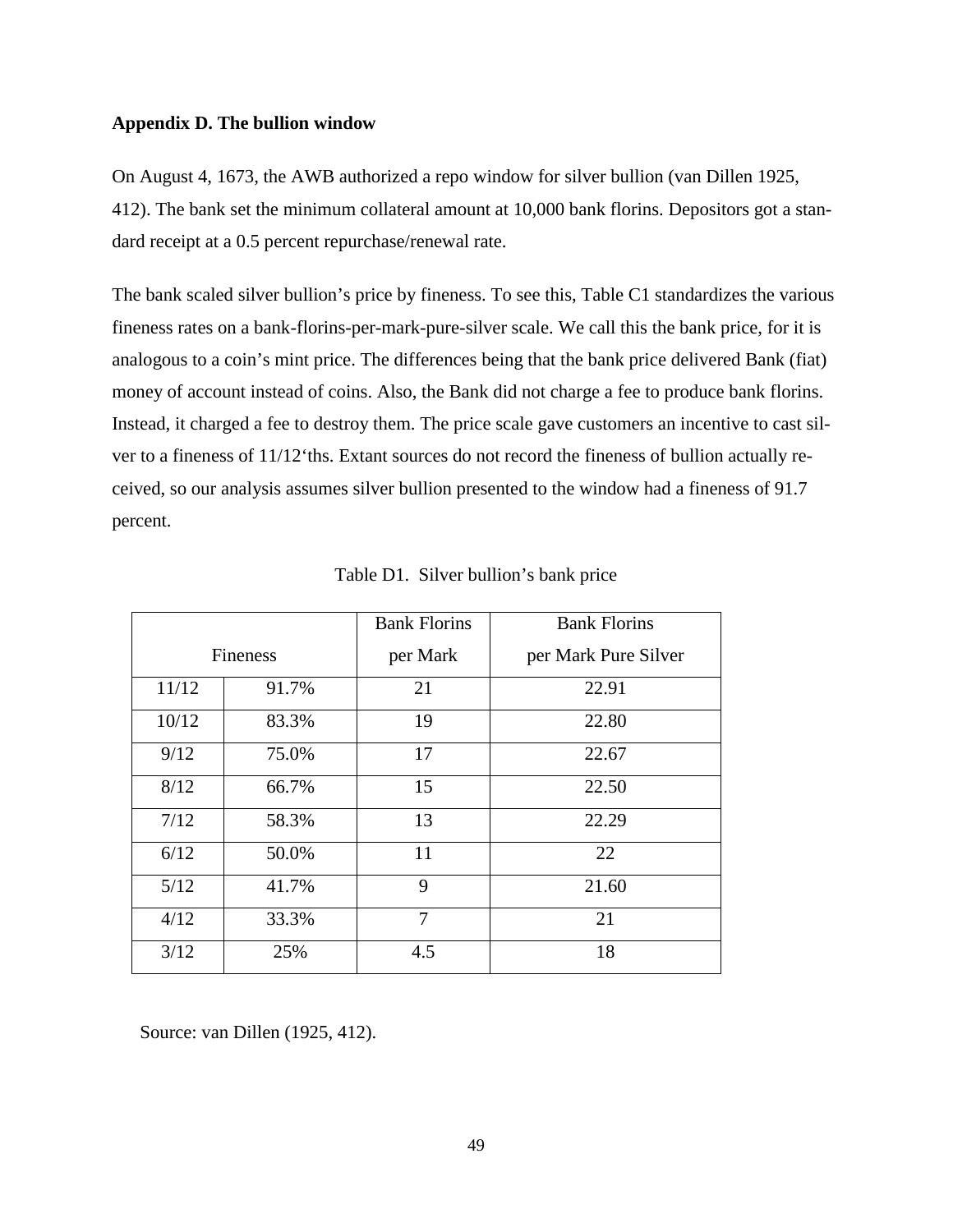Those holding silver bullion had other ways to gain bank florins, so the new facility had to strike a balance between effectiveness and destabilization. It needed a price point that could help alleviate the liquidity crisis while not creating an incentive to avoid the minting of coins, or worse, the melting of existing coins. To check this, we will consider two alternative ways to convert bullion into bank florins through Dutch mints. One could mint bullion and then purchase bank florins on the agio (secondary) market. Or, one could mint bullion and then use the bank's repurchase facilities.

# *A. Options to acquire liquidity: mint bullion 1. Mint bullion and buy bank florins*

The rate at which bullion can be converted (coined) into current money is called the mint price, and customers seek the highest mint price available. In 1763, most large silver coins in the Dutch Republic had a mint price of 25.1 current guilders per mark pure silver (Polak 1998). Denote the agio percent rate as *a.* Minting bullion and then selling the resulting coin on the agio market would produce the same bank florins as the bullion window if

$$
25.1 \times \left(\frac{1}{1+a}\right) = 22.91, \text{ or } a = .0956
$$

So the bullion window would not disrupt minting incentives unless the agio was above 9.56 percent.

The exception to the common mint price was the Zeeland *ryxdaalder*. To promote its own mint business, the province of Zeeland set their price floor above that used by the rest of the Dutch Republic. Zeeland increased the legal value of their *ryxdaalder* (introduced in 1659 at 2.5 current guilders), to 2.55 in 1672, 2.6 in 1747, and 2.65 in 1762 (Polak 1998, 73). In turn, arbitrage caused the market price of Zeeland *ryxdaalders* throughout the Republic to follow (Polak 1998, 202). If the Zeeland *ryxdaalder* held its value in Amsterdam, then its mint price of 26.127 would outperform the bullion window for any agio up to 14 percent.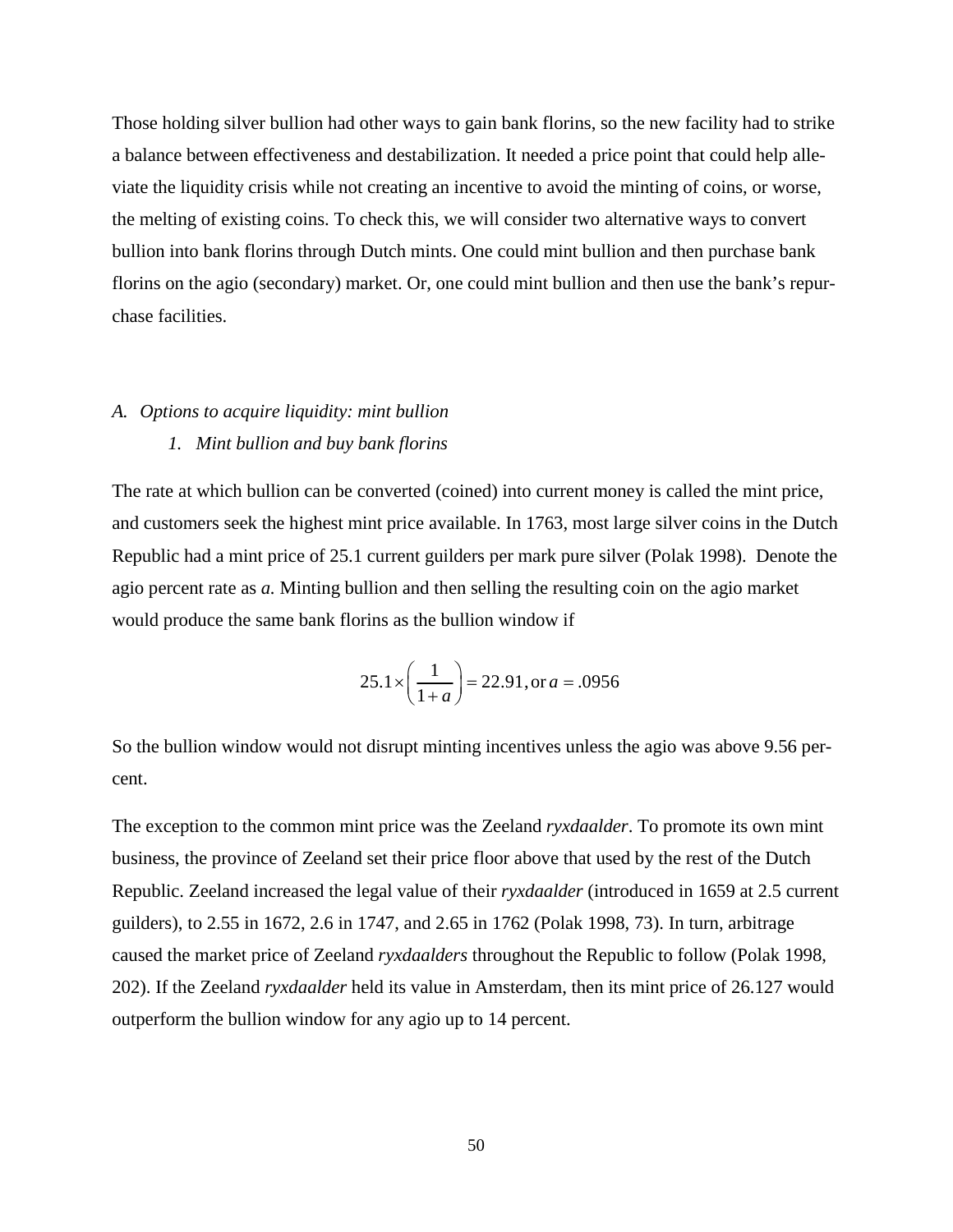### *2. Mint bullion and repo at the coin window*

Some Dutch coins had repurchase ("repo") windows at the Bank, and the bank florin values the Bank assigned those coins meant that minting coins and then repoing them was always superior to the bullion window. To see this, Table C2 calculates the number of coins in a mint price, and then multiplies that number by the bank florins per coin the Bank offered. Again, people sought the highest "bank price" for their bullion. The *ryxdaalder* offered the most at 24.10 bank florins per mark pure silver, and that price exceeds the 22.91 offered bullion, so the bullion window did not alter long-term incentives to mint-and-repo.

|                                            | Zeeland    |            |       | Drie   |
|--------------------------------------------|------------|------------|-------|--------|
|                                            | Ryxdaalder | Ryxdaalder | Ducat | Gulden |
| <b>Mint Price</b>                          |            |            |       |        |
| (current guilders per<br>mark fine silver) | 25.1       | 26.127     | 25.1  | 25.1   |
| <b>Current Guilders</b><br>Per Coin        | 2.5        | 2.65       | 3.15  | 3      |
| Coins per Mark<br>at Mint Price            | 10.04      | 9.86       | 7.97  | 8.37   |
| <b>Bank Florins</b><br>per Coin            | 2.4        | 2.4        | 3     | 2.85   |
| <b>Bank Price</b>                          |            |            |       |        |
| <b>Bank Florins</b>                        | 24.10      |            |       |        |
| Per mark of fine silver                    |            | 23.66      | 23.91 | 23.85  |
| (via a mint)                               |            |            |       |        |

#### **Table D2. Specifics of Dutch coins with Bank repo windows**

We should note that the Zeeland *ryxdaalder* was particularly unattractive for mint-and-repo, for the substantial seigniorage the province took during minting meant that Zeeland *ryx-*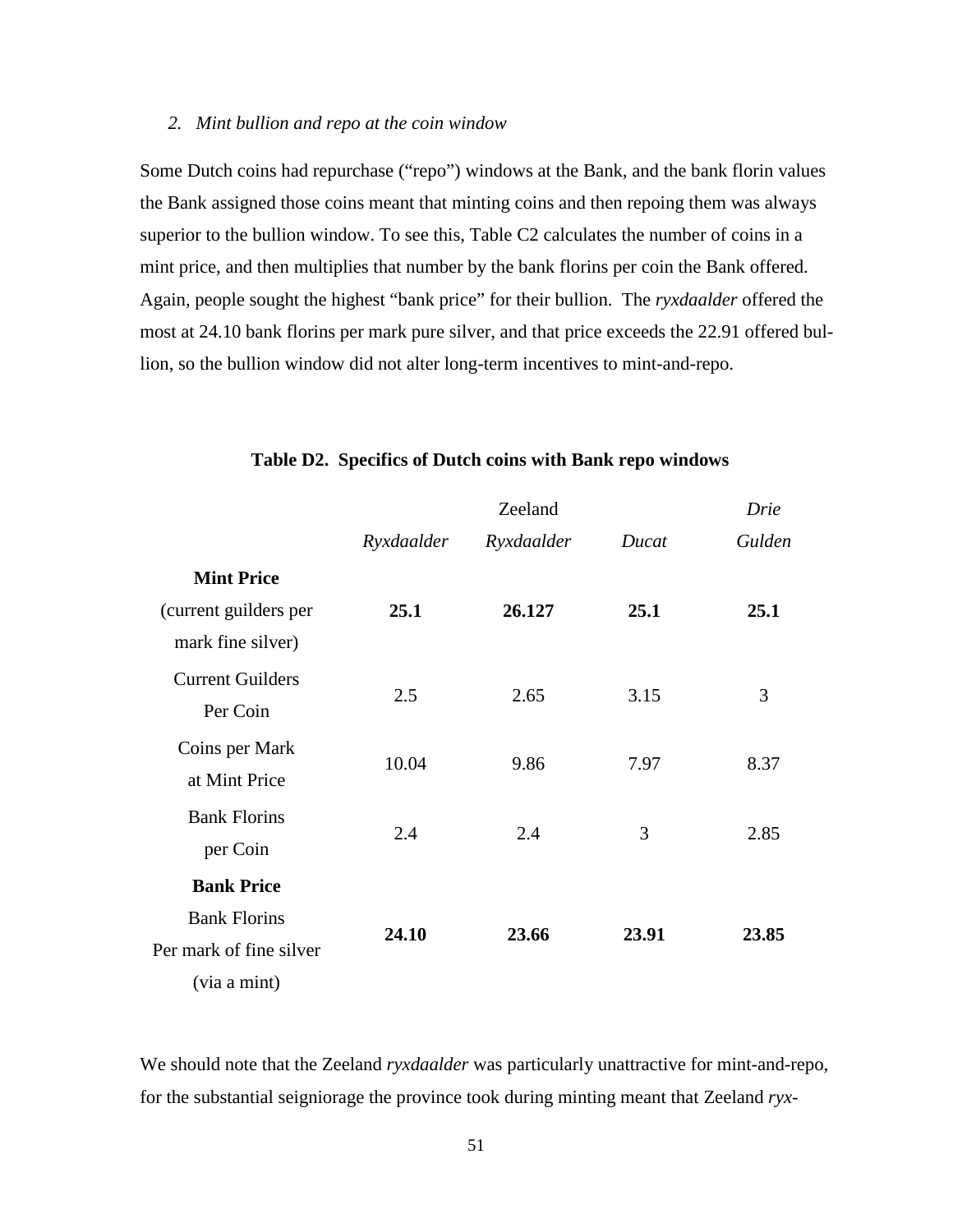*daalders* had an unfavorable bank price in Amsterdam, and we find no evidence of Zeeland *ryxdaalders* in the bank's vaults.

Finally, whether mint-and-buy or mint-and-repo offered the best deal depended on the market agio. The *ryxdaalder* bank price equals mint-and-sell when agio was 4.15 percent, so, for newly minted coins, the Bank's window offered a superior bank price to the secondary market when the agio was greater than 4.15.

### *B. Another option to acquire liquidity: sell bullion*

The bullion window at the AWB, however, could become attractive if people did not have time to mint bullion. In the short run (defined as not having time to mint bullion), one could sell bullion at its market price and then use the agio or use repo. This section shows that the bullion window could become the best alternative if the agio and the price of bullion were unusually low.

#### *1. Sell bullion and buy bank florins*

To be used at all, the bullion window had to improve on the secondary market, for resale was the fastest and most used way to gain bank florins. Define  $\theta$  as the price to sell one mark of pure silver for current guilders. The bullion-market-and-agio-market value of silver is equal to the bullion window when:

$$
\theta\left(\frac{1}{1+a}\right) = 22.91
$$

#### *2. Sell bullion and repo the coins*

The final path from bullion to bank florins was selling bullion for collateral acceptable to the Bank, and then repoing that collateral at the bank. To calculate the bank florins per mark for sell-and-repo, one needs

• θ*,* the current price of a mark of bullion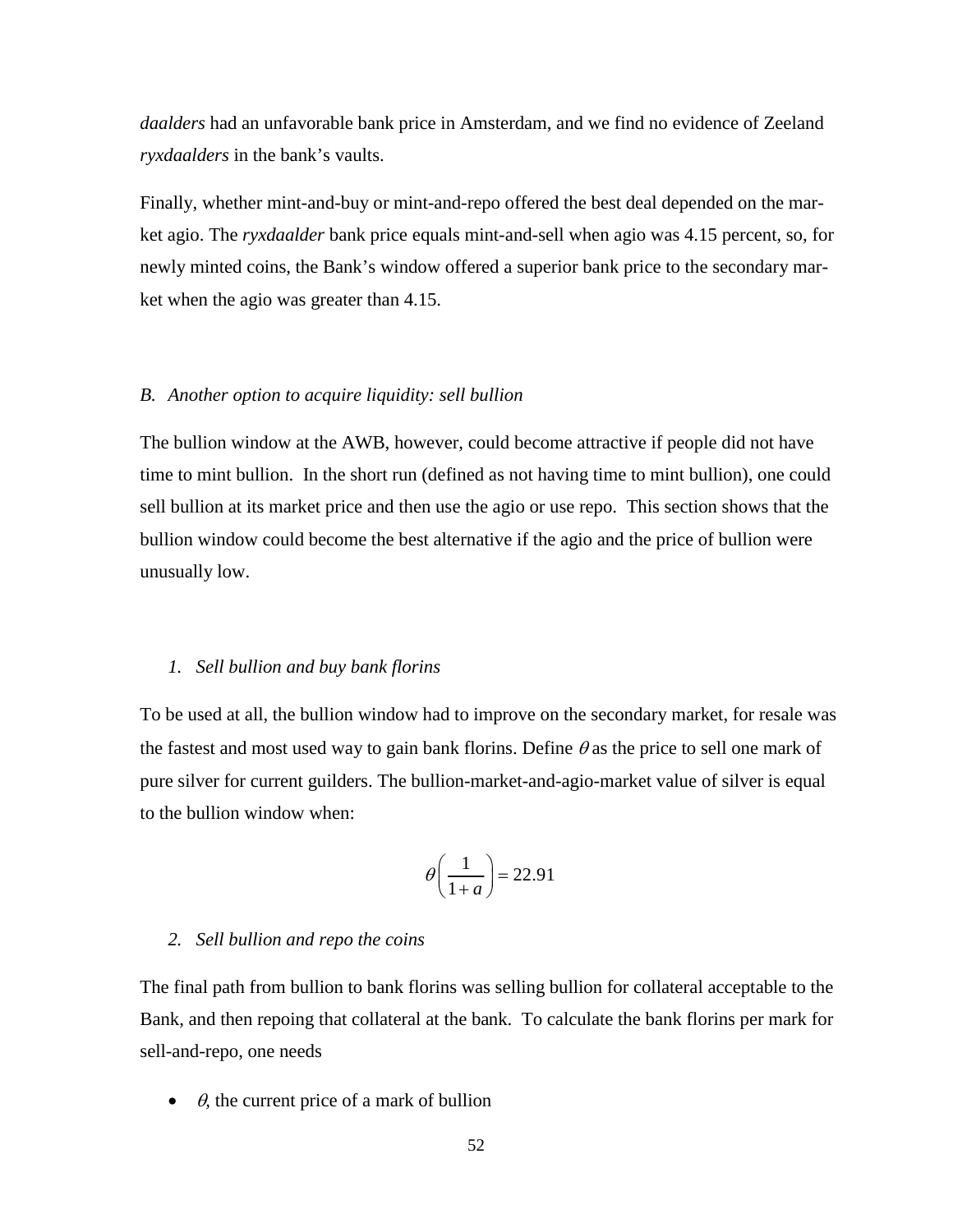• the implicit agio per coin  $(\overline{a})$ .

The bank florins per mark bullion becomes  $\theta \frac{1}{(1+\bar{\alpha})}$ .

For any  $\theta$ , customers seek the lowest implicit agio, but the implicit agio varied by coin. The implicit agio is the ratio of current guilders per coin in Table C3 over the bank florins per coin in Table C2.

### **Table D3. Implicit agio by coin**

|                                      | Ryxdaalder | Ducat | Drie Gulden |
|--------------------------------------|------------|-------|-------------|
| 1. Current guilders per coin         | 2.5        | 3.15  | 3           |
| 2. Bank florins per coin             | 2.4        | 3     | 2.85        |
| 3. Implicit Agio                     | 4.1%       | 5%    | 5.2%        |
| $(\text{row } 1 / \text{row } 2)$ -1 |            |       |             |

Of the Dutch coins, the lowest implicit agio was the *ryxdaalder*, so the bullion window offered the same bank florins as selling bullion for *ryxdaalders* (and then repoing them) when

$$
\theta \frac{1}{(1+\bar{a})} = 22.91, or \theta = 23.86
$$

So, if the price of bullion fell below 23.86, then the bullion window was superior to sell-andrepo. That bullion price threshold, however, assumes no money changing fees. It also assumes that the price of coins did not rise above their ordinance price-floors, so the threshold could easily have been higher depending on market conditions.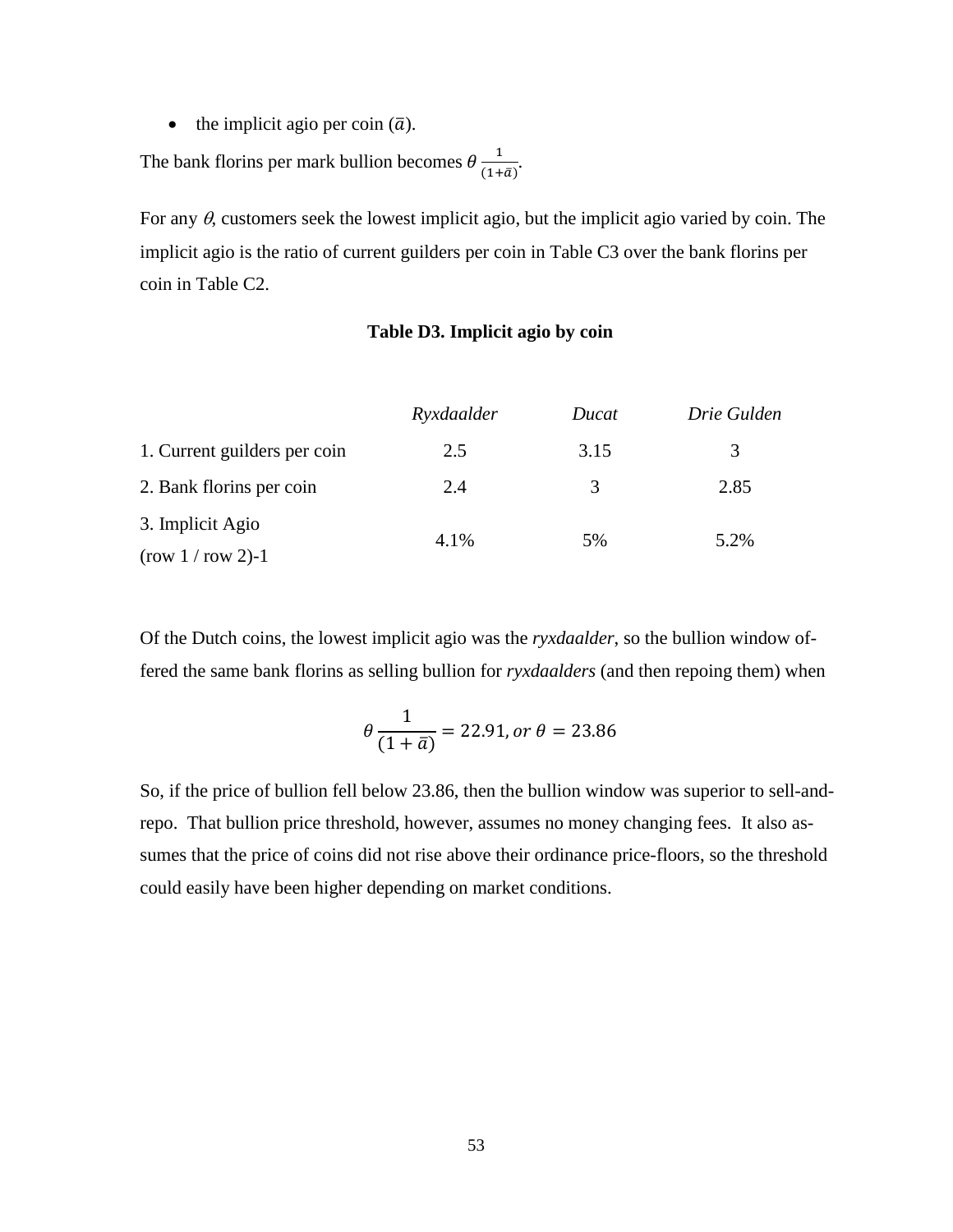#### *C. Acquiring liquidity through the bullion window*

We conclude that the bullion window had no effect on long-run incentives to mint bullion. It could, however, offer a dominant the bullion secondary market in the short-run channel *if* the price of silver bullion  $(\theta)$  and the agio  $(a)$  were low by historical standards.

The bullion window was superior to sell-and-repo if  $\theta$  < 23.86, and it could also be superior to sell-and-buy for if the agio caused  $\theta \frac{1}{(1+a)} < 22.91$ . To see the range of silver-agio pairings that could dominate, consider Figure C1. The price of silver  $(\theta)$  is on the vertical axis, and the agio is on the horizontal. Any sell-bullion-and-buy-bank florins price combination is a point in this space. The "sell bullion-repo coins" threshold is in grey. The "sell bullion – buy bank florins" threshold is in black. The area bounded by the thresholds, labeled "silver window," gives the set of market conditions that would make the silver window the best option for those seeking to convert silver bullion into bank florins.

While it is possible that the bullion window could dominate the bullion market, we have found no evidence that bullion prices were ever low enough. Only severe market frictions could have been brought this about. Instead, we conclude that the window was targeted at people seeking to make immediate use of silver bullion as collateral.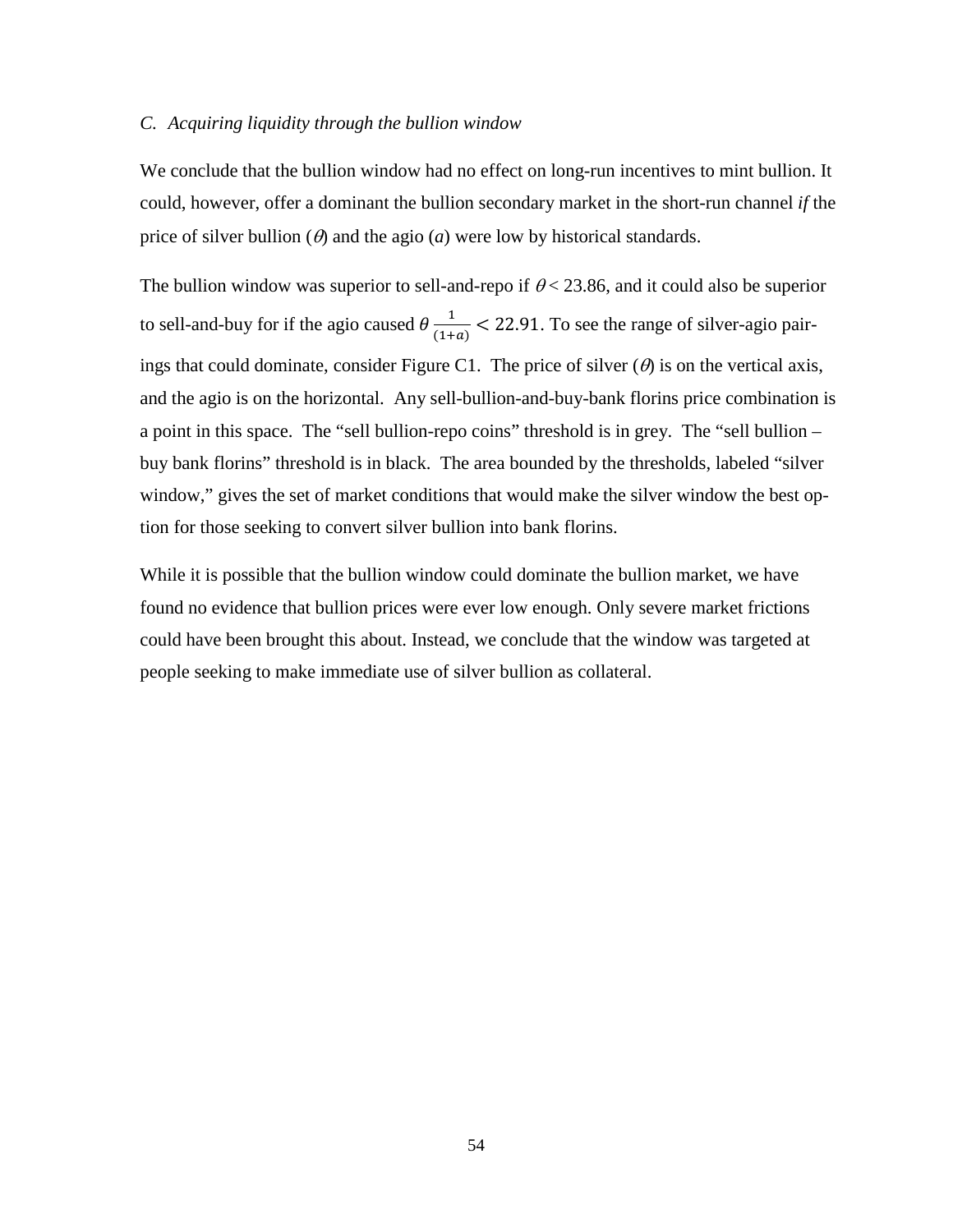

**Figure D1. Conditions for the bullion window's superiority**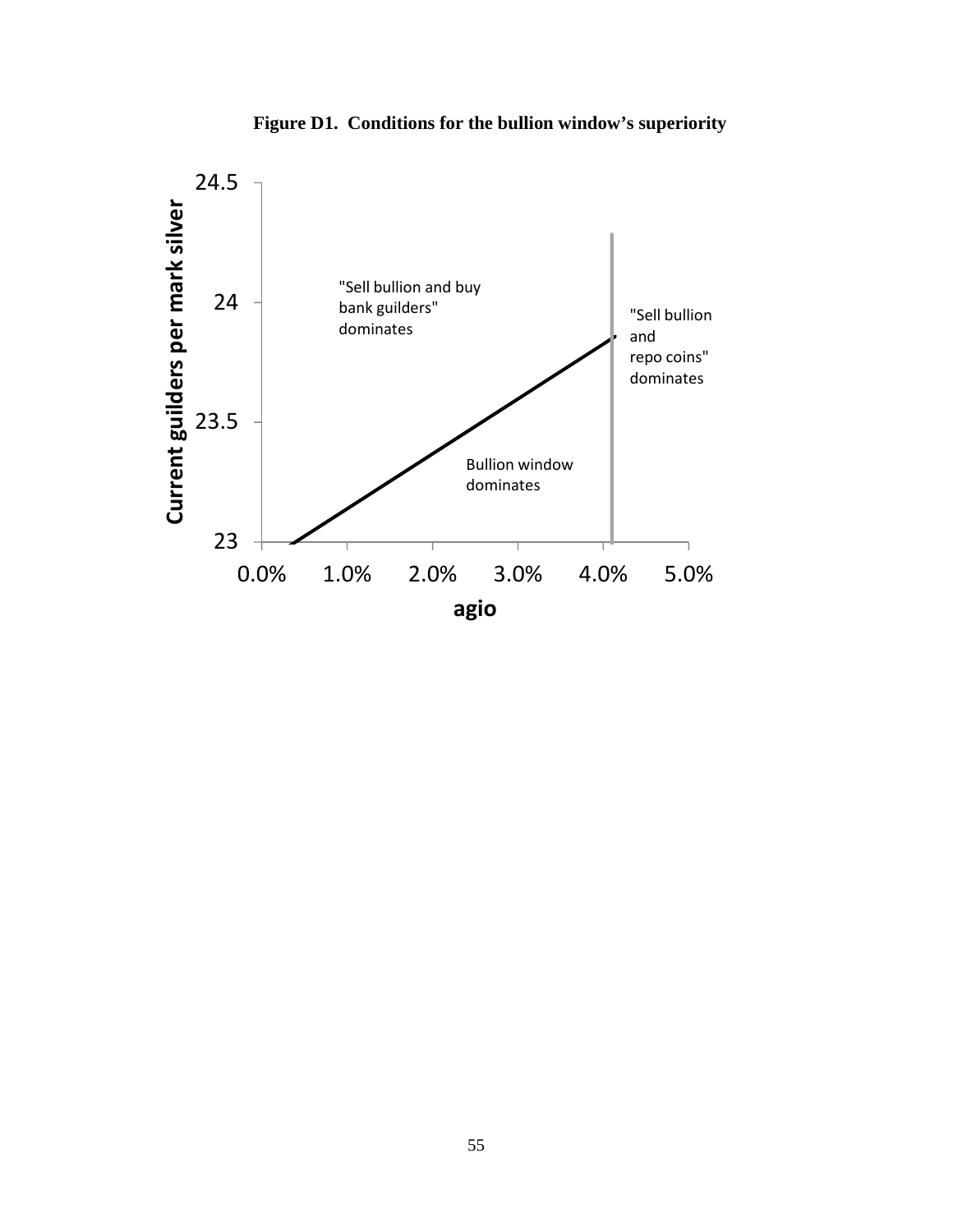#### **Appendix E. Vaaten silver deposits**

In September 1763, a merchant named Benjamin Veijtel Ephraim used the bullion window to transform silver bullion into bank money payments to a few bankers. We consider this money as banker liquidity gained through the bullion window. This section explains what happened.

Benjamin Veijtel Ephraim was a member of a German Jewish family that supplied silver to the Prussian mints (Koser 1900). In installments on September 8, 10 and 13, Ephraim brought 364,864 bank florins worth of bullion to the bullion window (5077/1390, f. 30). The operation, however, was unique in a number of ways.

The Bank gave this bullion the title *vaaten* (barrel) silver, presumably because it arrived in barrels. All other bullion deposits were labeled *baeren* (bars). Although Ephraim took the receipts for the *vaaten* silver, he did not get the bank florins. Rather, the Bank created, and directly credited a special purpose account just for this money. The account was jointly held by three merchant bankers (Andries Pels & Zoonen, George Clifford & Zoonen , and Raymond & Theodor de Smeth) and one potential banker (Harmen van de Poll).

No sooner had the money arrived than it was dispersed to the owners, a prominent bullion merchant, and Ephraim himself. Table E1 reconstructs these transactions and shows how we accounted for them.

Our interpretation of these events is that Ephraim owed these bankers money, and this was an acceptable way to pay them. We suspect this based on the approaches not taken. Ephraim could have had the funds credited to his own account, but then the bankers would have had to rely on him to transfer the funds to their account. The fact that a residual 16,000 went to Ephraim's account underscores that he got what was left.

Alternately, Ephraim could have given the silver to the bankers. That he did not sell the silver suggest that market prices were low and expected to recover. That he did not give the silver over as private collateral suggests that either market terms were less attractive than the bullion window or that the bankers preferred to let the Bank handle the collateral.

Finally, we know that Ephraim retained the receipts for the deposited silver, for he began repurchasing the *vaaten* silver starting on November 3 (5077/1390, f. 31; 5077/443, f. 141). Again, the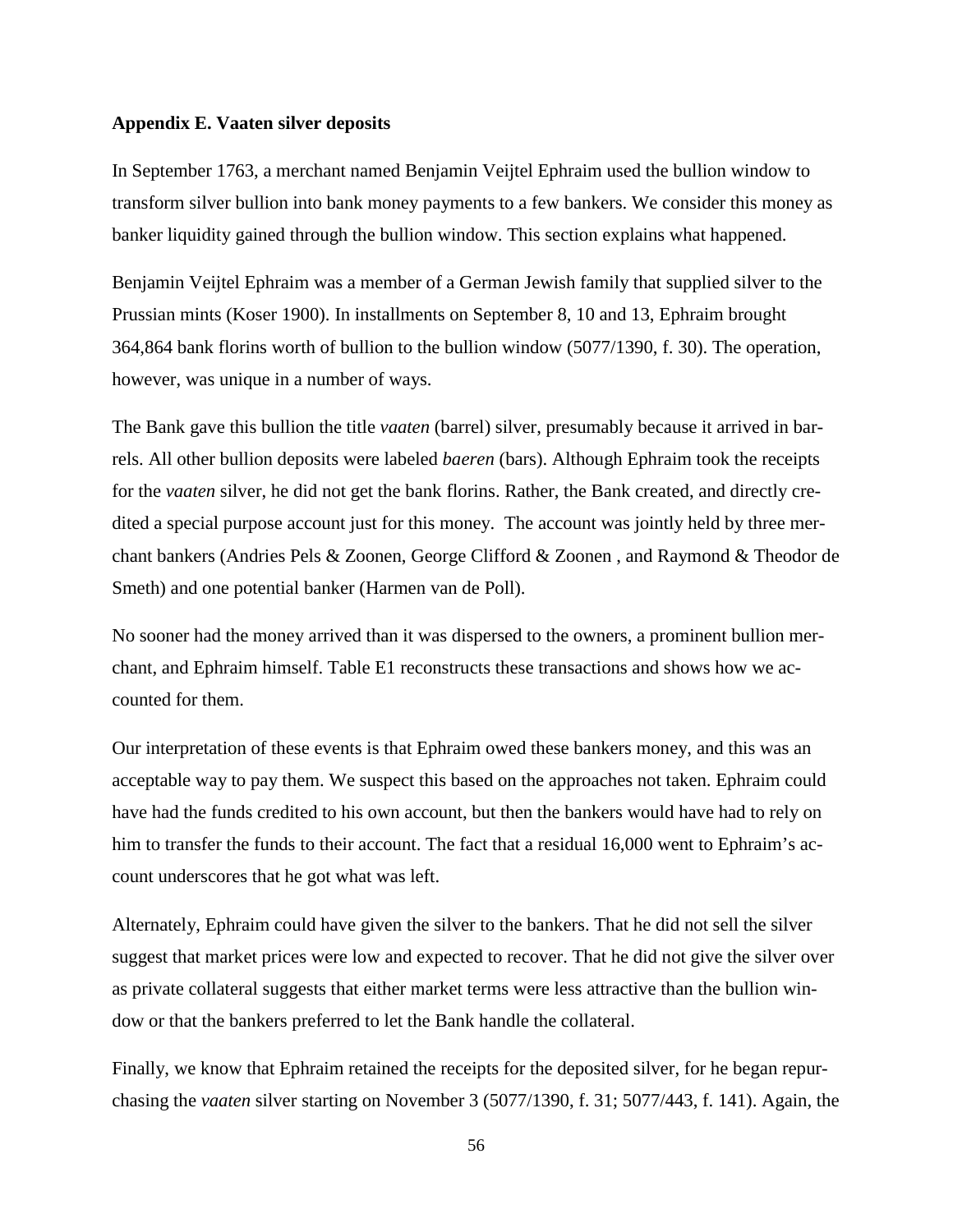bullion receipts had a relatively large haircut and high rate, so he had an incentive to unwind his repurchase agreement.

| <b>Bullion credits</b>                                                |           |                                                              |                                      |                                                         |                                                          |  |  |
|-----------------------------------------------------------------------|-----------|--------------------------------------------------------------|--------------------------------------|---------------------------------------------------------|----------------------------------------------------------|--|--|
| to the joint account of<br>"Pels, Clifford, Smeth<br>and van de Poll" |           | <b>Debits from</b><br>the joint account<br>To the account of |                                      |                                                         | <b>Treated as bul-</b><br>lion funding for               |  |  |
| Sept. 8                                                               | 151,534.5 | Sept. 9                                                      | 20,000<br>20,000<br>59,999.85        | van de Poll<br>Smeth<br>Pels                            | <b>Rest of Bank</b><br>Smeth<br>Pels                     |  |  |
| Sept. 10                                                              | 193,732   | Sept. 12                                                     | 58,000<br>48,000<br>70,000<br>60,000 | van de Poll<br>Clifford<br><b>Moses Philip</b><br>Smeth | <b>Rest of Bank</b><br>Clifford<br>Rest of Bank<br>Smeth |  |  |
| Sept. 13                                                              | 19,597.5  | Sept. 14                                                     | 16,000<br>12,700                     | Benjamin Veijtel<br>Ephraim<br>Pels                     | <b>Rest of Bank</b><br>Pels                              |  |  |
| Total                                                                 | 364,864   |                                                              | 364,699.85                           |                                                         |                                                          |  |  |

Sources: Stadsarchief Amsterdam 5077/443, f. 14 and 5077/1390, f. 30-1.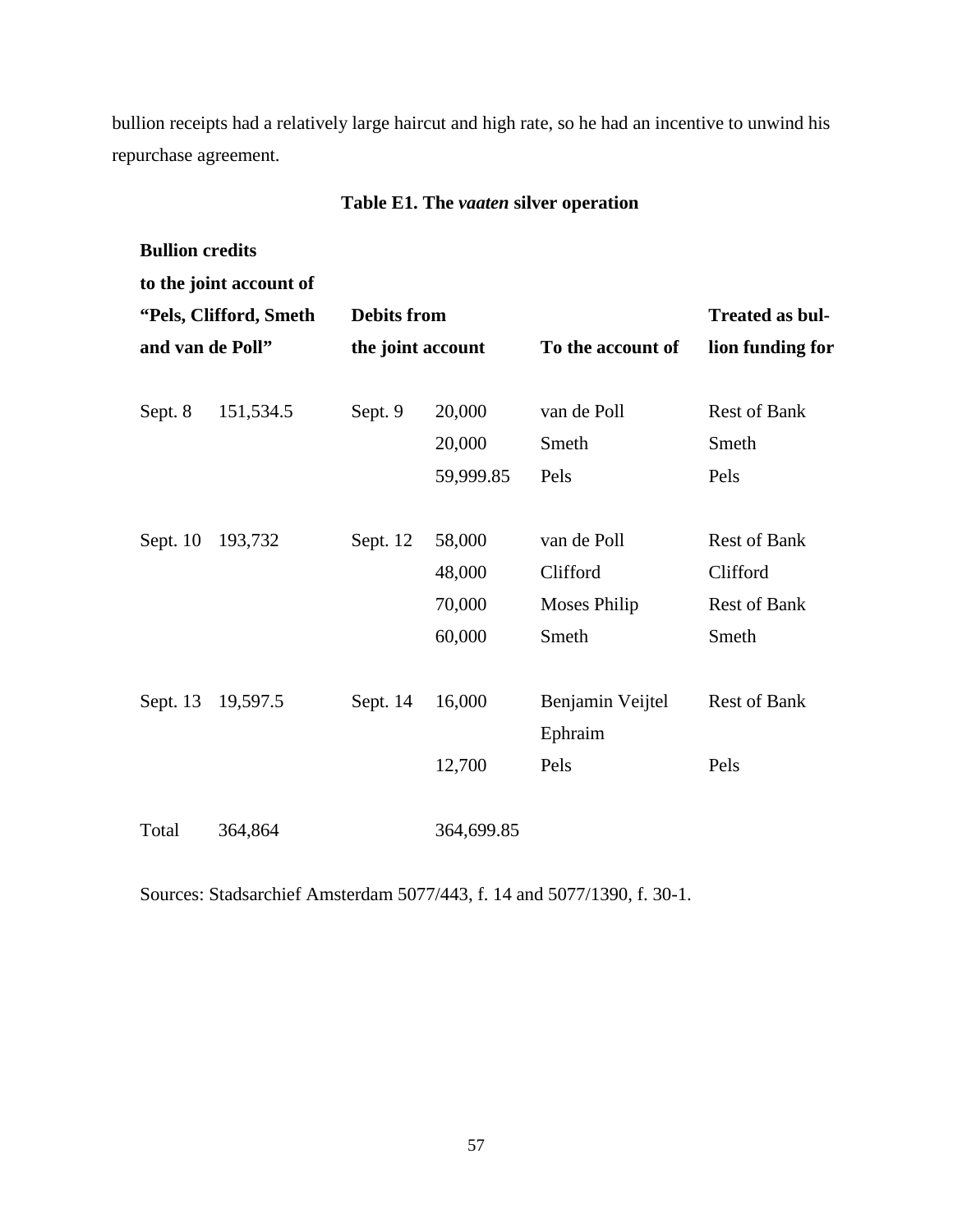## **Appendix F. Mint Activity**

In the monetary system of the Dutch Republic, a silver bullion price below 25.1 current guilders per mark pure silver would encourage minting. In 1763-4, there, was a great deal of minting. Figure F1 shows the production of silver coins at the Republic's six provincial mints from 1740 to 1798. The series has two caveats. It is smoothed because mint report periods were irregular, so we cannot be more specific regarding when the surge began and ended. The series is also occasionally incomplete, so it is a minimum.

The spike in 1763-4 dwarfs previous years. The two year total of about 1 million marks translates into roughly 25 million current guilders. That *flow* is approximately the same size as the Bank of Amsterdam's *stock* of metal, and only 1 to 2 million of that production moved directly to the Bank.

In normal times, the dominant coin produced was the *ryxdaalder*: a coin used for international trade. Again, the *ryxdaalder* had a superior implicit agio than other Dutch coins (see Table D3). Zeeland *Ryxdaalder* production (for domestic use) is in grey, and its production clearly increased with the provincial price floor increases in 1747 and 1762.

The crisis, however, also brought a surge in the *gulden* production. The *gulden* had no repo window at the Bank and was not used for export, so evidently many people wanted coins to make current guilder payments in the domestic economy rather than payments inside the bank or for international trade. The mint numbers suggest that the Panic of 1763 particularly disrupted the domestic Dutch payment system.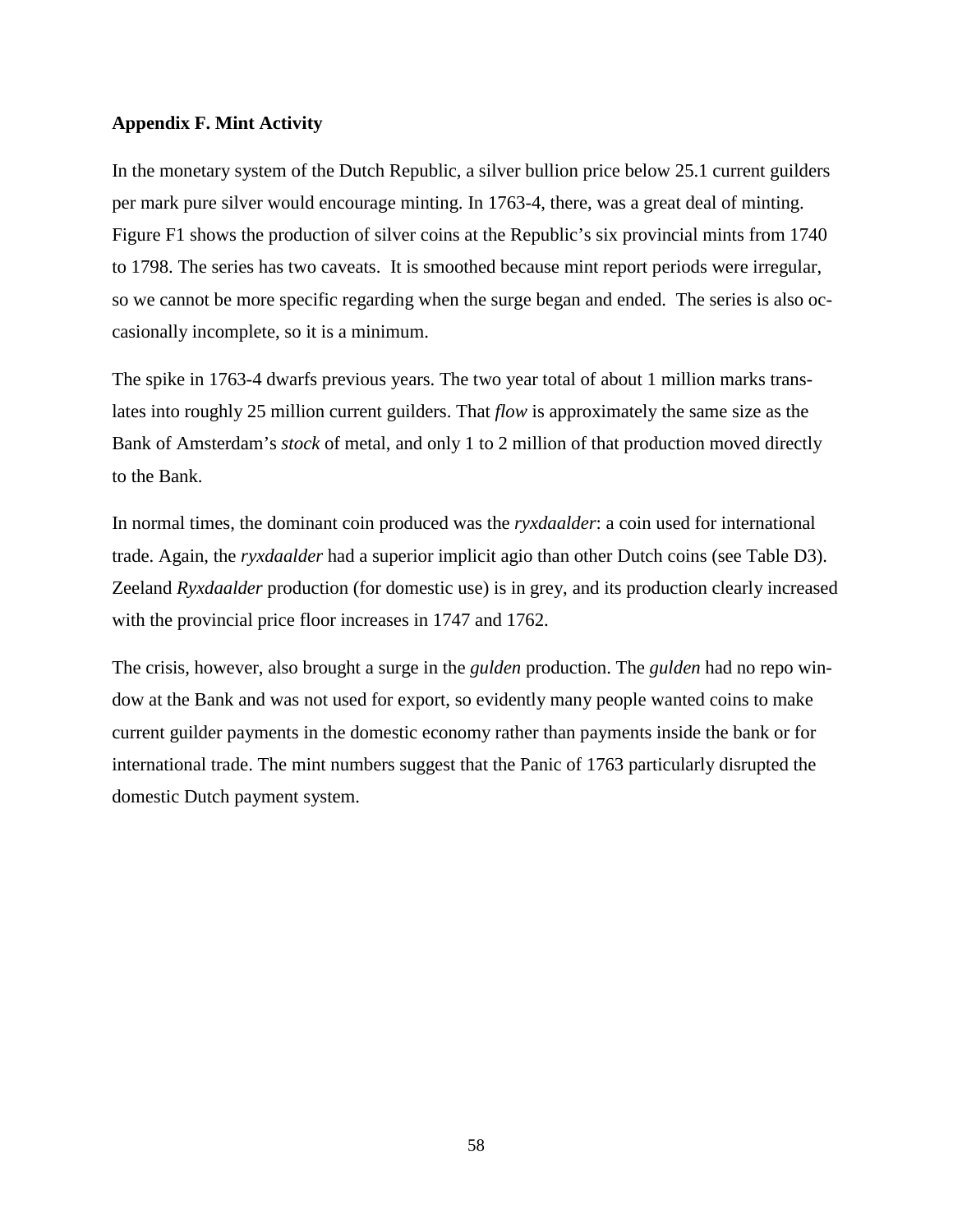

**Figure F1. Mint production of silver coins, 1740 to 1789** 

Source: Derived from Polak 1998.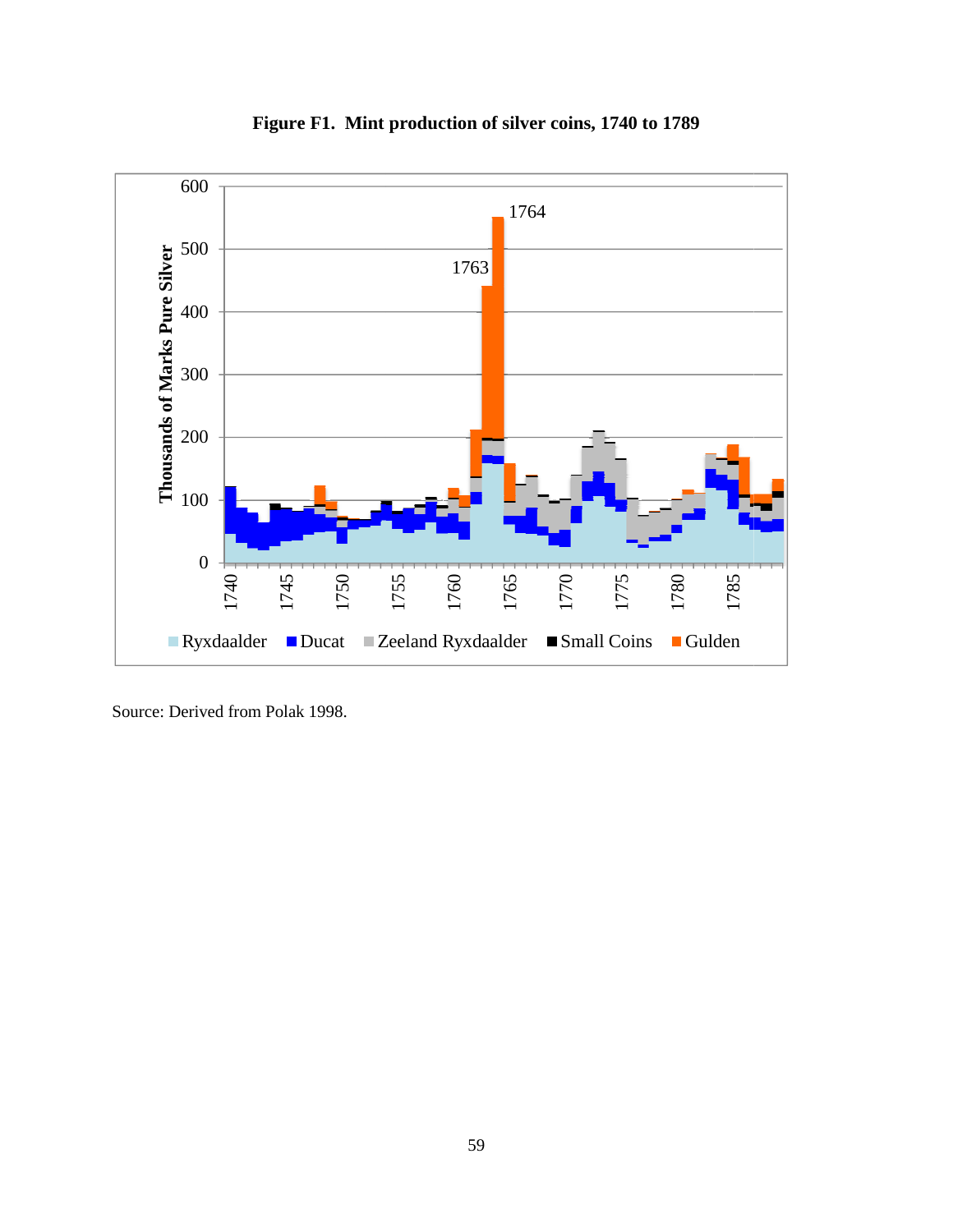## **Appendix G. Accounts of other bankers, July 1763-January 1764**

These are the balances and for bankers not pictured in the paper.



**Figure G1. Weekly balances of Pels** 

**Figure G2. Weekly balances of Clifford**

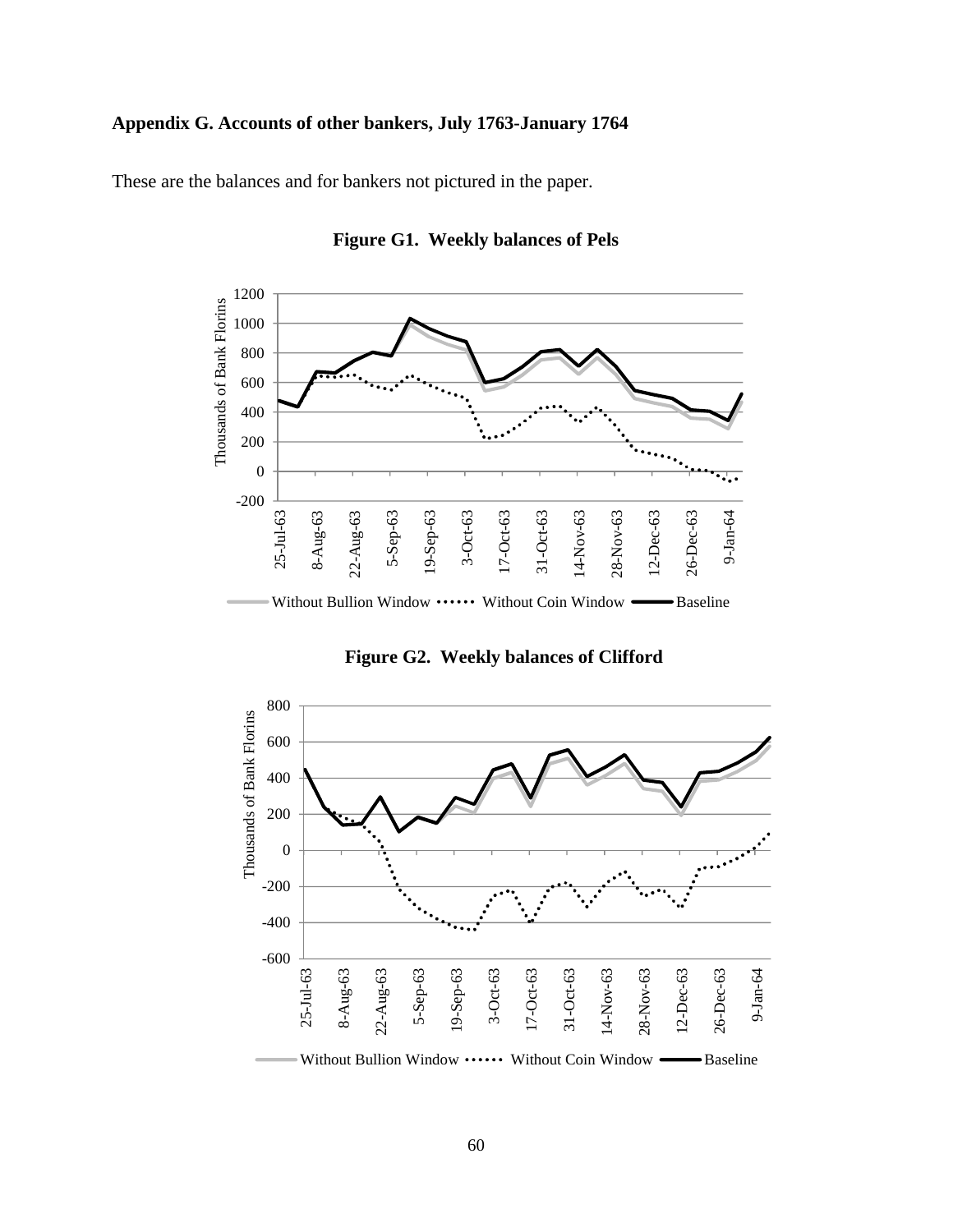

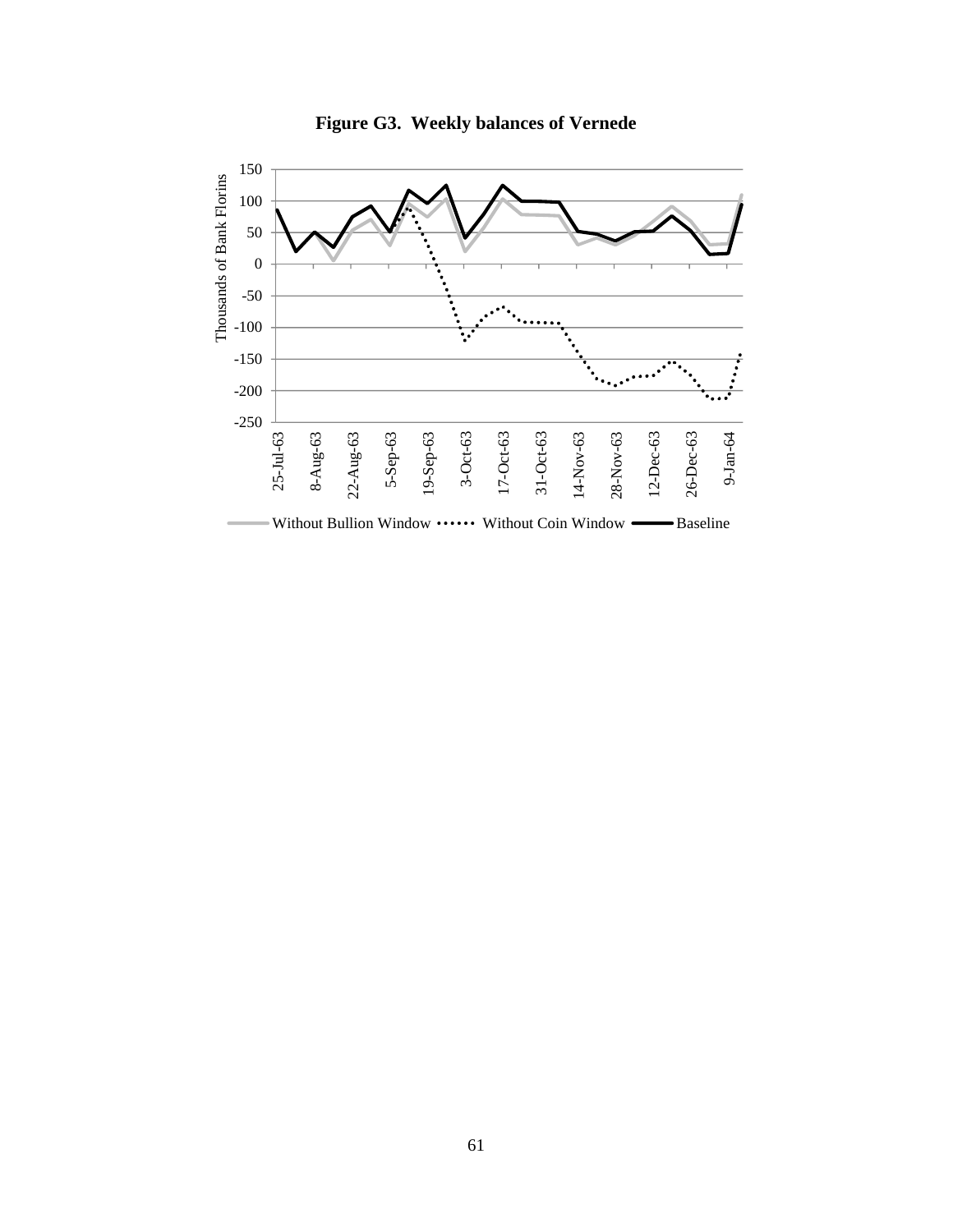# **Appendix H. Bank of Amsterdam Balance Sheet**

# **Table H1. Bank of Amsterdam Balance Sheet for Fiscal Year 1763,**

# **by week in bank florins**

| Date           |                |              | <b>ASSETS</b> |           | <b>LIABILITIES</b> | <b>CAPITAL</b> |
|----------------|----------------|--------------|---------------|-----------|--------------------|----------------|
| <b>Start</b>   | Week           | <b>TOTAL</b> | Metal         | Loans     | Accounts           |                |
| 28-Jan-63      | 1              | 23,120,636   | 22,893,372    | 227,264   | 22,945,231         | 175,405        |
| 31-Jan-63      | $\mathbf{2}$   | 23,180,956   | 22,953,692    | 227,264   | 23,002,323         | 178,633        |
| 7-Feb-63       | 3              | 23,177,201   | 22,949,937    | 227,264   | 22,994,333         | 182,868        |
| 14-Feb-63      | $\overline{4}$ | 23,152,841   | 22,925,577    | 227,264   | 22,965,734         | 187,107        |
| 21-Feb-63      | 5              | 23,180,901   | 22,953,637    | 227,264   | 22,992,525         | 188,376        |
| 28-Feb-63      | 6              | 23,129,321   | 22,902,057    | 227,264   | 22,942,009         | 187,311        |
| 7-Mar-63       | $\tau$         | 23,677,121   | 23,449,857    | 227,264   | 23,556,140         | 120,981        |
| 14-Mar-63      | 8              | 24,291,006   | 24,063,742    | 227,264   | 24, 205, 654       | 85,352         |
| 21-Mar-63      | 9              | 24,252,486   | 23,925,222    | 327,264   | 24,139,929         | 112,557        |
| 28-Mar-63      | 10             | 24,464,586   | 24,037,322    | 427,264   | 24,258,772         | 205,813        |
| $4-Apr-63$     | 11             | 24, 238, 376 | 23,811,112    | 427,264   | 24,038,524         | 199,851        |
| 11-Apr-63      | 12             | 24,389,116   | 23,961,852    | 427,264   | 24,188,447         | 200,669        |
| 18-Apr-63      | 13             | 23,961,316   | 23,734,052    | 227,264   | 23,754,320         | 206,996        |
| 25-Apr-63      | 14             | 23,620,976   | 23,393,712    | 227,264   | 23,372,356         | 248,620        |
| $2-May-63$     | 15             | 23, 242, 331 | 23,015,067    | 227,264   | 23,174,987         | 67,345         |
| 9-May-63       | 16             | 23, 241, 531 | 23,014,267    | 227,264   | 23,198,377         | 43,154         |
| 16-May-63      | 17             | 23,182,131   | 22,954,867    | 227,264   | 23,153,277         | 28,854         |
| 23-May-63      | 18             | 23,023,651   | 22,796,387    | 227,264   | 22,982,126         | 41,525         |
| 30-May-63      | 19             | 22,985,711   | 22,758,447    | 227,264   | 22,936,736         | 48,976         |
| $6$ -Jun- $63$ | 20             | 22,906,991   | 22,679,727    | 227,264   | 22,704,553         | 202,439        |
| 13-Jun-63      | 21             | 22,691,791   | 22,464,527    | 227,264   | 22,645,234         | 46,558         |
| 20-Jun-63      | 22             | 22,377,951   | 22,150,687    | 227,264   | 22,329,660         | 48,291         |
| 27-Jun-63      | 23             | 22,193,311   | 21,966,047    | 227,264   | 22,224,267         | $-30,956$      |
| $4-Jul-63$     | 24             | 22,068,651   | 21,841,387    | 227,264   | 22,314,777         | $-246, 126$    |
| $11$ -Jul-63   | 25             | 22,176,156   | 21,848,892    | 327,264   | 22,298,864         | $-122,708$     |
| 18-Jul-63      | 26             | 22, 295, 163 | 21,767,899    | 527,264   | 22,244,207         | 50,956         |
| 29-Jul-63      | 27             | 22,295,163   | 21,767,899    | 527,264   | 22,344,207         | $-49,044$      |
| $1-Aug-63$     | 28             | 22,422,388   | 21,895,124    | 527,264   | 22,660,145         | $-237,757$     |
| 8-Aug-63       | 29             | 22,826,928   | 22,199,664    | 627,264   | 22,940,267         | $-113,338$     |
| 15-Aug-63      | 30             | 23,361,975   | 22,534,711    | 827,264   | 23,414,273         | $-52,298$      |
| 22-Aug-63      | 31             | 23,917,410   | 22,990,146    | 927,264   | 24,024,037         | $-106,626$     |
| 29-Aug-63      | 32             | 24,804,943   | 23,677,679    | 1,127,264 | 24,668,294         | 136,649        |
| 5-Sep-63       | 33             | 25,770,675   | 24,643,411    | 1,127,264 | 25,438,106         | 332,569        |
| 12-Sep-63      | 34             | 26,521,899   | 25,394,635    | 1,127,264 | 26,398,435         | 123,464        |
| 19-Sep-63      | 35             | 26,750,906   | 25,623,642    | 1,127,264 | 26,681,862         | 69,044         |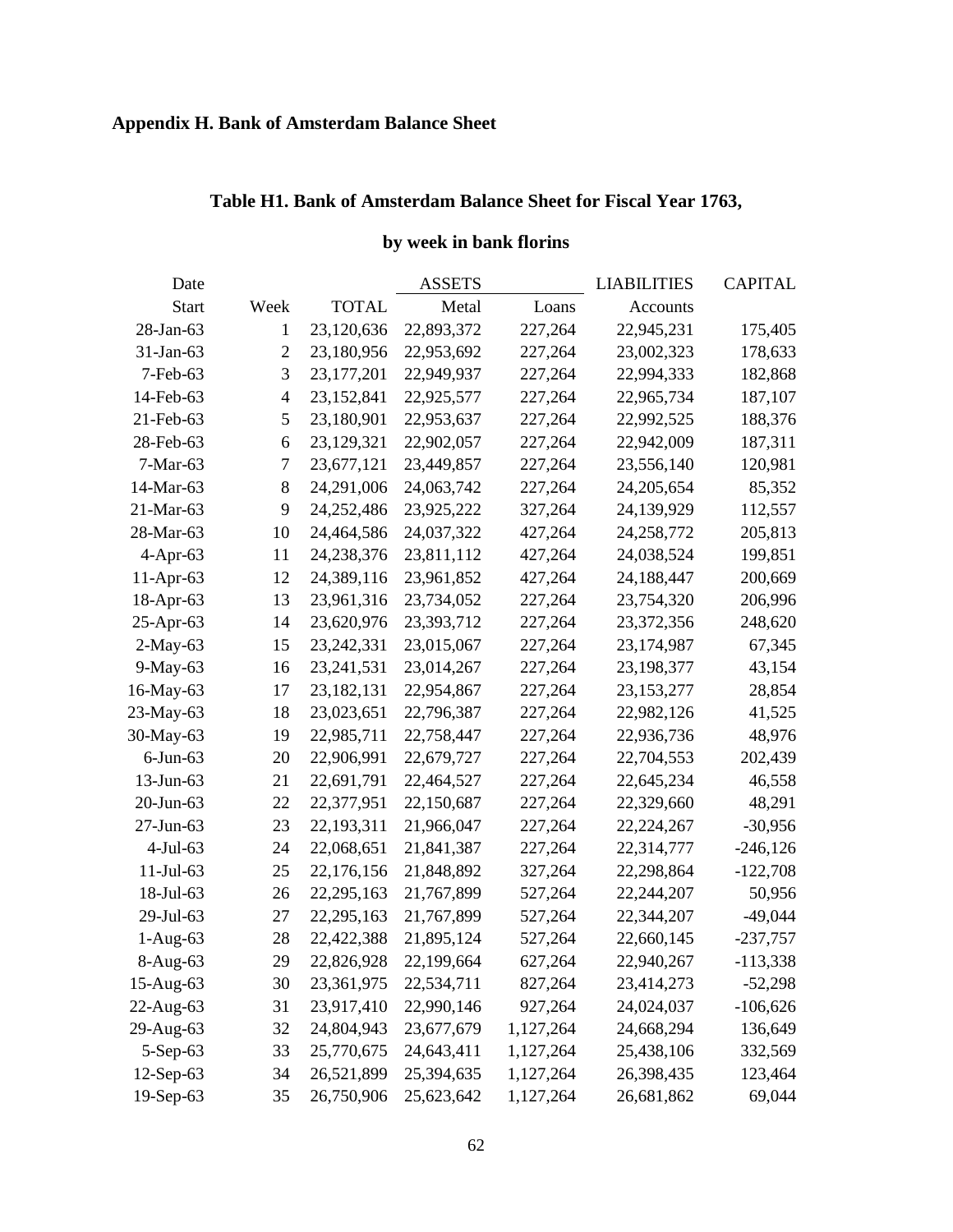| 36 | 27,227,297 | 26,100,033   | 1,127,264 | 27,046,318 | 180,979 |
|----|------------|--------------|-----------|------------|---------|
| 37 | 27,512,605 | 26, 385, 341 | 1,127,264 | 27,318,559 | 194,046 |
| 38 | 27,761,045 | 26,633,781   | 1,127,264 | 27,675,445 | 85,601  |
| 39 | 28,283,291 | 27,156,027   | 1,127,264 | 27,983,359 | 299,932 |
| 40 | 28,742,173 | 27,614,909   | 1,127,264 | 28,590,493 | 151,680 |
| 41 | 29,268,410 | 28, 141, 146 | 1,127,264 | 28,906,700 | 361,710 |
| 42 | 29,568,851 | 28,441,587   | 1,127,264 | 29,466,072 | 102,779 |
| 43 | 30,010,488 | 28,883,224   | 1,127,264 | 29,883,099 | 127,389 |
| 44 | 29,945,180 | 29,717,916   | 227,264   | 29,731,910 | 213,270 |
| 45 | 29,995,039 | 29,767,775   | 227,264   | 29,860,840 | 134,199 |
| 46 | 30,249,001 | 30,021,737   | 227,264   | 30,099,279 | 149,722 |
| 47 | 30,326,299 | 30,099,035   | 227,264   | 30,198,588 | 127,711 |
| 48 | 30,490,984 | 30,263,720   | 227,264   | 30,350,896 | 140,088 |
| 49 | 30,580,639 | 30, 353, 375 | 227,264   | 30,462,793 | 117,846 |
| 50 | 30,695,547 | 30,468,282   | 227,264   | 30,539,826 | 155,720 |
| 51 | 30,793,889 | 30,566,625   | 227,264   | 30,649,858 | 144,031 |
| 52 | 31,085,138 | 30,857,874   | 227,264   | 30,966,847 | 118,291 |
|    |            |              |           |            |         |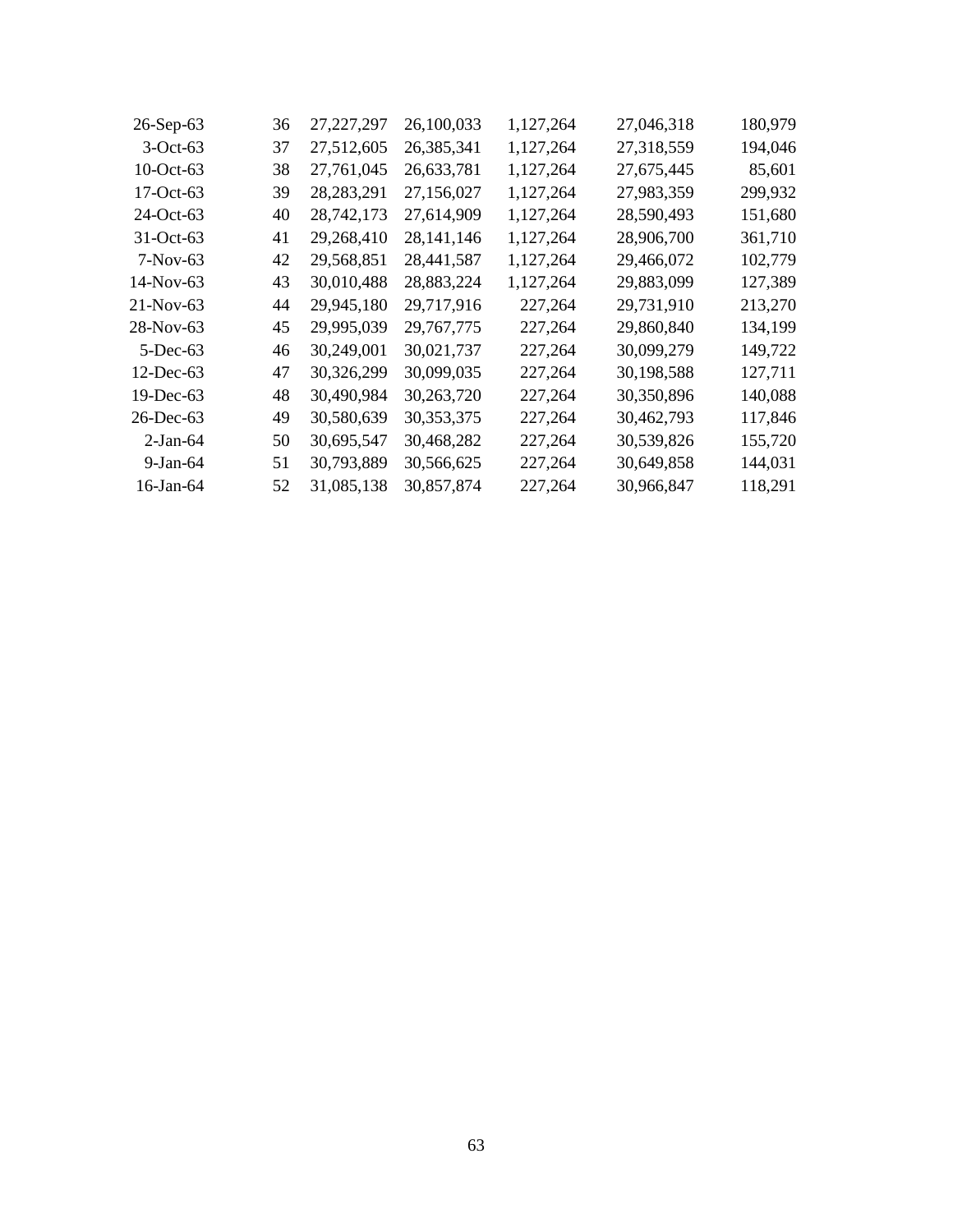# **Table H2. Bank of Amsterdam Metal Stock in FY 1763,**

# **by week in bank florins**

|                  |              | <b>Under Receipt</b> |                |         |                  | Unencumbered    |
|------------------|--------------|----------------------|----------------|---------|------------------|-----------------|
|                  |              | <b>COINS</b>         |                |         | <b>BULLION</b>   | <b>Reserves</b> |
| Week             | <b>TOTAL</b> | Dutch                | <b>Dollars</b> | Gold    |                  |                 |
| $\mathbf{1}$     | 22,893,372   | 1,132,420            | 21,225,600     | 61,380  | $\boldsymbol{0}$ | 473,972         |
| $\sqrt{2}$       | 22,953,692   | 1,175,140            | 21,243,200     | 61,380  | $\boldsymbol{0}$ | 473,972         |
| 3                | 22,949,937   | 1,197,785            | 21,216,800     | 61,380  | $\boldsymbol{0}$ | 473,972         |
| $\overline{4}$   | 22,925,577   | 1,166,825            | 21,223,400     | 61,380  | $\boldsymbol{0}$ | 473,972         |
| $\mathfrak{S}$   | 22,953,637   | 1,203,245            | 21,201,400     | 75,020  | $\boldsymbol{0}$ | 473,972         |
| 6                | 22,902,057   | 1,239,665            | 21,113,400     | 75,020  | $\boldsymbol{0}$ | 473,972         |
| $\boldsymbol{7}$ | 23,449,857   | 1,264,745            | 21,595,200     | 115,940 | $\boldsymbol{0}$ | 473,972         |
| $\,8\,$          | 24,063,742   | 1,271,430            | 22,202,400     | 115,940 | $\boldsymbol{0}$ | 473,972         |
| 9                | 23,925,222   | 1,267,110            | 22,068,200     | 115,940 | $\boldsymbol{0}$ | 473,972         |
| 10               | 24,037,322   | 1,188,030            | 22,266,200     | 109,120 | $\boldsymbol{0}$ | 473,972         |
| 11               | 23,811,112   | 1,072,040            | 22,162,800     | 102,300 | $\boldsymbol{0}$ | 473,972         |
| 12               | 23,961,852   | 1,025,000            | 22,367,400     | 95,480  | $\boldsymbol{0}$ | 473,972         |
| 13               | 23,734,052   | 862,980              | 22,294,800     | 102,300 | $\boldsymbol{0}$ | 473,972         |
| 14               | 23,393,712   | 789,060              | 22,035,200     | 95,480  | $\boldsymbol{0}$ | 473,972         |
| 15               | 23,015,067   | 715,620              | 21,905,400     | 95,480  | $\boldsymbol{0}$ | 298,567         |
| 16               | 23,014,267   | 673,020              | 21,947,200     | 95,480  | $\boldsymbol{0}$ | 298,567         |
| 17               | 22,954,867   | 673,020              | 21,887,800     | 95,480  | $\boldsymbol{0}$ | 298,567         |
| 18               | 22,796,387   | 644,340              | 21,758,000     | 95,480  | $\boldsymbol{0}$ | 298,567         |
| 19               | 22,758,447   | 618,060              | 21,766,800     | 75,020  | $\boldsymbol{0}$ | 298,567         |
| 20               | 22,679,727   | 625,140              | 21,681,000     | 75,020  | $\boldsymbol{0}$ | 298,567         |
| 21               | 22,464,527   | 614,100              | 21,463,200     | 88,660  | $\boldsymbol{0}$ | 298,567         |
| 22               | 22,150,687   | 639,060              | 21,124,400     | 88,660  | $\boldsymbol{0}$ | 298,567         |
| 23               | 21,966,047   | 683,220              | 20,895,600     | 88,660  | $\boldsymbol{0}$ | 298,567         |
| 24               | 21,841,387   | 684,180              | 20,776,800     | 81,840  | $\boldsymbol{0}$ | 298,567         |
| 25               | 21,848,892   | 665,065              | 20,796,600     | 88,660  | $\boldsymbol{0}$ | 298,567         |
| 26               | 21,767,899   | 662,185              | 20,721,800     | 95,480  | $\boldsymbol{0}$ | 288,434         |
| $27\,$           | 21,767,899   | 662,185              | 20,721,800     | 95,480  | $\boldsymbol{0}$ | 288,434         |
| 28               | 21,895,124   | 710,210              | 20,801,000     | 95,480  | $\boldsymbol{0}$ | 288,434         |
| 29               | 22,199,664   | 751,100              | 20,807,600     | 278,665 | 73,866           | 288,434         |
| 30               | 22,534,711   | 755,195              | 21,058,400     | 253,790 | 178,893          | 288,434         |
| 31               | 22,990,146   | 758,110              | 21,423,600     | 253,790 | 266,213          | 288,434         |
| 32               | 23,677,679   | 764,325              | 21,881,200     | 301,530 | 442,191          | 288,434         |
| 33               | 24,643,411   | 769,155              | 22,660,000     | 328,590 | 597,232          | 288,434         |
| 34               | 25,394,635   | 804,185              | 23,009,800     | 336,053 | 956,164          | 288,434         |
| 35               | 25,623,642   | 825,655              | 23,097,800     | 336,053 | 1,075,701        | 288,434         |
| 36               | 26,100,033   | 839,215              | 23,485,000     | 336,053 | 1,151,332        | 288,434         |
| 37               | 26,385,341   | 887,095              | 23,643,400     | 315,593 | 1,250,820        | 288,434         |
| 38               | 26,633,781   | 940,470              | 23,889,800     | 206,473 | 1,308,605        | 288,434         |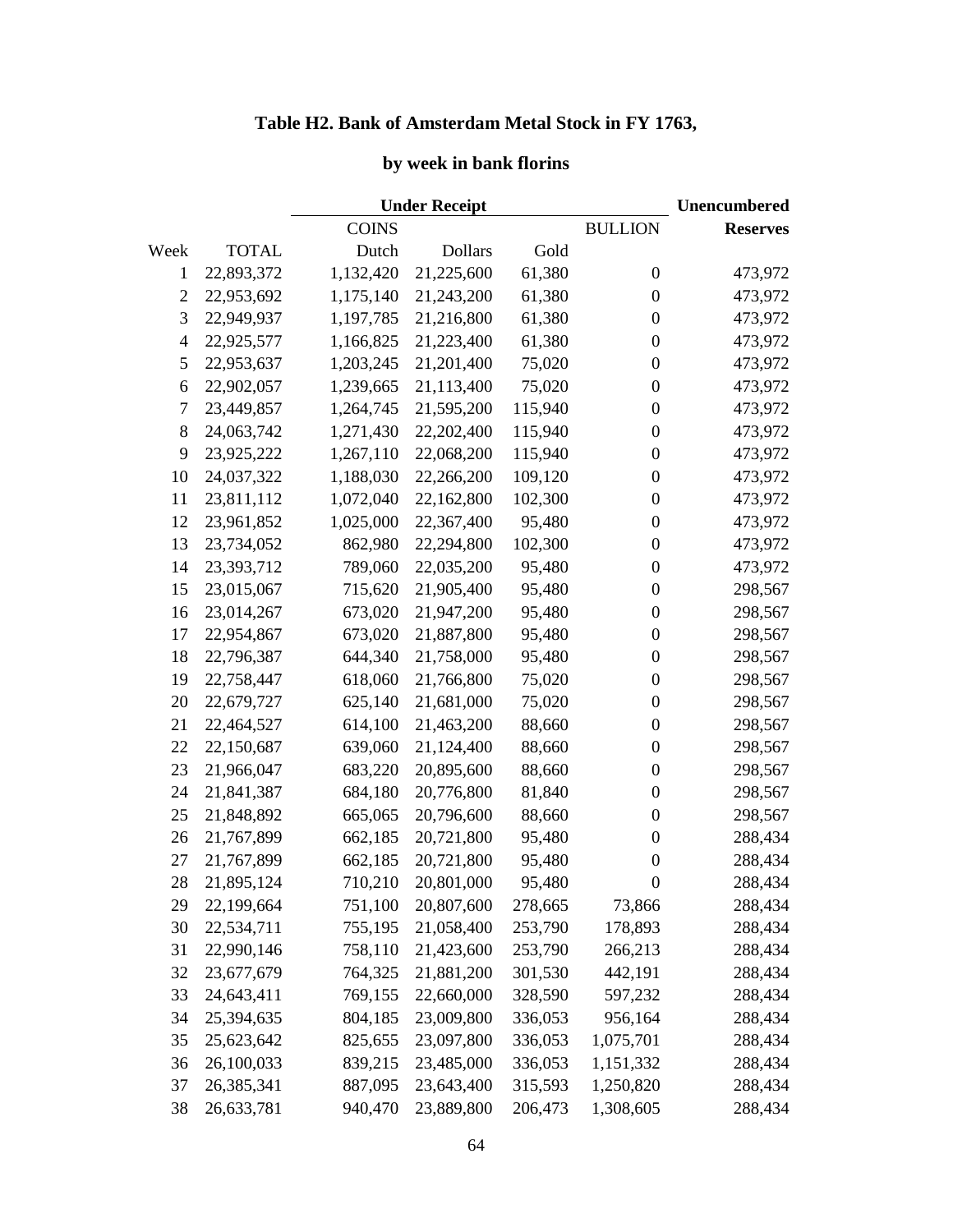| 39 | 27,156,027   | 953,940   | 24,343,000 | 199,653 | 1,371,001 | 288,434 |
|----|--------------|-----------|------------|---------|-----------|---------|
| 40 | 27,614,909   | 1,088,465 | 24,602,600 | 199,653 | 1,435,758 | 288,434 |
| 41 | 28, 141, 146 | 1,158,955 | 25,000,800 | 199,653 | 1,493,305 | 288,434 |
| 42 | 28,441,587   | 1,200,185 | 25,275,800 | 199,653 | 1,477,516 | 288,434 |
| 43 | 28,883,224   | 1,226,795 | 25,680,600 | 199,653 | 1,487,743 | 288,434 |
| 44 | 29,717,916   | 1,329,270 | 26,408,800 | 206,473 | 1,484,940 | 288,434 |
| 45 | 29,767,775   | 1,336,640 | 26,492,400 | 206,473 | 1,443,829 | 288,434 |
| 46 | 30,021,737   | 1,424,715 | 26,622,200 | 249,593 | 1,436,796 | 288,434 |
| 47 | 30,099,035   | 1,517,575 | 26,666,880 | 249,593 | 1,376,554 | 288,434 |
| 48 | 30,263,720   | 1,629,085 | 26,774,680 | 239,643 | 1,331,879 | 288,434 |
| 49 | 30, 353, 375 | 1,717,095 | 26,801,080 | 234,668 | 1,312,099 | 288,434 |
| 50 | 30,468,282   | 1,852,570 | 26,831,880 | 214,208 | 1,281,191 | 288,434 |
| 51 | 30,566,625   | 1,939,370 | 26,853,880 | 194,308 | 1,290,634 | 288,434 |
| 52 | 30,857,874   | 1,913,585 | 27,161,880 | 177,538 | 1,325,315 | 279,556 |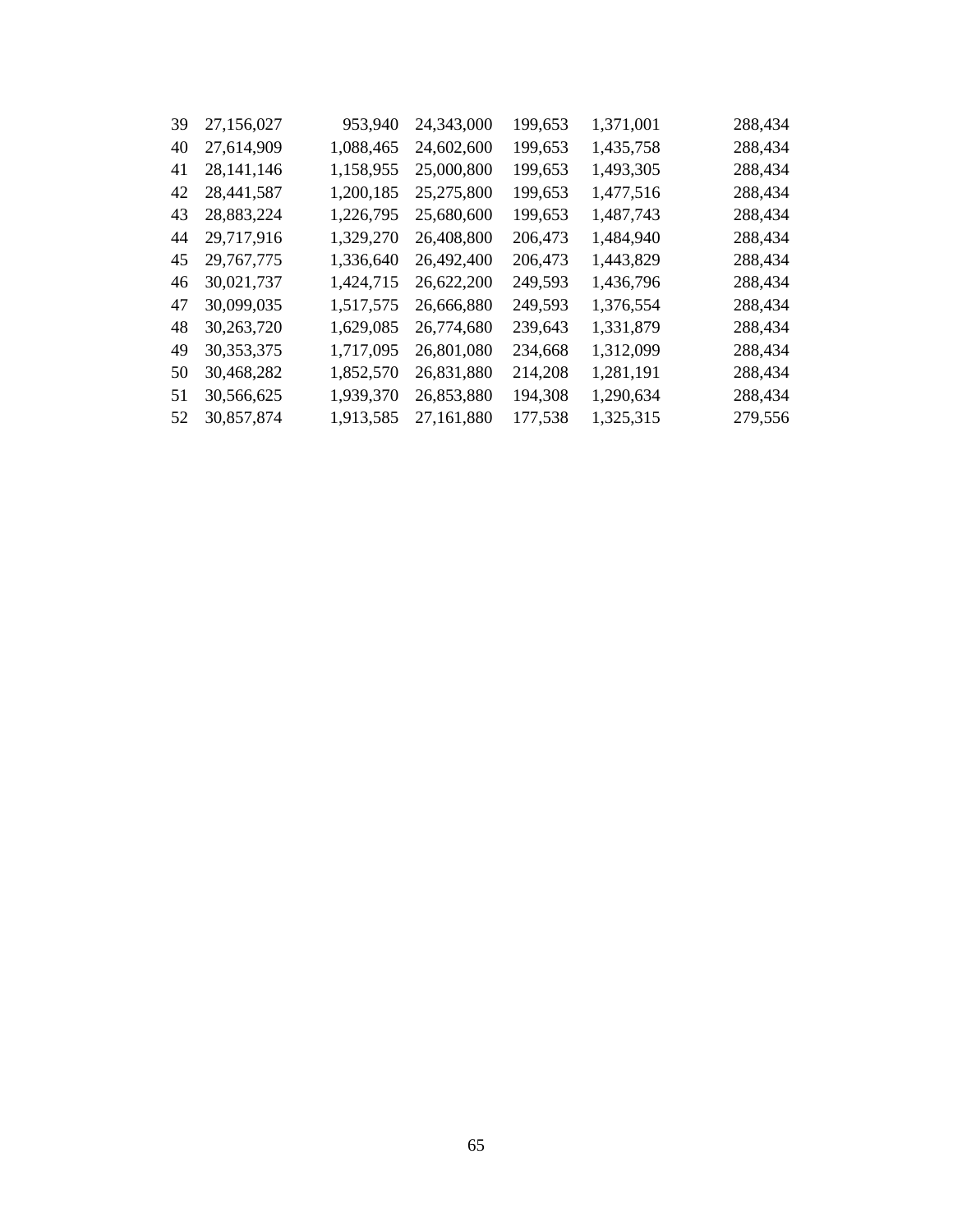#### **Appendix I. Implicit Bill Market Yields**

London was Amsterdam's most integrated international exchange partner (Neal 1990). Average exchange rates in Amsterdam weaken (Table C7), but the full cost of initiating acceptance finance depended on the rate that the London counterparty used to return the principal obligation to Amsterdam. Table C7 gives the hypothetical round trip  $\cos t^{70}$  of a four month loan (2 months out, 2 months back) using (1) a naïve *ex ante* assumption that the latest London rate available in Amsterdam would pertain at "re-exchange"<sup>71</sup> and (2) using an *ex post* assumption of the actual London rate two months later. Expected borrowing costs rose to over 10 percent, and realized rates were higher still as London adjusted to the liquidity crisis in Amsterdam. Privately supplied liquidity, when it was available, became extremely expensive.

|                              | Schellingen Banco/<br>English Pound,<br>2 Month Bills | Ex Ante<br>Re-exchange Rate,<br>Annualized | Ex Post<br>Re-exchange Rate,<br>Annualized |
|------------------------------|-------------------------------------------------------|--------------------------------------------|--------------------------------------------|
| January 1763<br>Through July | 34.50                                                 | 4.2%                                       | 4.2%                                       |
| August                       | 34.26                                                 | 6.6%                                       | 12.3%                                      |
| September                    | 33.79                                                 | 10.9%                                      | 19.7%                                      |
| October                      | 34.65                                                 | 6.6%                                       | 11.9%                                      |
| November                     | 34.82                                                 | 8.7%                                       | 10.3%                                      |
| December                     | 35.13                                                 | 7.4%                                       | 11.6%                                      |
| January 1764                 | 35.79                                                 | 1.9%                                       | 6.7%                                       |
| February                     | 35.88                                                 | 4.8%                                       | 4.4%                                       |
| March                        | 36.02                                                 | 4.7%                                       | 4.1%                                       |

## **Table C7. Average exchange rates for Amsterdam on London**

Sources: Amsterdam rates from de Jong-Keesing 1939, 168; London rates from the *Course of the Exchange*.

**.** 

 $70$  Under the assumption that a lender of funds viewed as credible the sequence of actions in Table 2.

 $^{71}$  I.e., the drawing of a bill by the London drawee on the original (Amsterdam) drawer (i.e., borrower).